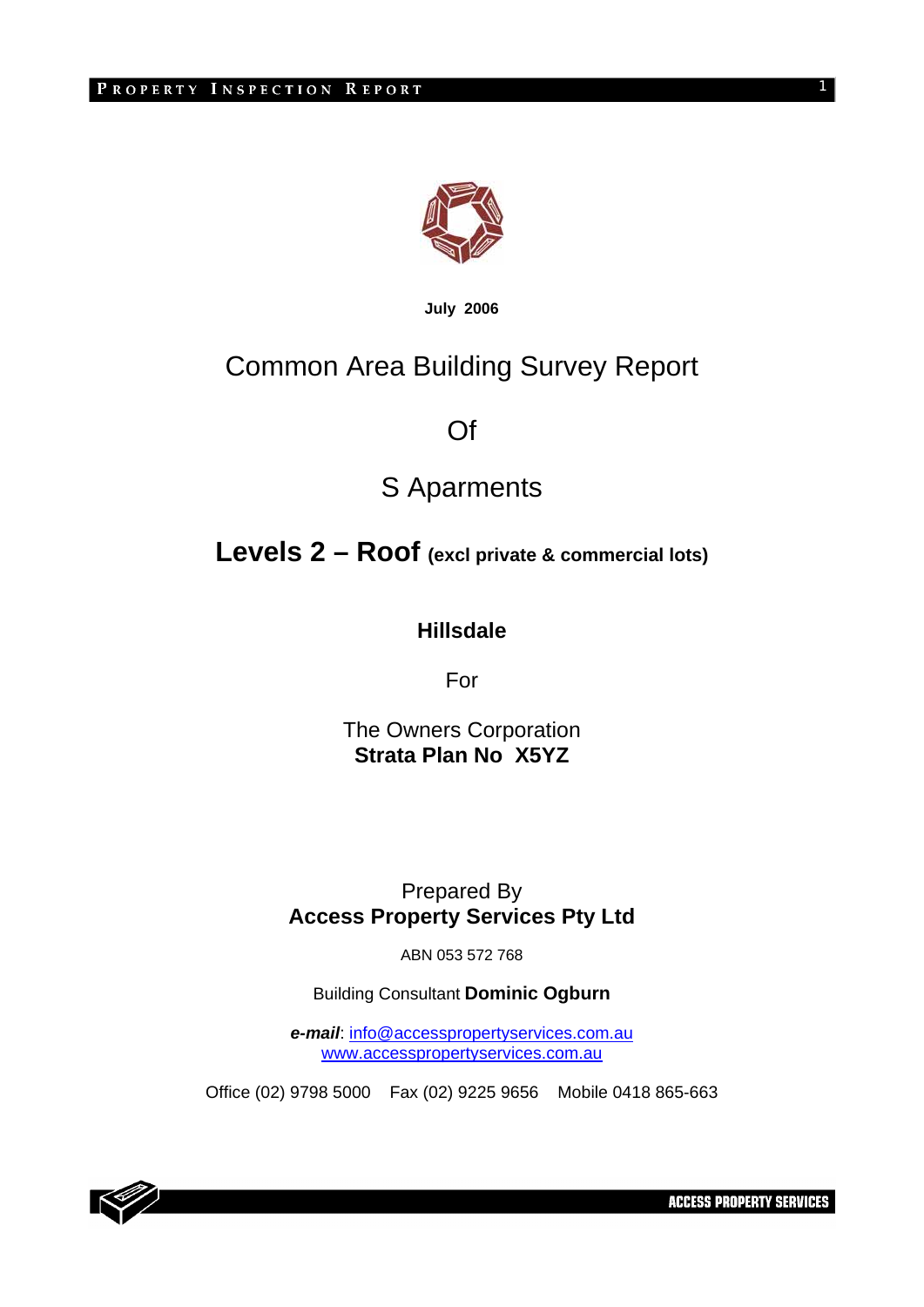#### **PART 1 REPORT INDEX**

#### **Table Of Contents:**

Annexure No 1 Contract Clarification List Document No 65 (as prepared by Caverstock Group P/L) Annexure No 2 Builder supplied Waterproof Membrane Warranties (Roof, Internal wet areas, Terraces and Balconies)

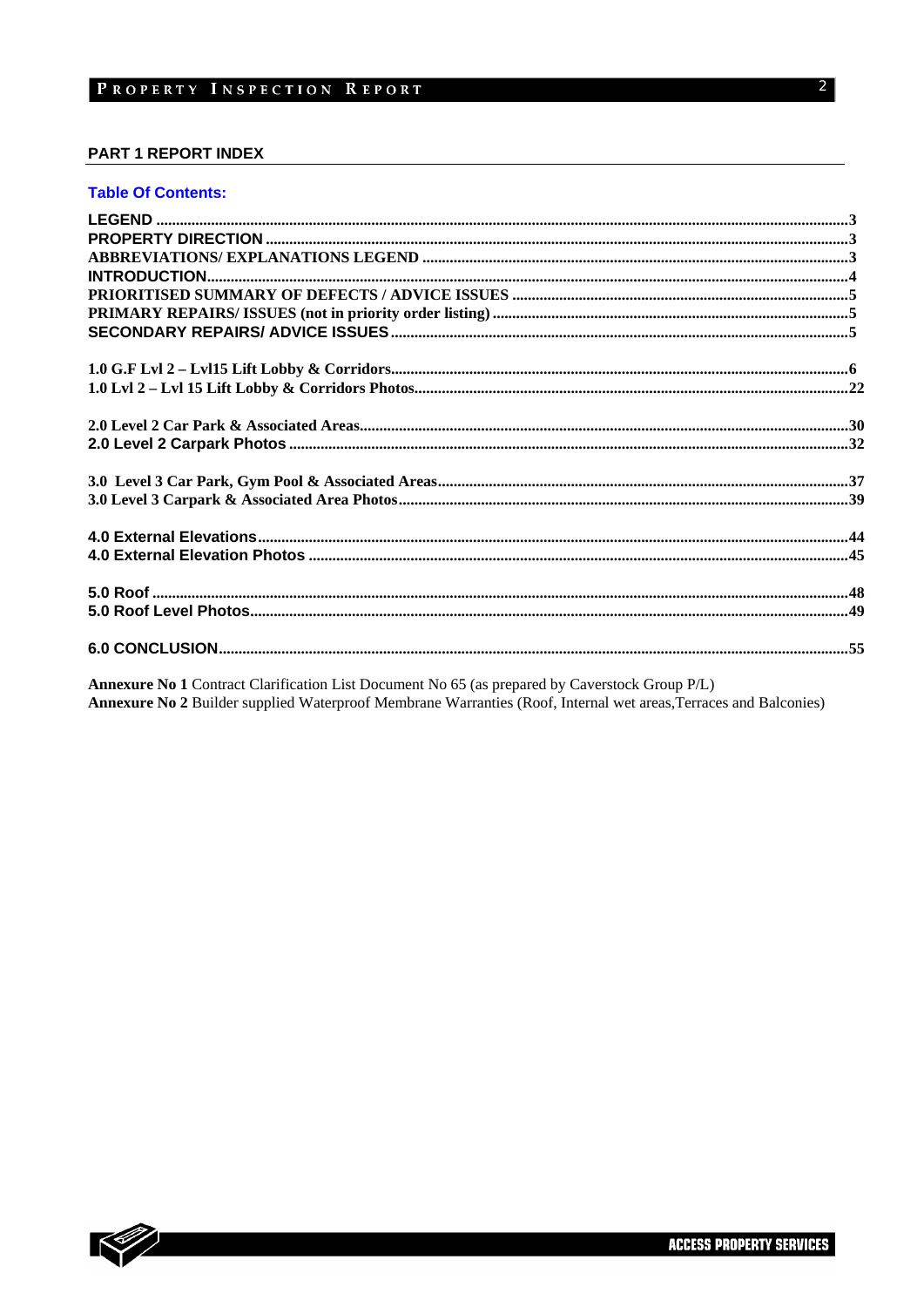# PROPERTY INSPECTION REPORT

# **LEGEND**

| Poor | $=$ Inferior and in most cases requires significant repair / replacement.        |
|------|----------------------------------------------------------------------------------|
| Fair | = Moderately good and in most cases either minor or smaller repairs will suffice |
| Good | = Most advantageous, dose not require further work.                              |

The **weather** just prior to and/ or during our inspections was;

■ Dry Sunny Light Showers Raining

3

# **PROPERTY DIRECTION**

**The Bunnerong Rd frontage of the property faces:** 



# **ABBREVIATIONS/ EXPLANATIONS LEGEND**

| A.C.        | $=$ Asbestos Cement                    | H/wd           | = Hardwood                                                |
|-------------|----------------------------------------|----------------|-----------------------------------------------------------|
| A/C         | $=$ Air Conditioner                    | <b>H.W.S.</b>  | $=$ Hot Water Service                                     |
| <b>AL</b>   | $=$ Aluminium                          | <b>L.H.S.</b>  | $=$ Left Hand Side                                        |
| Br/Wk       | $=$ Brickwork                          | L.m.           | $=$ Linear Metre                                          |
| Co-ax       | $=$ Coaxial Cable                      | M.D.F.         | = Medium Density Fibreboard                               |
| <b>BCA</b>  | = Building Code Of Australia           | M.C.           | $=$ moisture content (expressed as %)                     |
| C.I.        | $=$ Cast Iron                          | м              | $=$ Metre                                                 |
| C/W         | $=$ Cold Water                         | m <sup>2</sup> | $=$ Square Metre                                          |
| D/P         | = Down Pipe                            | <sub>mm</sub>  | $=$ Millimetre                                            |
| D.P.C.      | = Damp Proof Course                    | P/Brd          | $=$ Plaster Board                                         |
| D/W         | = Dishwasher                           | Perps          | $=$ Perpends                                              |
| E.L.C.B.    | = Earth Leakage Circuit Breaker        | R.C.D.         | $=$ Residual Current Device                               |
| F.C.        | $=$ Fibre Cement                       |                |                                                           |
| <b>FIB</b>  | $=$ Fire Indicator Board               |                | <b>R.H.S.</b> = Right Hand Side or Rolled Hollow Section. |
| F.R.L       | $=$ Fire Resistance Level              |                |                                                           |
| F.F.L.      | $=$ Finished Floor Level / Line        | S.C.           | = Solid Core                                              |
| F.R.        | $=$ Fire Rated/ Resistance             | <b>S.H.S.</b>  | = Square Hollow Section                                   |
| F.W.        | = Floor Waste                          | S.t.           | $=$ steel trowel                                          |
| G.I.        | $=$ Galvanised Iron                    | <b>S/W</b>     | $=$ Stormwater                                            |
| G.P.O.      | = General Purpose Outlet               | W/M            | = Washing Machine                                         |
| G.F.        | = Ground Floor. (L.G.F) = Lower Ground | W/P            | $=$ Waterproof                                            |
| <b>H.C.</b> | $=$ Hollow Core                        | P.V.C.         | = Poly Vinyl Chloride                                     |
| H /W        | = Hot Water                            | F.I.B.         | $=$ Fire Indicator Board                                  |

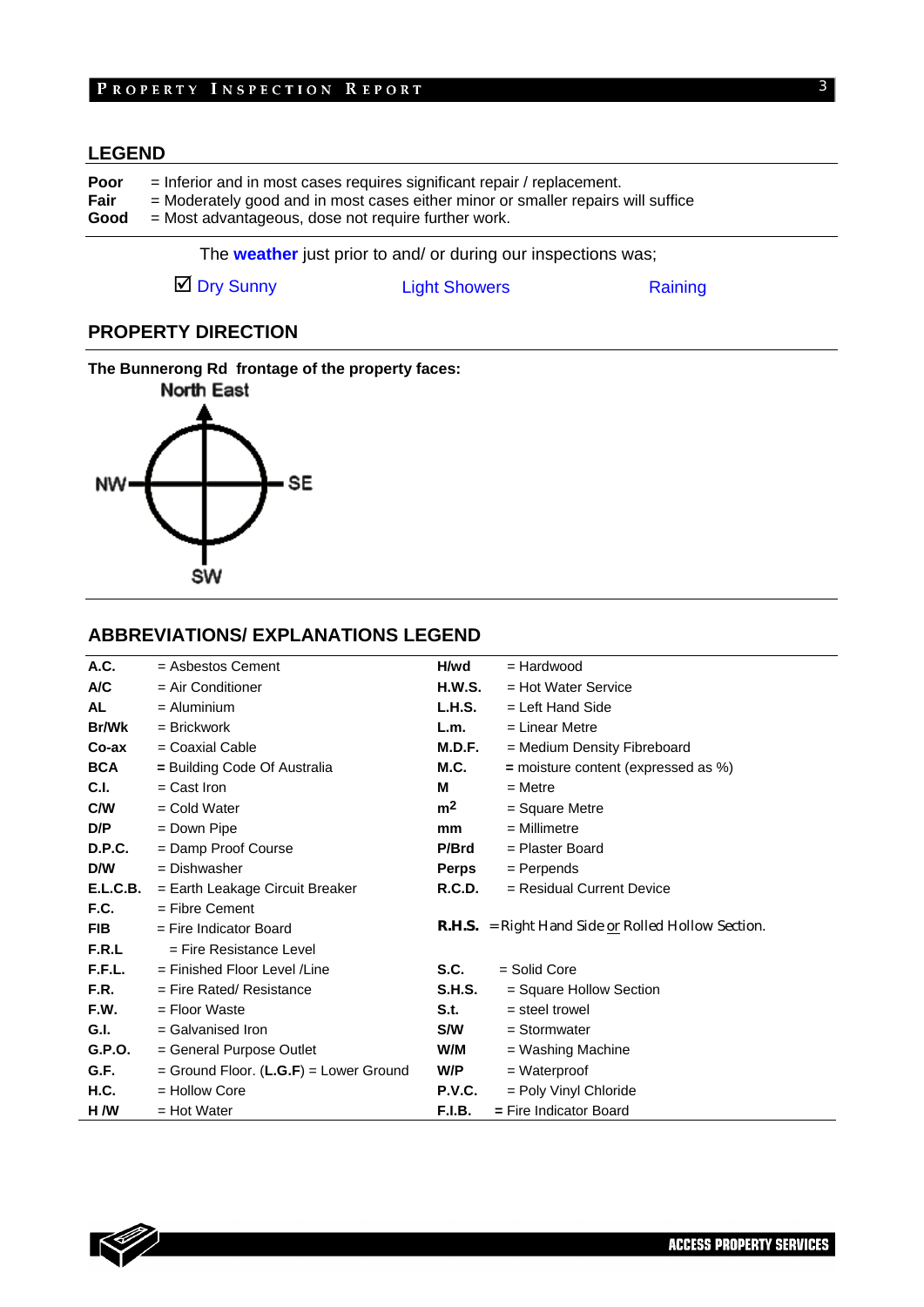#### **INTRODUCTION**

As per my 28.6.06 fee proposal, Option 1, I have undertaken and completed a detailed building survey of the accessible *common areas*, for the client *Owners Corporation of SP No XY5YZ*.

This building inspection report complies with *AS 4349.1* (Inspection of buildings - residential) and is based on the inspection of accessible and visible structures only and does not include the condition of inaccessible or concealed areas of buildings, nor the existence of pests or asbestos.

The report does not include specific reviews of the pool structure, its filtration or pumping heating equipment, fire safety, mechanical, hydraulic, lift, electrical services and most structural and acoustic elements however I have nonetheless made some basic overviews and recommendations of some of these services.

No responsibility can be accepted for defects, which are latent or otherwise not reasonably detected on a visual inspection without interference with or removal of the structures, coverings or fittings of the building. I have not inspected woodwork on other parts of the structure which are covered, unexposed or inaccessible and we are therefore unable to report that any such part of the structure is free from defect. I have not inspected any private lots or commercial spaces within the building.

I undertook two inspections during July 2006 - commencing from Level 2 upwards. The weather on the first inspection date 17.7.06 was dry and was dry and overcast during the inspection of the building car parks, roof and external façade on 20.7.06 however overnight showers had occurred.

Prior to completing this report, I made a written request to the vendor (Harrington Properties) asking that they confirm if the contract between themselves and the builder specifically required a water proof membrane be installed over the external car parks.

The vendor, via Caverstock Group provided me with a partial copy of *contract document No 65*  (contract clarification list) which I have reviewed and part of this report and a copy of which is provided under **Annexure No** 1 of this report

I also sought to obtain copies of *waterproof membrane warranties* as applied by the building contractor from the building manager, copies of which are provided in **Annexure No 2** of this report

I have not been made aware of the terms of the parties contract pertaining to the rest of the works and as such our overview relies on industry accepted *good building practice*, the BCA and A.S. minimum requirements.

The summary of 'essential and non major repairs' at the front of this report is not to be considered a complete listing and for a definitive listing of all major and non major repairs the *whole of this report must be read*.

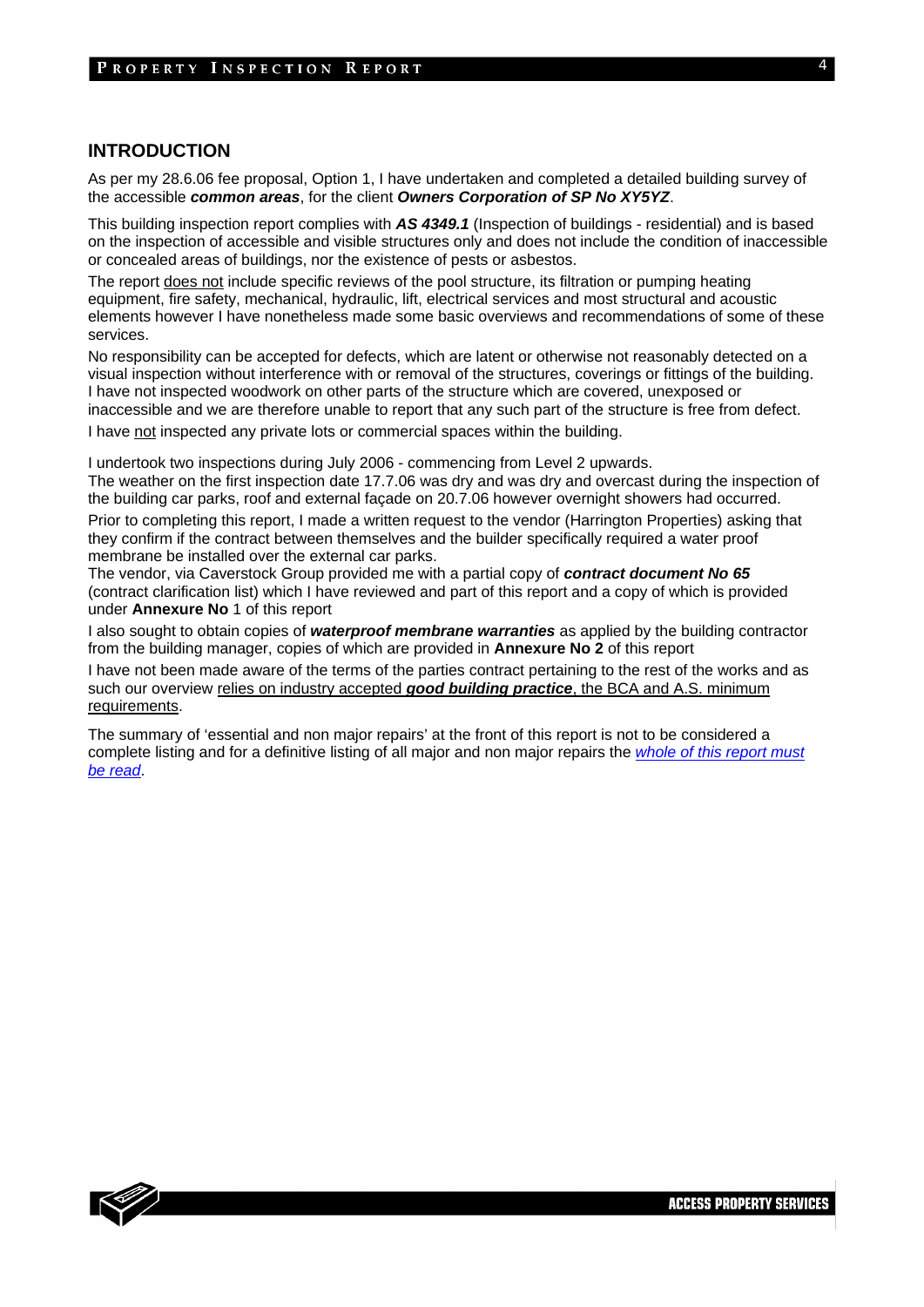# **PRIORITISED SUMMARY OF DEFECTS / ADVICE ISSUES**

## **PRIMARY REPAIRS/ ISSUES (not in priority order listing)**

- **1. Fire Safety Services***;* recommend appointment of a fire engineer, to more comprehensively inspect the fire safety services, including *wall and slab penetrations* and determine F.R.L acceptability, as noted. Rectification on non complying *fire doors* including installation of rubber buffers and rectification of unacceptable gaps, so that compliance with **AS 1905.1 1997** is achieved. Some of the noted potentially non complying (for STC or Rw) *unit separating wall*  penetration issues is likely to be rectified as part of fire safety services repairs.
- **2. Recommend** comprehensive *main roof membrane replacement* inclusive of additional drainage and pocket pitch up stands for all roof penetrations.
- **3.** *Level 2 and 3 carpark slabs* builder to complete minimum contractual inclusion works requirements, inclusive of additional falls so as to prevent pooling\ ponding and complete waterproof membranes to all new carpark slabs. Upon completion of these works I recommend comprehensive *dye flood testing of Level 2 and 3 carpark slabs* prior to developing solutions which are likely to involve additional installation of trafficable roof membranes.
- **4.** Recommend comprehensive inspection of noted external *concrete spalling* from a swinging stage so that the extent, causes and solutions can be better determined.
- **5.** Recommend builder rectify all noted *failed waterproof membranes* including within planter's after water testing.
- **6.** Recommend builder Rectify inoperative *mechanical ventilation* within gymnasium bathrooms

# **SECONDARY REPAIRS/ ADVICE ISSUES**

- **1.** Recommend painting of noted *un-painted* level to carpark external *wall surfaces*.
- **2. Recommend** rectification of all noted *rusting steel pergolas* and provision of protective finish warranty for same.
- **3.** All remaining repairs as noted



.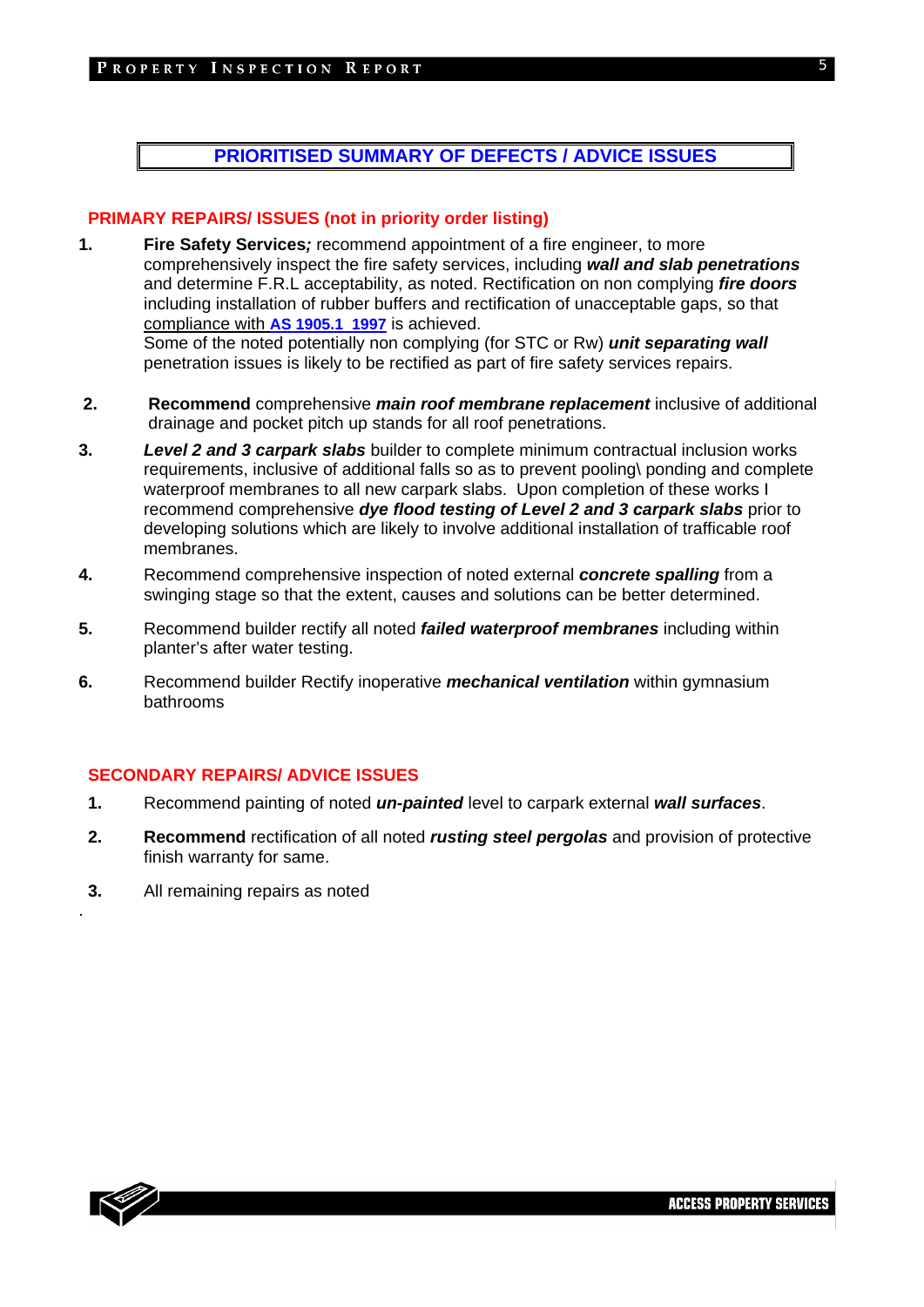# **1.0 G.F Lvl 2 – Lvl15 Lift Lobby & Corridors**

# **All Level Lift Lobby Corridor Observations**

# **1.1 General Comments & Requirements**

#### **Comments:**

The various lift lobbies incorporate fire hose reel (FHR) cupboard, Communications cupboard, Electrical cupboard, Fire Hose Riser Cupboard and Fire Hose reel cupboard. The lobbies incorporate a fire stair at both the NW & SE ends.

Only Levels 15 & 14 incorporated ceiling access traps all of which were opened and the ceiling voids above and upper unit separating walls inspected, where accessible.

**1.2 Note: Doors; Door manufacturer** (of both fire and standard doors), state in their *conditional warranty* requirements that all their doors "*must receive two coats of paint" or sealer,* including "*the top and bottom edges"*, "prior to hanging".

A similar sealing requirement is stated for their fire doors.

This requirement is to prevent excessive moisture gain, which can cause warpage and cupping. Most manufacturers warrant to replace doors (up to 2100mm high) where **warpage is >5mm** but only when their requirements are met.

*A.S 2689 1984 ~ (Timber Door Sets)* allows a *maximum gap* between door and jamb of *3mm* all round with 8 -10 mm @ base unless undercut for ventilation.

**1.3 Note: Fire Door Installation Requirements:** The fire door sets have been tag certified by the installation contractor to comply with the minimum requirements of **A.S 1905.1 1997**. In order that compliance with this minimum Standard is achieved, the following (not limited to) are required;

- \* Fire door & frame are to be separately tagged noting the specific Fire Resistance Level (F.R.L)
- \* Fire door frames are to be solid grouted (full perimeter).
- \* Rubber door buffers are to be installed on the door frames.
- \* Automatic door closers are required and must fully close the door.

\* Gaps at base of doors cannot be *>10mm* and perimeter gaps cannot exceed maximum **3mm**. Refer **A.S 1905.1 1997**.

**1.4 Note: Floor Slabs & Penetrations;** We are not fire engineers and **recommend** that a fire engineer be appointed by the O.C to inspect this important service however we understand the various floors that separate one area from another (horizontal separation) are essentially required to achieve a specified Fire Resistant Level (F.R.L).

In order to do so all penetrations are typically required to be thoroughly sealed using approved fire resistant grout or fire pillows unless they are located within a fire isolated compartment. It is good practice to provide some fire stopping at floor levels in addition to the fire enclosure.

**1.5 Note: Separating Walls & Penetrations;** We are not fire engineers and understand the various walls that separate one area from another (vertical separation) are essentially required to achieve a specified F.R.L.

In order to do so the walls are required to be continuous from slab to underside of slab and all penetrations should be adequately sealed using approved fire resistant grout, sealant or fire pillows.

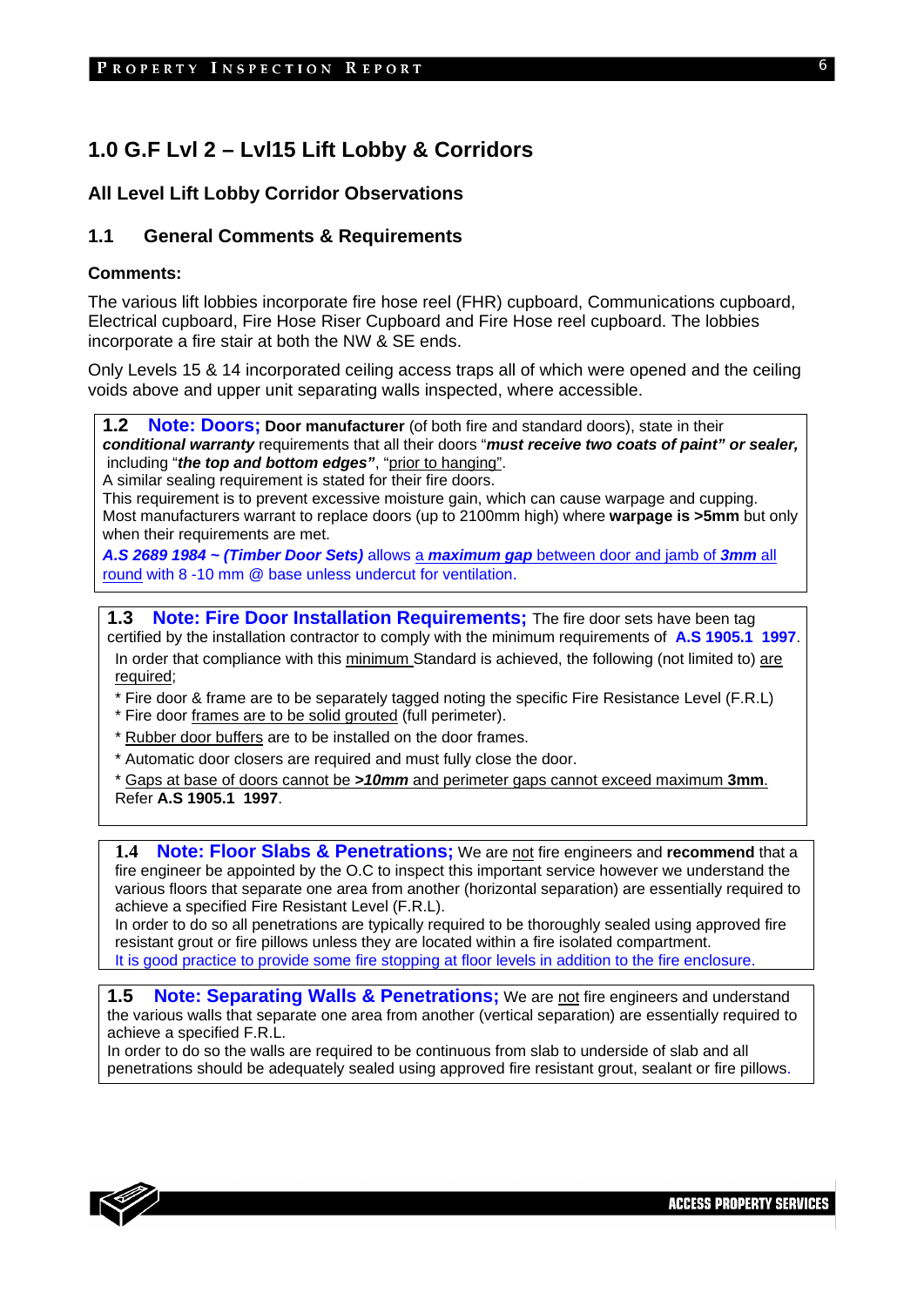# **1.60 Level 15 Lift Lobby, Corridor & Service Areas;**

**Comments:** Level 15 floor is the uppermost floor and is located directly beneath roof level and comprises a lift lobby and common corridor, with a refuse room at the SE end and fire stairs at both ends and service cupboard risers.

During my 26.6.06 preliminary inspection (during heavy rain) I witnessed *significant leakages* occurring down through the ceiling of the Level 15 slab soffit via at least one service cable penetration -- *Refer example Photos No1* and which was resulting in significant moisture related damage *Refer example Photos No 2*. The then building manager advised me that he was aware of "*at least No 16 off different leaks on this level"*.

There are No 4 off ceiling access traps on this floor all of which were opened and the ceiling void above and any accessible upper unit separating walls inspected.

#### **Ceiling void**

**Comments:** I am not a fire\acoustic engineer and provide the following comments as a guide only to possible deficiencies in the fire safety services.

I'm not a mechanical engineer however it is possible that the operative noise of the *corridor mechanical ventilation system* is excessive.

I recommend that the builder confirm that the operative noise of same is within acceptable limits

**Noted Defects**; *Refer example Photo No3 & 4* showing that the *acoustic rated gypsum plaster* unit separating wall lining does not continue up to the underside of roof slab, above ceiling level. In my experience such acoustic lining is required to extend fully up to the underside of slab and be sealant sealed. As such the STC (Rw) rating of the wall may be compromised.

*Refer example Photo No4* various service *pipe penetrations in upper lift shaft separating wall*, which have not been sealed and as a result of same the F. R. L. of this wall is likely to be compromised.

**Refer example Photos No5 & 5a** (taken at the central ceiling access trap outside unit No1502) showing evidence of *moisture related staining* on the slab soffit.

I tested the area with a 'Protimeter' pin resistance type moisture and recorded *high to very high moisture* content in the concrete.

In my professional opinion a leak is occurring in the roof above this area.

**Refer example Photo No6** (taken at central ceiling access trap outside unit No1506) showing evidence of *moisture related efflorescence* staining around a seeming *roof drainpipe* penetration at the slab soffit. I tested the area with a Protimeter pin resistance type moisture meter and recorded moderate damp.

In my professional opinion a minor leak is occurring around the drainpipe penetration.

**Recommendations**; I **recommend** that an acoustic/ fire engineer be engaged to comment further on the adequacy of vertical and horizontal fire\acoustic separation issues.

I **recommend** that the source of water entry through the roof slab soffit be rectified.

I **recommend** that the builder confirm manufacturers installation details for acoustically separated walls and the acceptability of external wall lining not continuing up to the underside of roof slab.

#### **Service Cupboards**

**Comments:** we're not fire engineers and provide the following comments as a guide only to possible deficiencies in the fire safety services.

#### **Communications cupboard;**

**Noted Defects**; a service cable (blue) penetration in roof slab soffit did not appear to have been adequately sealed for F. R. L. - *Refer example Photo No7*. It is possible that the F. R. L. rating has been compromised.

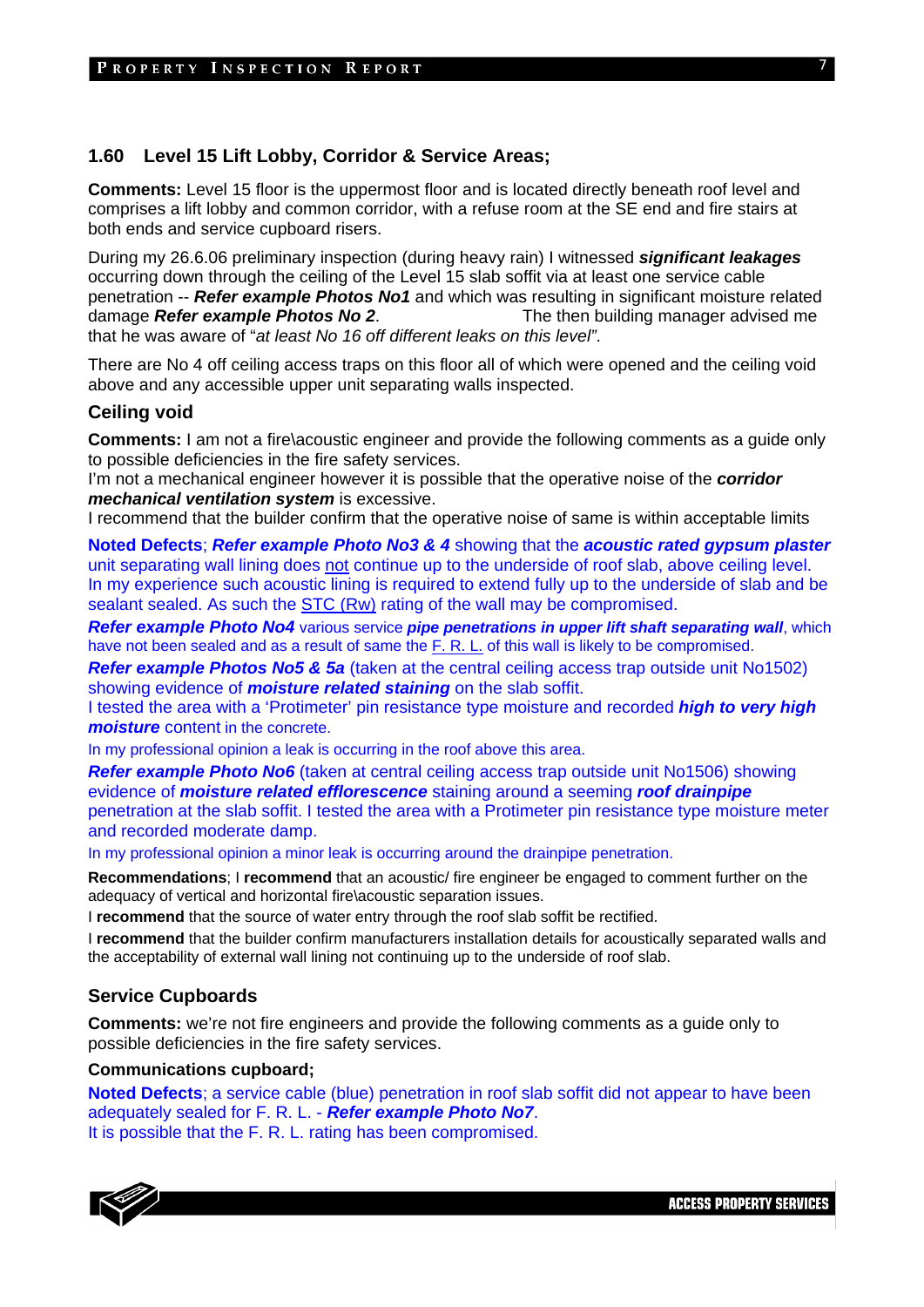#### **Electrical cupboard;**

**Noted Defects**; *Refer example Photo No8* of a redundant *large service cable penetration*, which does not appear to have been adequately sealed for F. R. L. It is possible that the F. R. L. rating has been compromised.

#### **Fire Hydrant Riser cupboard;**

**Noted Defects**; *Refer example Photos No9 &10* showing damage to the lower separating wall and also adding adequately sealed service pipe penetration in roof slab soffit. It is possible that the F. R. L. rating has been compromised.

### **SE Fire Stairwell Fire Door;**

**Noted Defects**; this fire door is binding significantly on the striker plate which is loose and requires rectification.

**Recommendations**; I **recommend** that a fire engineer be engaged to comment further on the adequacy of vertical and horizontal fire separation issues.

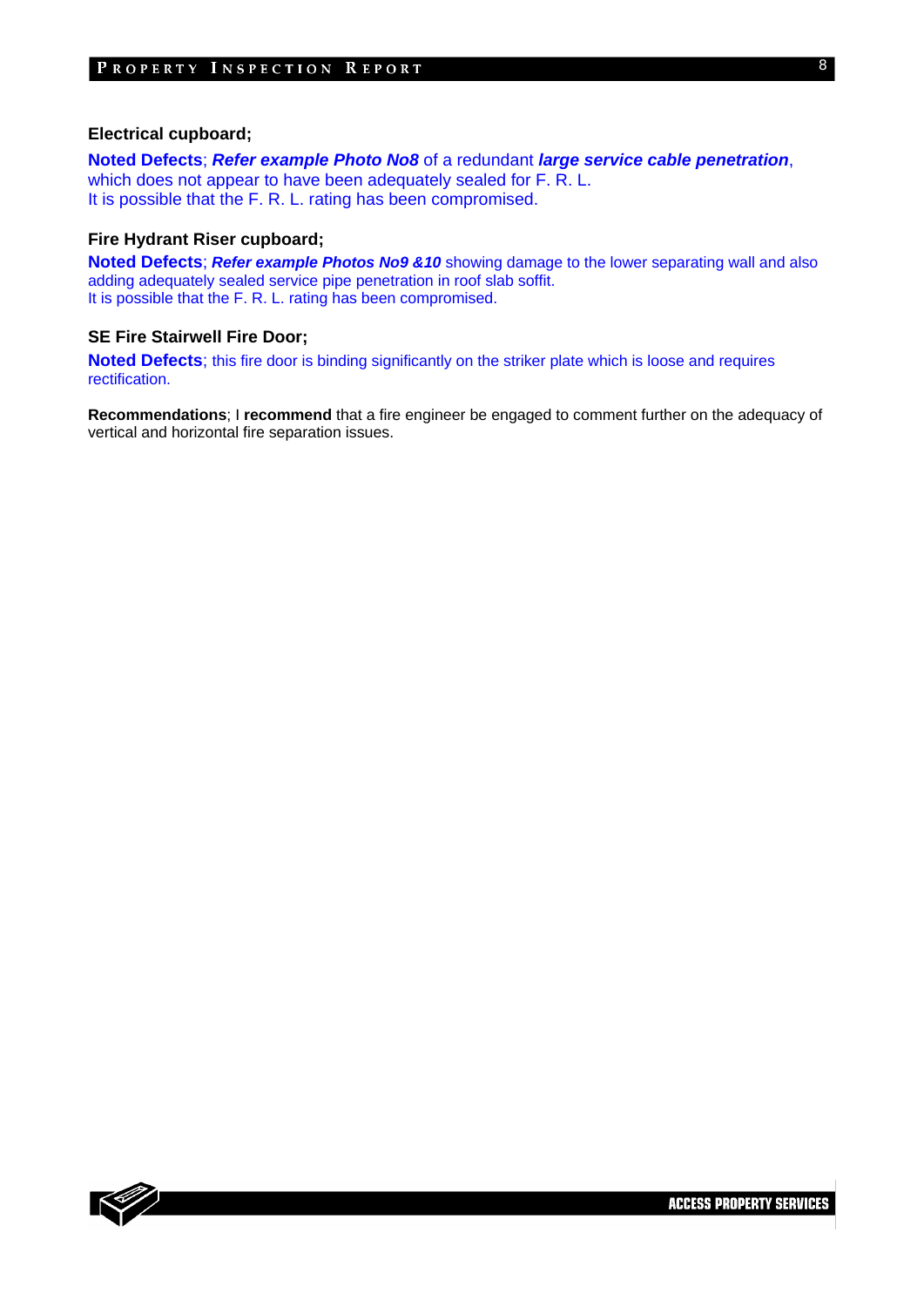### **1.70 Level 14 Lift Lobby, Corridor & Service Areas;**

**Comments:** Level 14 floor comprises the lift lobby and common corridor, with a refuse room at the SE end and fire stairs at both ends and service cupboard risers. There is No 3 off ceiling access traps on this floor all of which were opened and the ceiling void above and any accessible upper unit separating walls, inspected.

Evidence of excess paint on lift floor indicators above lift doors—remove.

#### **Ceiling void**

**Comments:** I am not a fire\acoustic engineer and provide the following comments as a guide only to possible deficiencies in the fire safety services.

I'm not a mechanical engineer however it is possible that the operative noise of the *corridor mechanical ventilation system* is excessive.

I recommend that the builder confirm that the operative noise of same is within acceptable limits

**Noted Defects: Refer Photo No11** showing the existence of timber based plywood on the ceiling slab soffit outside unit No1409 and which may compromise the F. R. L..

*Refer example Photo No12 showing* multiple service *pipe penetrations in upper unit No 1408 separating wall*, which do not appear to have been adequately sealed for F. R. L. and STC (Rw). It is possible that the F. R. L. and STC rating of this wall are compromised.

**Recommendations**; I **recommend** that an acoustic/ fire engineer be engaged to comment further on the adequacy of vertical and horizontal fire\acoustic separation issues.

#### **Service Cupboards**

**Comments:** we're not fire engineers and provide the following comments as a guide only to possible deficiencies in the fire safety services.

#### **Communications cupboard;**

**Noted Defects**; *Refer example Photo No13* (fairly typical for many floors) showing a redundant large diameter service cable conduit which does not appear to have been adequately sealed for F. R. L. It might be possible that this does not provide sufficient F.R.L.

#### **Electrical cupboard;**

**Noted Defects**; *Refer example Photo No14* (fairly typical for all floors) showing a redundant large diameter service cable conduit which does not appear to have been adequately sealed for F. R. L.. It might be possible that this does not provide sufficient F.R.L.

**Recommendations**; I **recommend** that a fire engineer be engaged to comment further on the adequacy of vertical and horizontal fire separation issues.

# **Fire Hydrant Riser cupboard;**

**Noted Defects**; cupboard door lock operation appears to be defective and is not keyed alike with other service cupboards.

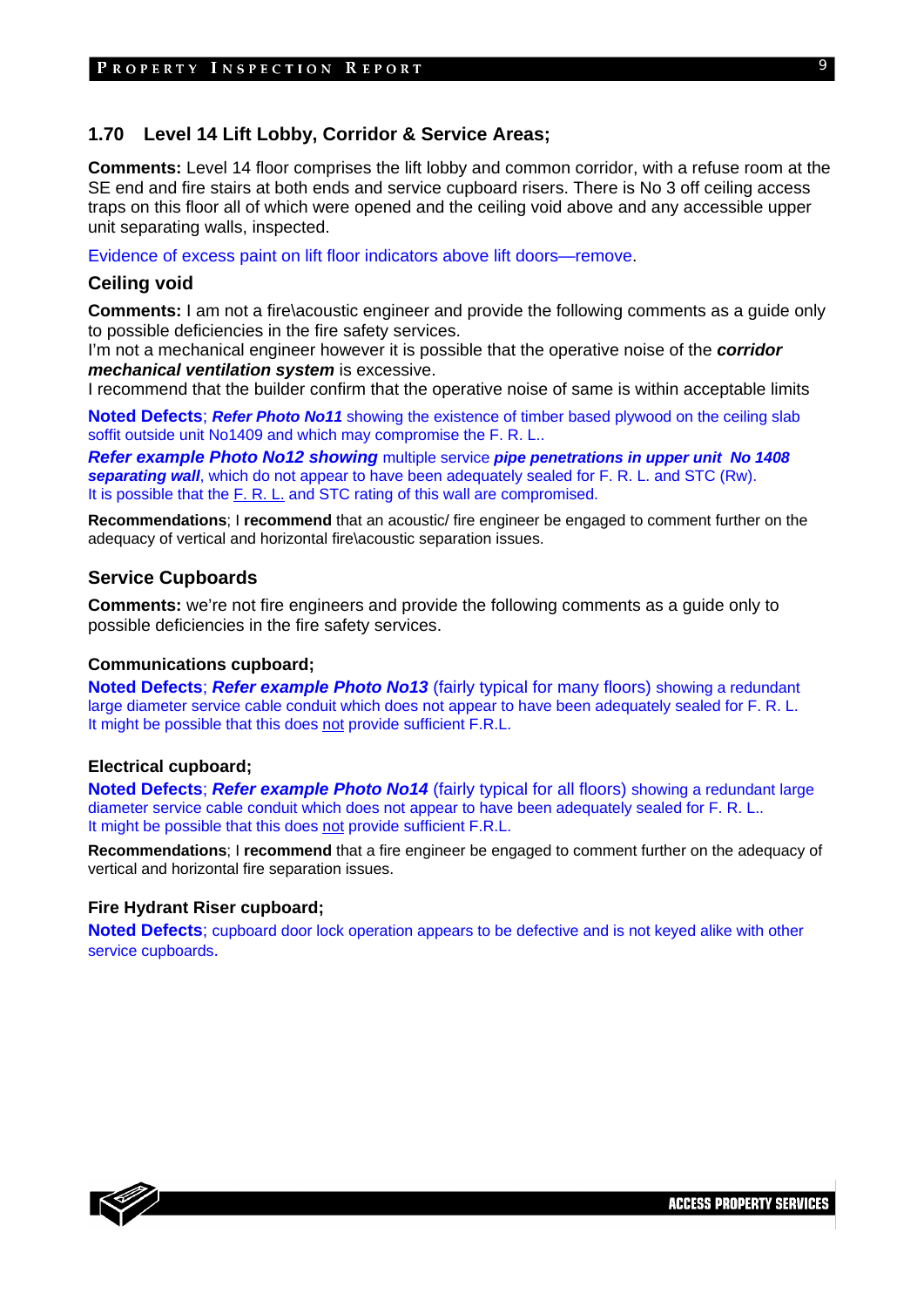# **1.80 Level 13 Lift Lobby, Corridor & Service Areas;**

**Comments:** Level 13 floor comprises the lift lobby and common corridor, with a refuse room at the SE end and fire stairs at both ends and service cupboard risers.

#### **Ceiling void**

**Comments:** There are no ceiling access traps on this floor. I was unable to determine whether the building contract included installation of ceiling access traps on all levels and which are considered a fundamental part of good building practice so as various services can be accessed in the ceiling void.

I'm not a mechanical engineer however it is possible that the operative noise of the *corridor mechanical ventilation system* is excessive.

**Recommendations**; I **recommend** that the builder confirm that the operative noise of same is within acceptable limits

I **recommend** that consideration be given to installation of additional ceiling access traps on all levels.

#### **Service Cupboards**

**Comments:** we're not fire engineers and provide the following comments as a guide only to possible deficiencies in the fire safety services.

#### **Communications cupboard;**

**Noted Defects**; *Refer example Photo No14* of a redundant *large diameter* cable conduit, which does not appear to have been adequately sealed for F. R. L. and it is likely that the F. R. L. rating has been compromised.

*Refer example Photo No6* of a large *service cable penetration*, which has been inappropriately sealed with a *foam-based carpet underlay* and is fairly typical of the remaining lower-level communication cupboard penetrations. It is quite possible that the F. R. L. rating has been compromised.

#### **Electrical cupboard;**

**Noted Defects**; *Refer example Photo No14* of a redundant *large diameter* cable conduit, which does not appear to have been adequately sealed for F. R. L. and it is likely that the F. R. L. rating has been compromised.

## **Fire Hydrant Riser cupboard;**

**Noted Defects**; *Refer example Photos No15* showing redundant *polystyrene filled service penetratio*n in slab soffit, which does not appear to have been adequately sealed to F. R. L. and it is likely that the F. R. L. rating has been compromised.

**Recommendations**; I **recommend** that a fire engineer be engaged to comment further on the adequacy of vertical and horizontal fire separation issues.

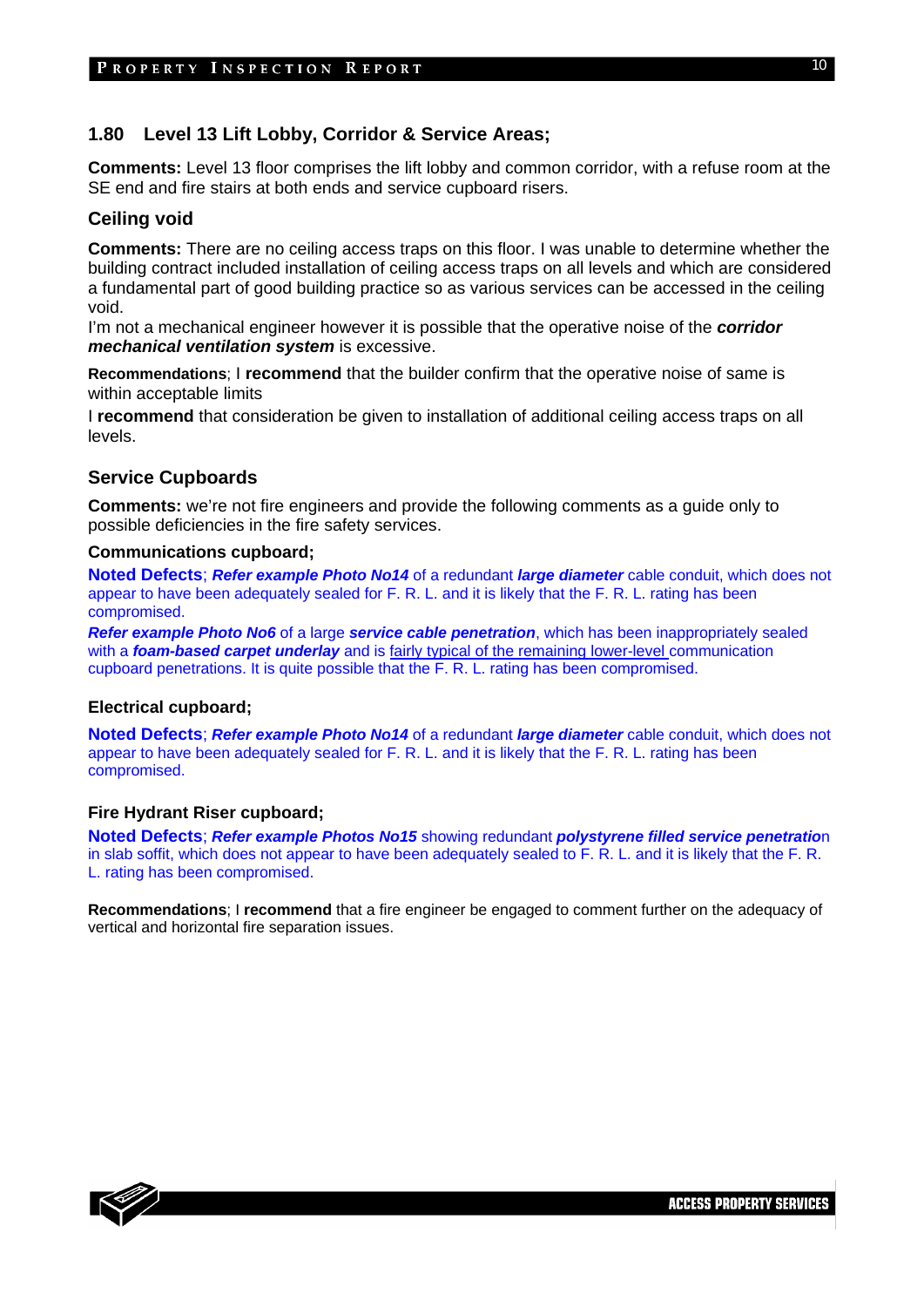# **1.81 Level 12 Lift Lobby, Corridor & Service Areas;**

**Comments:** Level 12 floor comprises the lift lobby and common corridor, with a refuse room at the SE end and fire stairs at both ends and service cupboard risers.

#### **Ceiling void**

**Comments:** There are no ceiling access traps on this floor. I was unable to determine whether the building contract included installation of ceiling access traps on all levels and which are considered a fundamental part of good building practice so as various services can be accessed in the ceiling void.

I'm not a mechanical engineer however it is possible that the operative noise of the *corridor mechanical ventilation system* is excessive.

**Recommendations**; I **recommend** that the builder confirm that the operative noise of same is within acceptable limits

I **recommend** that consideration be given to installation of additional ceiling access traps on all levels.

#### **Service Cupboards**

**Comments:** we're not fire engineers and provide the following comments as a guide only to possible deficiencies in the fire safety services.

#### **Communications cupboard;**

**Noted Defects**; *Refer example Photo No14* of a redundant *large diameter* cable conduit, which does not appear to have been adequately sealed for F. R. L. and it is likely that the F. R. L. rating has been compromised.

*Refer example Photos No16 – 16C* of a large *service cable penetration*, which has been inappropriately sealed with a *foam-based carpet underlay* and is fairly typical of the remaining lower-level communication cupboard penetrations. It is quite possible that the F. R. L. rating has been compromised.

#### **Electrical cupboard;**

**Noted Defects**; *Refer example Photo No17* of a redundant *large diameter* cable conduit, which does not appear to have been adequately sealed for F. R. L. and it is likely that the F. R. L. rating has been compromised.

## **Fire Hose Reel cupboard (SE end);**

**Noted Defects**; *Refer example Photo No18* showing redundant slab soffit penetration which does not appear to have been adequately sealed to F. R. L. and it is likely that the F. R. L. rating has been compromised.

**Recommendations**; I **recommend** that a fire engineer be engaged to comment further on the adequacy of vertical and horizontal fire separation issues.

## **Fire Hydrant riser cupboard;**

**Comments:** no key and not accessible.

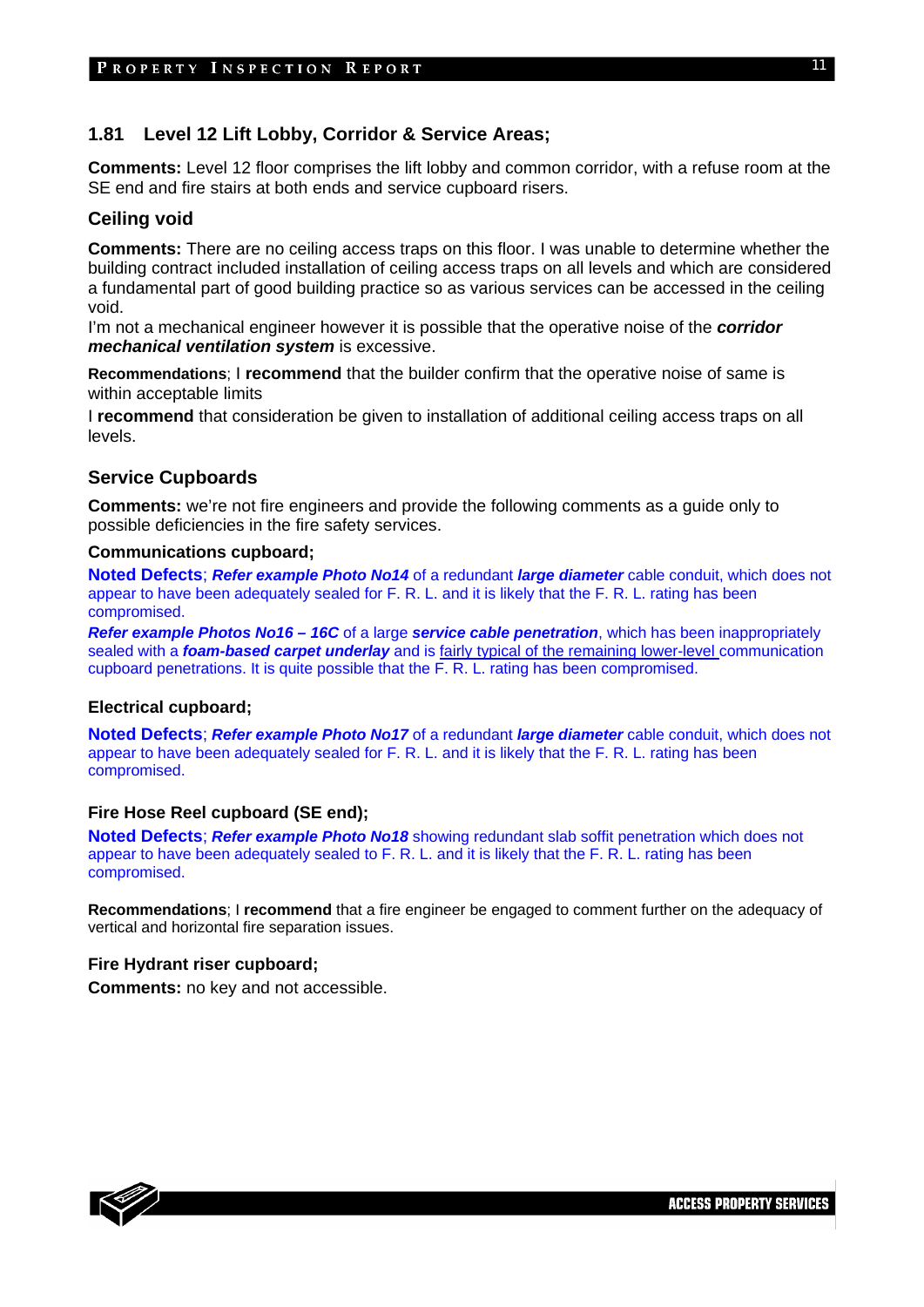# **1.82 Level 11 Lift Lobby, Corridor & Service Areas;**

**Comments:** Level 11 floor comprises the lift lobby and common corridor, with a refuse room at the SE end and fire stairs at both ends and service cupboard risers.

# **Ceiling void**

**Comments:** There are no ceiling access traps on this floor. I was unable to determine whether the building contract included installation of ceiling access traps on all levels and which are considered a fundamental part of good building practice so as various services can be accessed in the ceiling void.

I'm not a mechanical engineer however it is possible that the operative noise of the *corridor mechanical ventilation system* is excessive.

**Recommendations**; I **recommend** that the builder confirm that the operative noise of corridor mechanical ventilation is within acceptable limits

I **recommend** that consideration be given to installation of additional ceiling access traps on all levels.

# **Service Cupboards**

**Comments:** we're not fire engineers and provide the following comments as a guide only to possible deficiencies in the fire safety services.

#### **Refuse Rm;**

**Noted Defects**; fire door frame *rubber buffers* are missing.

**Recommendations**; I **recommend** that fire door frame rubber buffers be installed over the door complies with A.S. 1905.1 (1997) – Refer item 1.3 of this report.

#### **Communications cupboard;**

**Noted Defects**; *Refer example Photo No17* of a redundant *large diameter* cable conduit, which does not appear to have been adequately sealed for F. R. L. and it is likely that the F. R. L. rating has been compromised.

*Refer example Photos No16 – 16C* of a large *service cable penetration*, which has been inappropriately sealed with a *foam-based carpet underlay* and is fairly typical of the remaining lower-level communication cupboard penetrations. It is quite possible that the F. R. L. rating has been compromised.

#### **Electrical cupboard;**

**Noted Defects**; *Refer example Photo No17* of a redundant *large diameter* cable conduit, which does not appear to have been adequately sealed for F. R. L. and it is likely that the F. R. L. rating has been compromised.

The fire doors of this cupboard are binding slightly and require adjustment.

#### **Fire Hose Reel cupboard (SE end);**

**Noted Defects**; *Refer example Photo No18* showing redundant slab soffit penetration which does not appear to have been adequately sealed to F. R. L. and it is likely that the F. R. L. rating has been compromised.

**Recommendations**; I **recommend** that a fire engineer be engaged to comment further on the adequacy of vertical and horizontal fire separation issues.

# **Fire Hydrant riser cupboard;**

**Comments:** no key and not accessible.

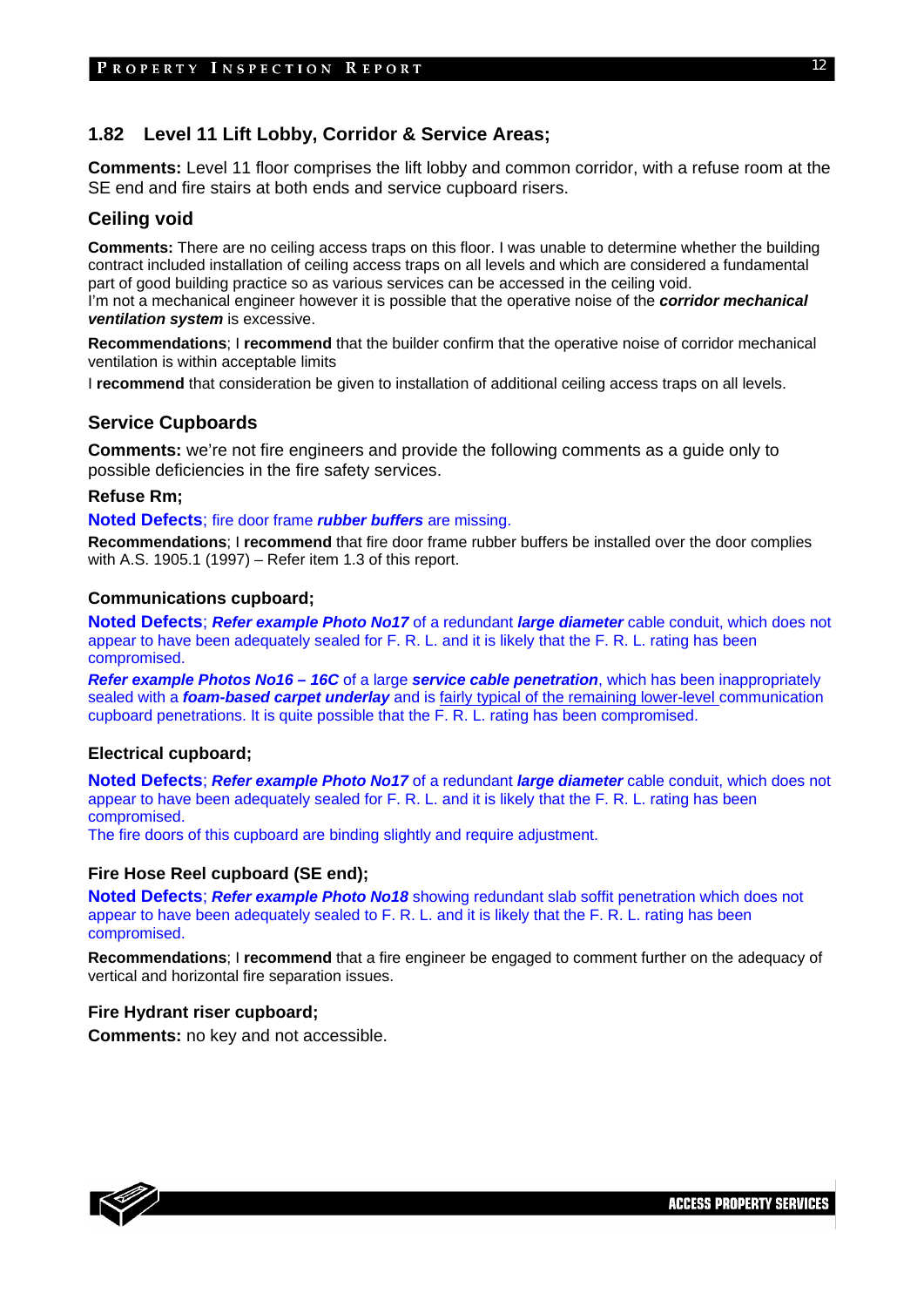### **SE & Unit No1110 Fire Doors**

**Noted Defects**; *Refer Photo No19* showing that the **gap** beneath the SE fire stair well *fire door >10mm* as is the case on unit No 1110 and therefore doors do not comply with the minimum requirements of A.S. 1905.1 -- 1997

**Recommendations**; I **recommend** that the gap beneath noted fire doors be reduced to a maximum of 10mm so that the doors comply with A.S. 1905.1 (1997) – Refer item **1.3** of this report.

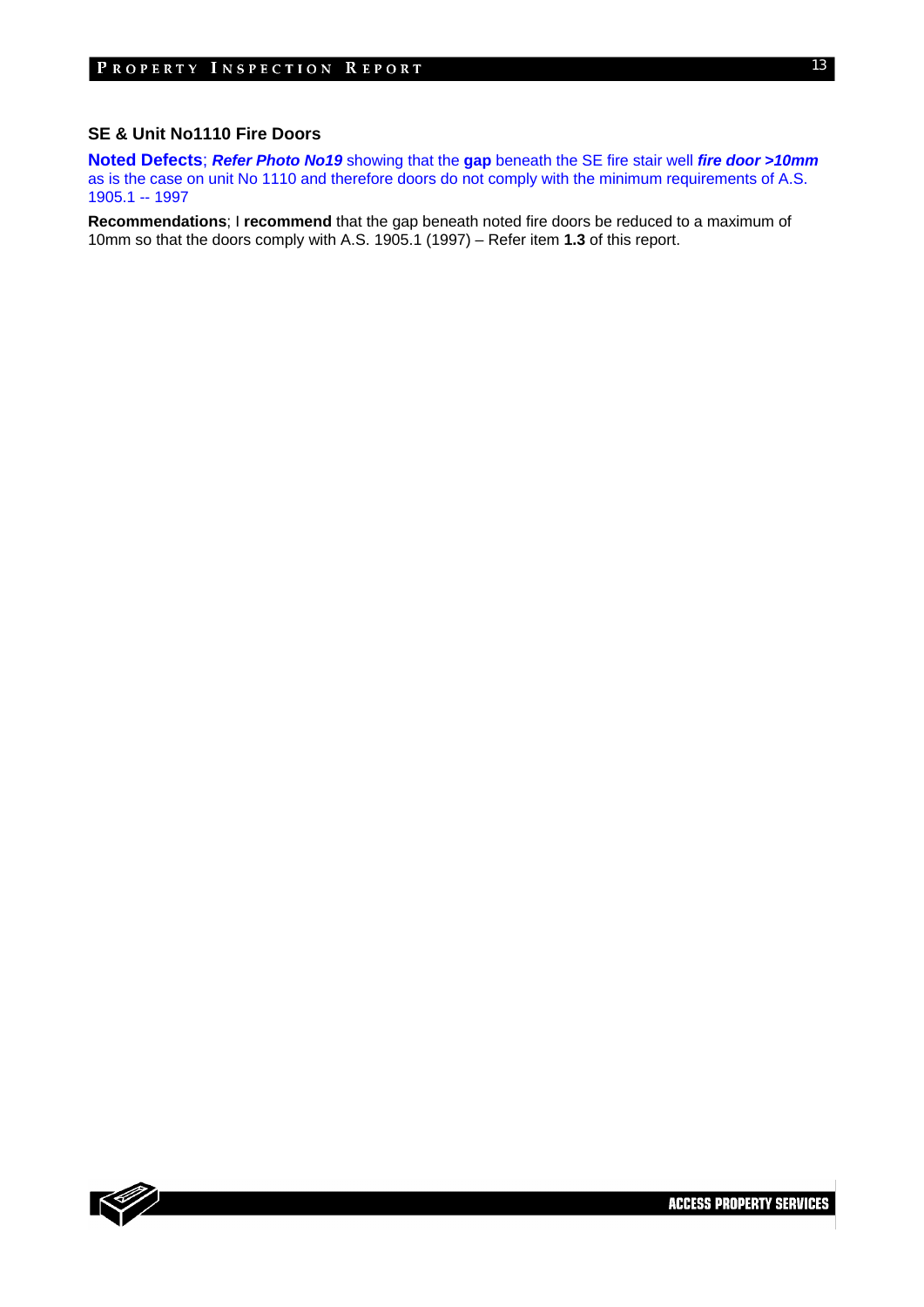# **1.83 Level 10 Lift Lobby, Corridor & Service Areas;**

**Comments:** Level 11 floor comprises the lift lobby and common corridor, with a refuse room at the SE end and fire stairs at both ends and service cupboard risers.

# **Ceiling void**

**Comments:** There are no ceiling access traps on this floor. I was unable to determine whether the building contract included installation of ceiling access traps on all levels and which are considered a fundamental part of good building practice so as various services can be accessed in the ceiling void.

I'm not a mechanical engineer however it is possible that the operative noise of the *corridor mechanical ventilation system* is excessive.

**Recommendations**; I **recommend** that the builder confirm that the operative noise of corridor mechanical ventilation is within acceptable limits

I **recommend** that consideration be given to installation of additional ceiling access traps on all levels.

# **Service Cupboards**

**Comments:** we're not fire engineers and provide the following comments as a guide only to possible deficiencies in the fire safety services.

#### **Communications cupboard;**

**Noted Defects**; *Refer example Photos No16 – 16C* of a large *service cable penetration*, which has been inappropriately sealed with a *foam-based carpet underlay* and is fairly typical of the remaining lowerlevel communication cupboard penetrations. It is quite possible that the F. R. L. rating has been compromised.

#### **Electrical cupboard;**

**Noted Defects**; *Refer example Photos No20 & 21* of a redundant *large diameter* cable conduits *penetrations* in both the *floor slab and slab soffit* , which do not appear to have been adequately sealed for F. R. L. and it is likely that the F. R. L. rating has been compromised.

The fire doors of this cupboard are significantly *warped* and require rectification.

**Recommendations**; I **recommend** that a fire engineer be engaged to comment further on the adequacy of vertical and horizontal fire separation issues.

I **recommend** rectification of the noted electrical cupboard fire door warpage.

#### **Fire Hydrant riser cupboard;**

**Comments:** no key and not accessible.

#### **SE Fire Door**

**Noted Defects**; *Refer example Photo No19* showing that the **gap** beneath the SE fire stair well *fire door >10mm* and therefore door does not comply with the minimum requirements of A.S. 1905.1 -- 1997

**Recommendations**; I **recommend** that the gap beneath noted fire door be reduced to a maximum of 10mm so that the door complys with A.S. 1905.1 (1997) – Refer item **1.3** of this report.

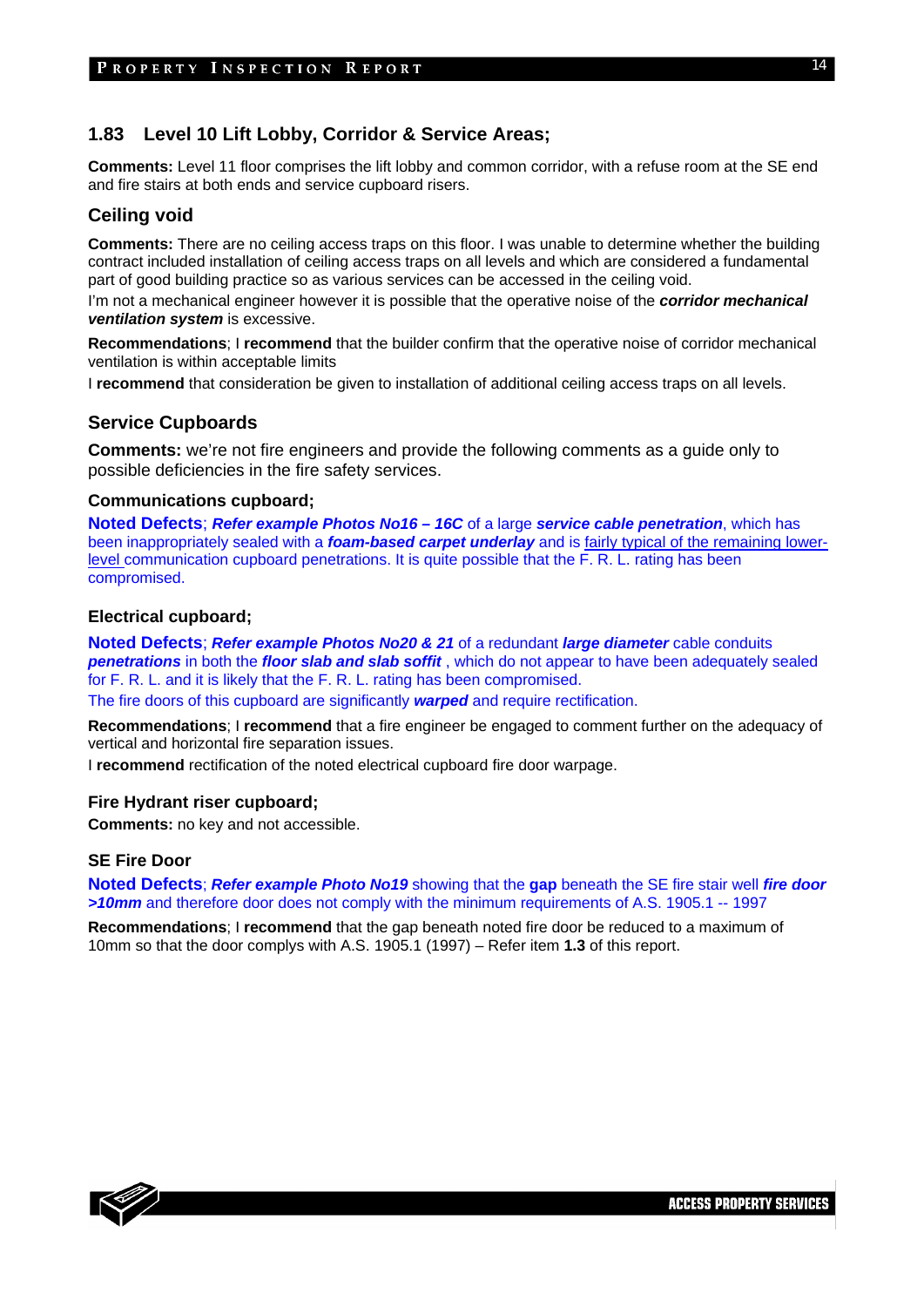# **1.84 Level 9 Lift Lobby, Corridor & Service Areas;**

**Comments:** Level 9 floor comprises the lift lobby and common corridor, with a refuse room at the SE end and fire stairs at both ends and service cupboard risers.

# **Ceiling void**

**Comments:** There is No1 off ceiling access trap on this floor. I inspected the 100mm ceiling void. I'm not a mechanical engineer however it is possible that the operative noise of the *corridor mechanical ventilation system* is excessive.

**Recommendations**; I **recommend** that the builder confirm that the operative noise of corridor mechanical ventilation is within acceptable limits

I **recommend** that consideration be given to installation of additional ceiling access traps on all levels.

#### **Service Cupboards**

**Comments:** we're not fire engineers and provide the following comments as a guide only to possible deficiencies in the fire safety services.

#### **Communications cupboard;**

**Noted Defects**; *Refer example Photos No16 – 16C* of a large *service cable penetration*, which has been inappropriately sealed with a *foam-based carpet underlay* and is fairly typical of the remaining lowerlevel communication cupboard penetrations. It is quite possible that the F. R. L. rating has been compromised.

*Refer example Photos No13 & 14* of a redundant *large diameter* cable conduit in both the *slab soffit*, which does not appear to have been adequately sealed for F. R. L. and it is likely that the F. R. L. rating has been compromised.

#### **Electrical cupboard;**

**Noted Defects**; *Refer example Photos No14* of a redundant *large diameter* cable conduit in both the *floor slab and slab soffit* , which do not appear to have been adequately sealed for F. R. L. and it is likely that the F. R. L. rating has been compromised.

**Recommendations**; I **recommend** that a fire engineer be engaged to comment further on the adequacy of vertical and horizontal fire separation issues.

I **recommend** rectification of the noted electrical cupboard fire door warpage.

#### **Fire Hydrant riser cupboard;**

**Comments:** no key and not accessible.

#### **SE Fire Door**

**Noted Defects**; *Refer example Photo No19* showing that the **gap** beneath the SE fire stair well *fire door >10mm* and therefore door does not comply with the minimum requirements of A.S. 1905.1—1997

**Recommendations**; I **recommend** the gap beneath noted fire door be reduced to a maximum of 10mm so that the door complies with A.S. 1905.1 (1997) – Refer item **1.3** of this report.

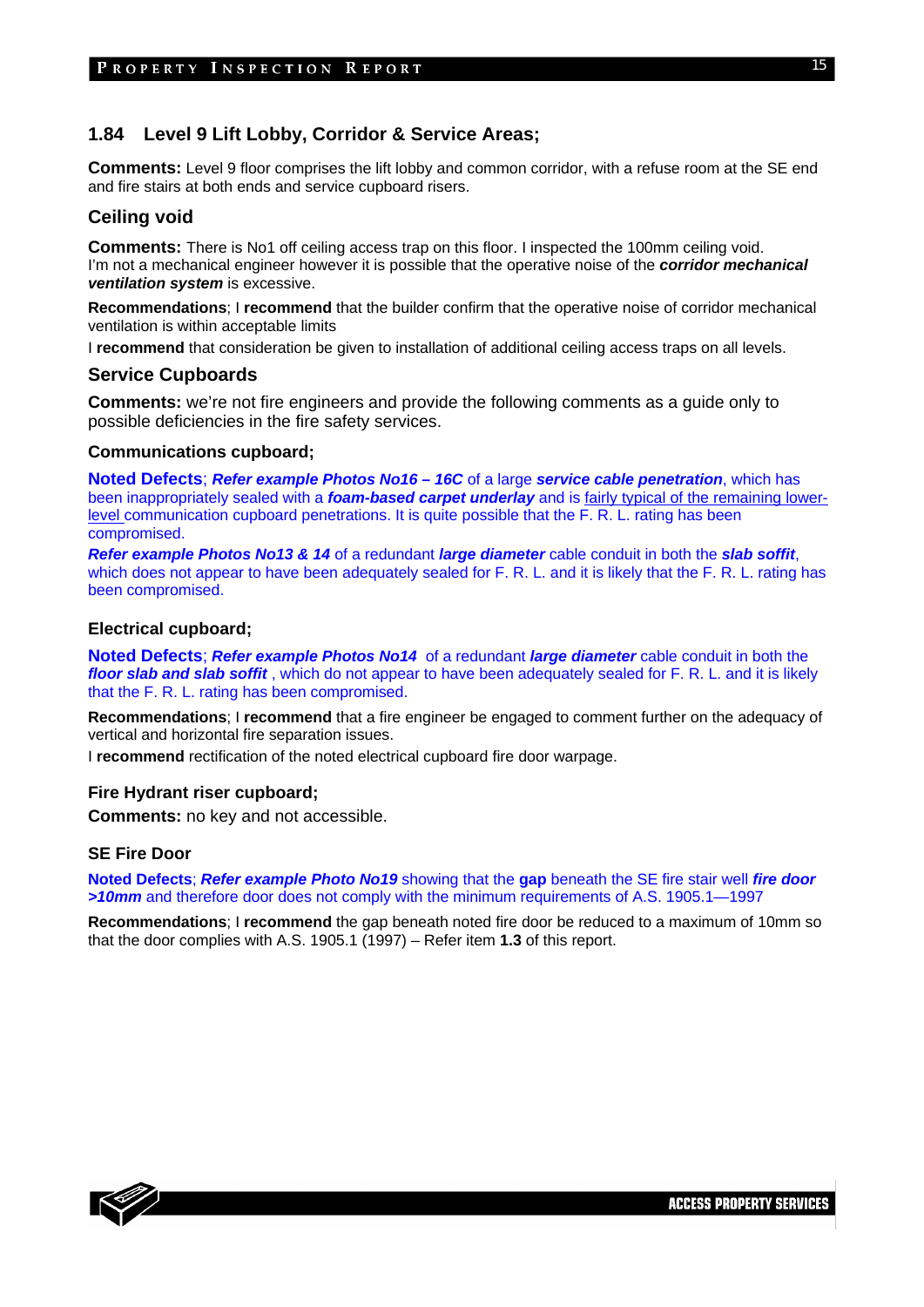# **1.85 Level 8 Lift Lobby, Corridor & Service Areas;**

**Comments:** Level 8 floor comprises the lift lobby and common corridor, with a refuse room at the SE end and fire stairs at both ends and service cupboard risers.

# **Ceiling void**

**Comments:** There are no ceiling access traps on this floor. I was unable to determine whether the building contract included installation of ceiling access traps on all levels and which are considered a fundamental part of good building practice so as various services can be accessed in the ceiling void.

I'm not a mechanical engineer however it is possible that the operative noise of the *corridor mechanical ventilation system* is excessive.

**Refer example Photo No22** of differential movement cracking in the gypsum wall plaster above fire hydrant Riser cupboard, which should be rectified.

**Recommendations**; I **recommend** that the builder confirm that the operative noise of corridor mechanical ventilation is within acceptable limits

I **recommend** that consideration be given to installation of additional ceiling access traps on all levels.

I **recommend** rectification of noted differential movement cracking within gypsum wall plaster.

#### **Service Cupboards**

**Comments:** we're not fire engineers and provide the following comments as a guide only to possible deficiencies in the fire safety services.

#### **Communications cupboard;**

**Noted Defects**; *Refer example Photos No16 – 16C* of a large *service cable penetration*, which has been inappropriately sealed with a *foam-based carpet underlay* and is fairly typical of the remaining lowerlevel communication cupboard penetrations. It is quite possible that the F. R. L. rating has been compromised.

*Refer example Photos No13 &14* of a redundant *large diameter* cable conduit in both the *slab soffit*, which does not appear to have been adequately sealed for F. R. L. and it is likely that the F. R. L. rating has been compromised.

*Refer Photo No23* showing excess and redundant polystyrene within slab soffit penetration, which should be removed and replaced with a fire pillow so that the F. R. L. is not compromised.

#### **Electrical cupboard;**

**Noted Defects**; *Refer example Photos No13 &14* of a redundant *large diameter* cable conduits *penetrations* in both the *floor slab and slab soffit* , which do not appear to have been adequately sealed for F. R. L. and it is likely that the F. R. L. rating has been compromised.

**Recommendations**; I **recommend** that a fire engineer be engaged to comment further on the adequacy of vertical and horizontal fire separation issues.

#### **Fire Hydrant riser cupboard;**

**Comments:** no key and not accessible.

# **SE Fire Door**

**Noted Defects**; *Refer example Photo No19* showing that the **gap** beneath the SE fire stair well *fire door >10mm* and therefore door does not comply with the minimum requirements of A.S. 1905.1—1997

**Recommendations**; I **recommend** the gap beneath noted fire door be reduced to a maximum of 10mm so that the door complies with A.S. 1905.1 (1997) – Refer item **1.3** of this report.



16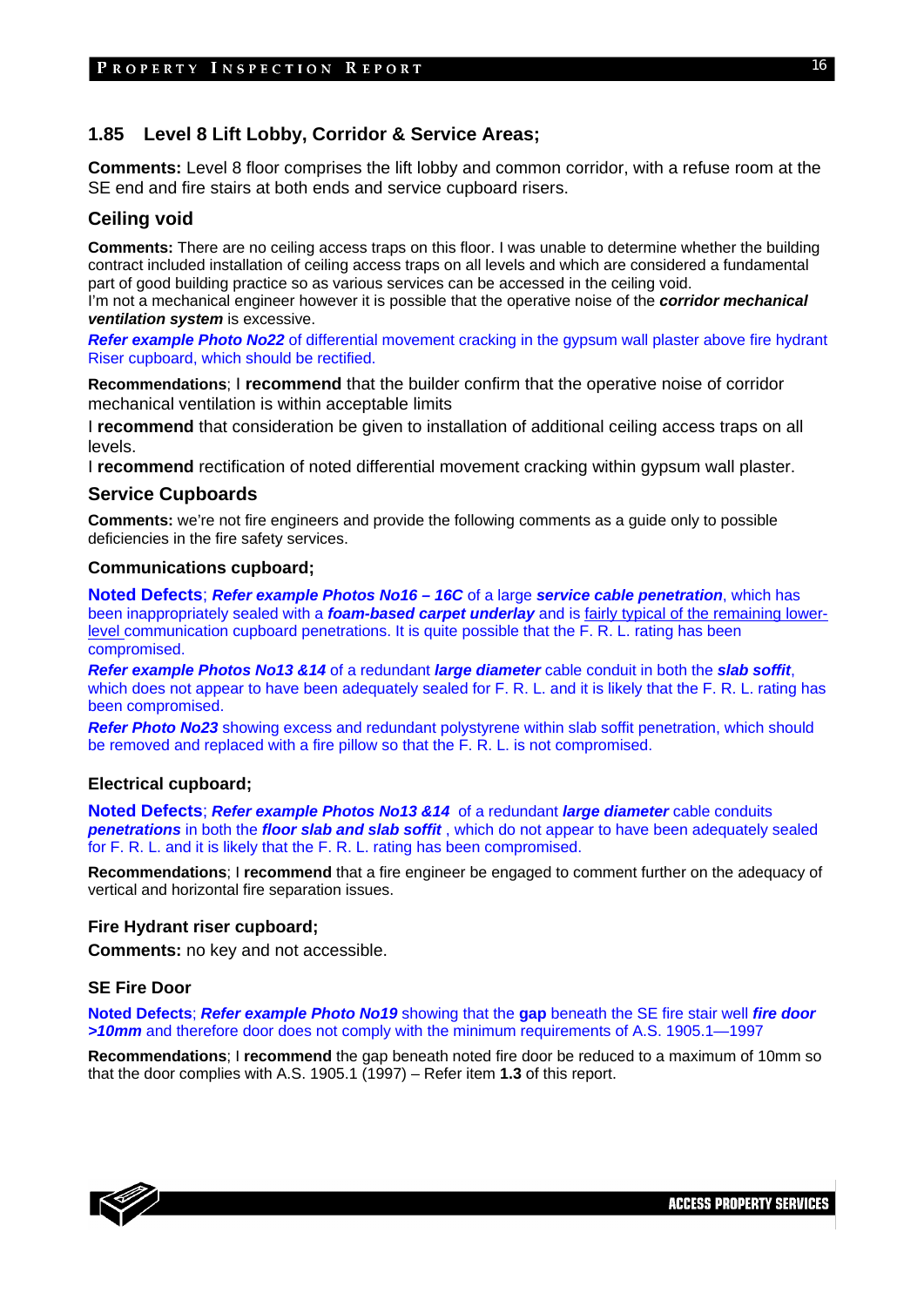# **1.86 Level 7 Lift Lobby, Corridor & Service Areas;**

**Comments:** Level 7 floor comprises the lift lobby and common corridor, with a refuse room at the SE end and fire stairs at both ends and service cupboard risers.

# **Ceiling void**

**Comments:** There are no ceiling access traps on this floor. I was unable to determine whether the building contract included installation of ceiling access traps on all levels and which are considered a fundamental part of good building practice so as various services can be accessed in the ceiling void.

I'm not a mechanical engineer however it is possible that the operative noise of the *corridor mechanical ventilation system* is excessive.

**Recommendations**; I **recommend** that the builder confirm that the operative noise of corridor mechanical ventilation is within acceptable limits

I **recommend** that consideration be given to installation of additional ceiling access traps on all levels.

#### **Refuse room;**

**Noted Defects**; upper fire door frame rubber buffer is missing and should be replaced

#### **Service Cupboards**

**Comments:** we're not fire engineers and provide the following comments as a guide only to possible deficiencies in the fire safety services.

#### **Communications cupboard;**

**Noted Defects**; *Refer example Photos No16 – 16C* of a large *service cable penetration*, which has been inappropriately sealed with a *foam-based carpet underlay* and is fairly typical of the remaining lowerlevel communication cupboard penetrations. It is quite possible that the F. R. L. rating has been compromised.

*Refer example Photos No13* of a redundant *large diameter* cable conduit in both the *slab soffit*, which does not appear to have been adequately sealed for F. R. L. and it, is likely that the F. R. L. rating has been compromised.

#### **Electrical cupboard;**

**Noted Defects**; *Refer example Photos No13* of a redundant *large diameter* cable conduit in both the *slab soffit* , which does not appear to have been adequately sealed for F. R. L. and it is likely that the F. R. L. rating has been compromised.

**Recommendations**; I **recommend** that a fire engineer be engaged to comment further on the adequacy of vertical and horizontal fire separation issues.

#### **Fire Hydrant riser cupboard;**

**Comments:** no key and not accessible.

#### **NW Fire Door**

**Noted Defects**; upper fire door frame rubber buffer is missing and should be replaced

**Recommendations**; I **recommend** installation of missing rubber buffer so that the door complies with A.S. 1905.1 (1997) – Refer item **1.3** of this report.

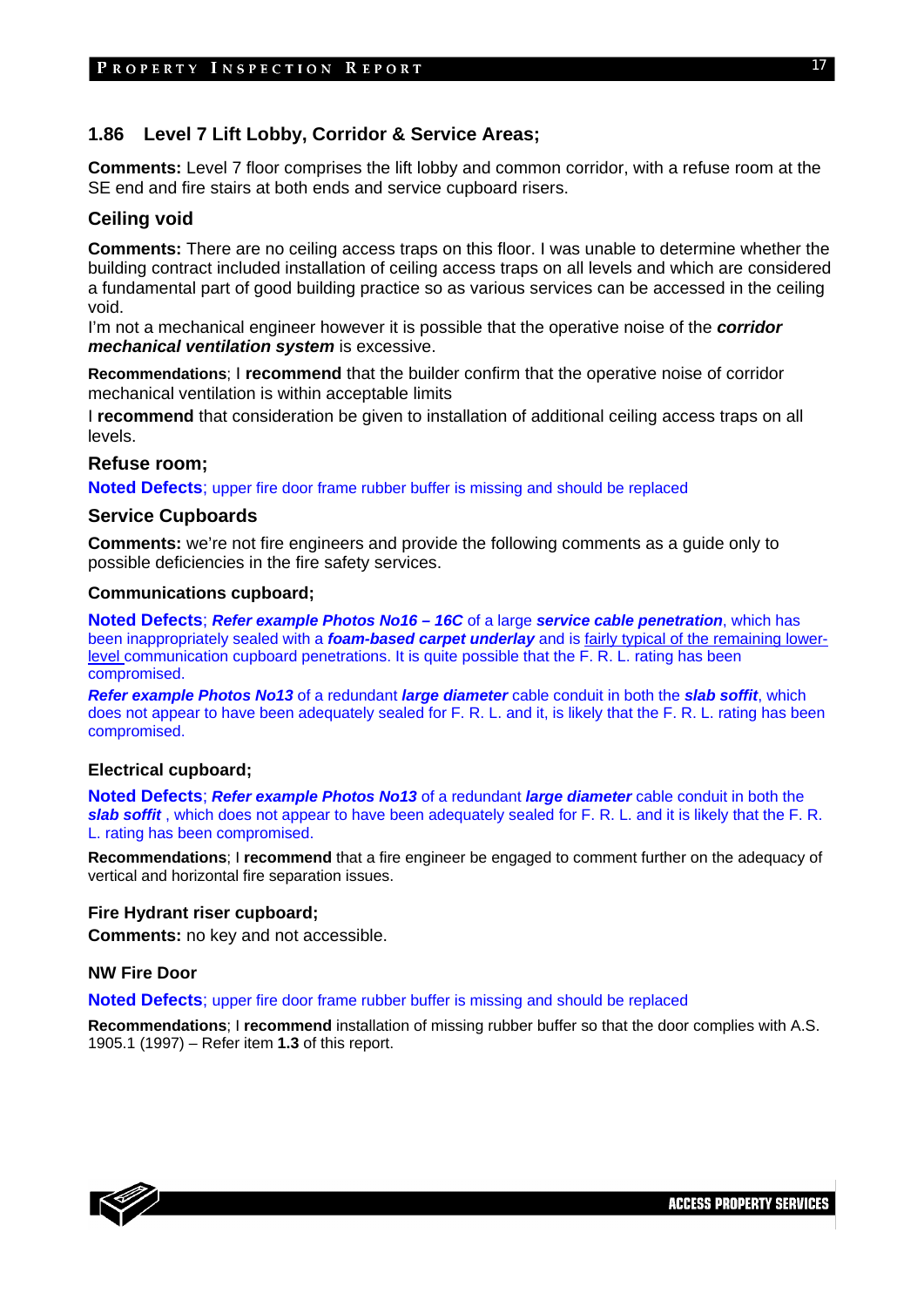# **1.87 Level 6 Lift Lobby, Corridor & Service Areas;**

**Comments:** Level 6 floor comprises the lift lobby and common corridor, with a refuse room at the SE end and fire stairs at both ends and service cupboard risers.

A number of *light fittings* within the lift lobby were inoperative and should be replaced as part of maintenance.

# **Ceiling void**

**Comments:** There are no ceiling access traps on this floor. I was unable to determine whether the building contract included installation of ceiling access traps on all levels and which are considered a fundamental part of good building practice so as various services can be accessed in the ceiling void. I'm not a mechanical engineer however it is possible that the operative noise of the *corridor mechanical ventilation system* is excessive.

**Recommendations**; I **recommend** that the builder confirm that the operative noise of corridor mechanical ventilation is within acceptable limits

I **recommend** that consideration be given to installation of additional ceiling access traps on all levels.

# **Refuse room;**

**Noted Defects**; upper fire door frame rubber buffer is missing and should be replaced

#### **Service Cupboards**

**Comments:** we're not fire engineers and provide the following comments as a guide only to possible deficiencies in the fire safety services.

#### **Communications cupboard;**

**Noted Defects**; *Refer example Photos No16 – 16C* of a large *service cable penetration*, which has been inappropriately sealed with a *foam-based carpet underlay* and is fairly typical of the remaining lowerlevel communication cupboard penetrations. It is quite possible that the F. R. L. rating has been compromised.

*Refer example Photos No13* of a redundant *large diameter* cable conduit in the *slab soffit*, which does not appear to have been adequately sealed for F. R. L. and it, is likely that the F. R. L. rating has been compromised.

*Refer example Photo No24* of lower separating *wall penetration*, which does not appear to have been adequately sealed for F. R. L. and as such the F. R. L. same could be compromised

#### **Electrical cupboard;**

**Noted Defects**; *Refer example Photos No13* of a redundant *large diameter* cable conduit in both the *slab soffit* , which does not appear to have been adequately sealed for F. R. L. and it is likely that the F. R. L. rating has been compromised.

**Recommendations**; I **recommend** that a fire engineer be engaged to comment further on the adequacy of vertical and horizontal fire separation issues.

## **Fire Hydrant riser cupboard;**

**Comments:** no key and not accessible.

#### **NW Fire Door**

*Refer Photo No25* showing that the **gap** beneath the SE fire stair well *fire door >20mm* and therefore door does not comply with the minimum requirements of A.S. 1905.1—1997

**Recommendations**; I **recommend** the gap beneath noted fire door be reduced to a maximum of 10mm so that the door complies with A.S. 1905.1 (1997) – Refer item **1.3** of this report.

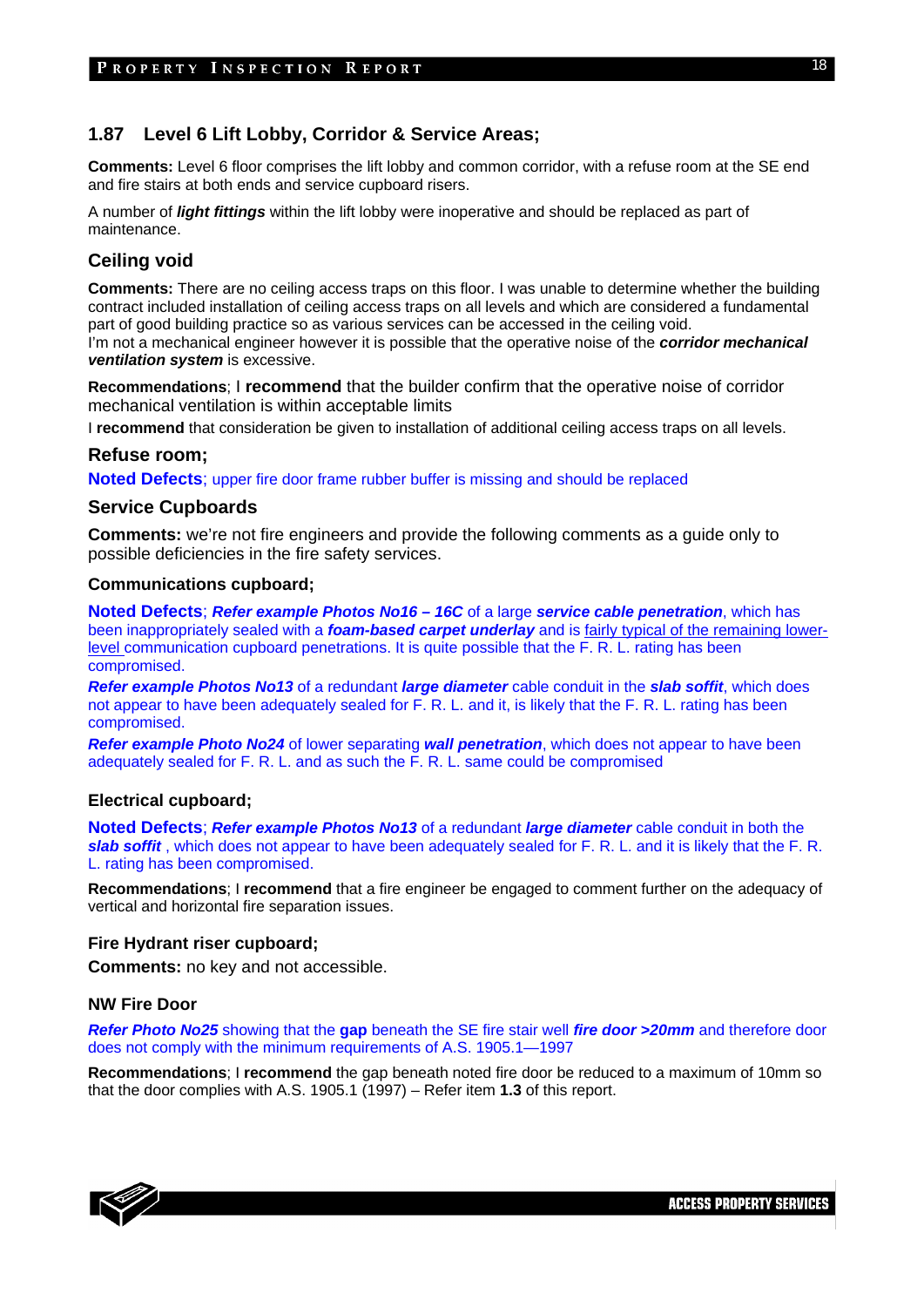# **1.88 Level 5 Lift Lobby, Corridor & Service Areas;**

**Comments:** Level 5 floor comprises the lift lobby and common corridor, with a refuse room at the SE end and fire stairs at both ends and service cupboard risers.

# **Ceiling void**

**Comments:** There are no ceiling access traps on this floor. I was unable to determine whether the building contract included installation of ceiling access traps on all levels and which are considered a fundamental part of good building practice so as various services can be accessed in the ceiling void.

I'm not a mechanical engineer however it is possible that the operative noise of the *corridor mechanical ventilation system* is excessive.

**Recommendations**; I **recommend** that the builder confirm that the operative noise of corridor mechanical ventilation is within acceptable limits

I **recommend** that consideration be given to installation of additional ceiling access traps on all levels.

#### **Refuse room;**

**Noted Defects**; upper fire door frame rubber buffer is missing and should be replaced

#### **Service Cupboards**

**Comments:** we're not fire engineers and provide the following comments as a guide only to possible deficiencies in the fire safety services.

#### **Communications cupboard;**

**Noted Defects**; *Refer example Photos No16 – 16C* of a large *service cable penetration*, which has been inappropriately sealed with a *foam-based carpet underlay* and is fairly typical of the remaining lowerlevel communication cupboard penetrations. It is quite possible that the F. R. L. rating has been compromised.

#### **Electrical cupboard;**

**Noted Defects**; *Refer example Photos No13* of a redundant *large diameter* cable conduit in both the *slab soffit* , which does not appear to have been adequately sealed for F. R. L. and it is likely that the F. R. L. rating has been compromised.

*Refer example Photo No26* of a large lower separating *wall penetration*, which does not appear to have been adequately sealed for F. R. L. and as such the F. R. L. same could be compromised

**Recommendations**; I **recommend** that a fire engineer be engaged to comment further on the adequacy of vertical and horizontal fire separation issues.

#### **Fire Hydrant riser cupboard;**

**Comments:** no key and not accessible.

#### **NW Fire Door**

*Refer example Photo No25* showing that the **gap** beneath the SE fire stair well *fire door >20mm* and therefore door does not comply with the minimum requirements of A.S. 1905.1—1997

**Recommendations**; I **recommend** the gap beneath noted fire door be reduced to a maximum of 10mm so that the door complies with A.S. 1905.1 (1997) – Refer item **1.3** of this report.

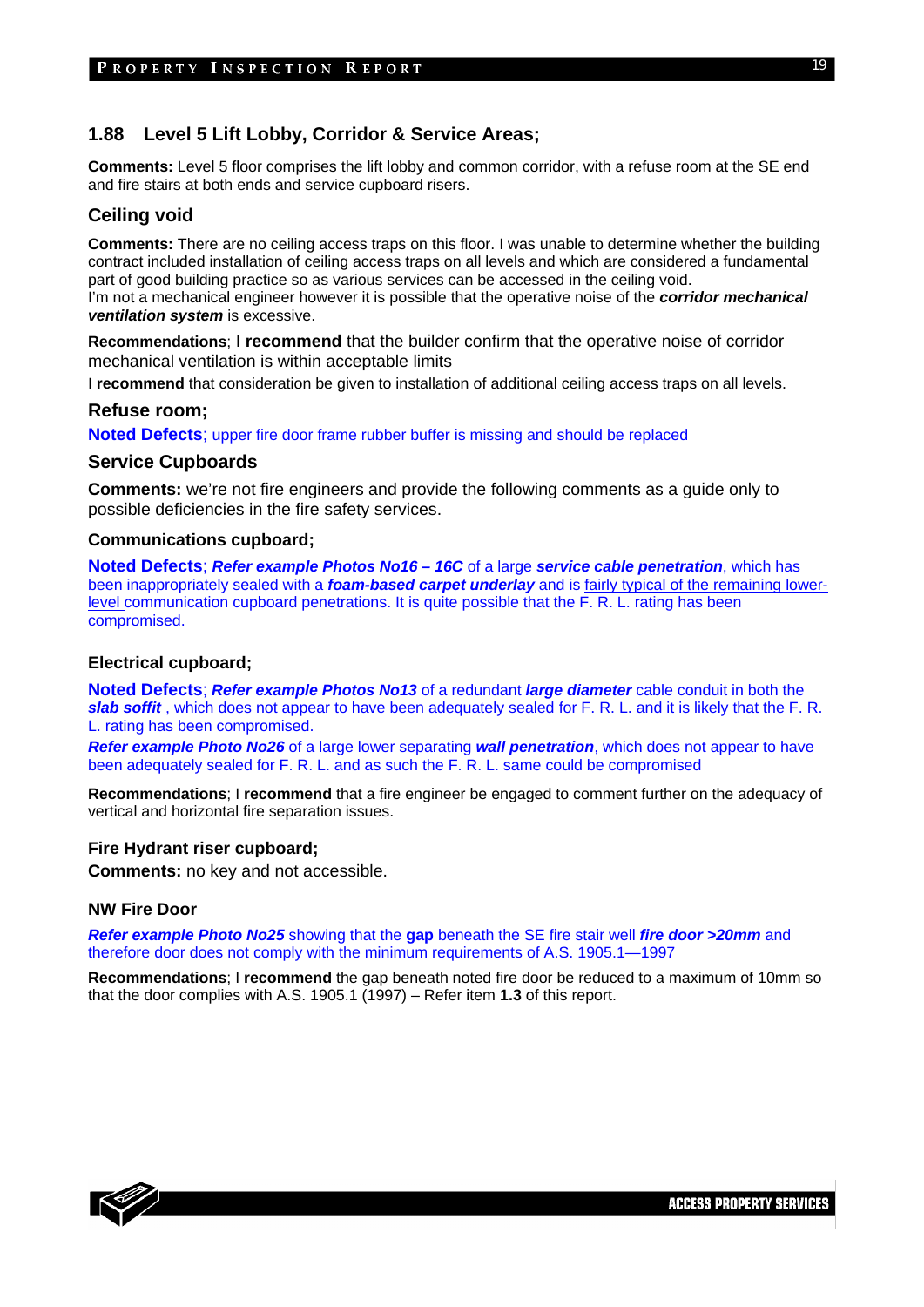# **1.89 Level 4 Lift Lobby, Corridor & Service Areas;**

**Comments:** Level 4 floor comprises the lift lobby and common corridor, with a refuse room at the SE end and fire stairs at both ends and service cupboard risers.

# **Ceiling void**

**Comments:** There are no ceiling access traps on this floor. I was unable to determine whether the building contract included installation of ceiling access traps on all levels and which are considered a fundamental part of good building practice so as various services can be accessed in the ceiling void.

I'm not a mechanical engineer however it is possible that the operative noise of the *corridor mechanical ventilation system* is excessive.

**Recommendations**; I **recommend** that the builder confirm that the operative noise of corridor mechanical ventilation is within acceptable limits

I **recommend** that consideration be given to installation of additional ceiling access traps on all levels.

#### **Refuse room;**

**Noted Defects**; fire door frame rubber buffer is missing and requires replacement.

#### **Service Cupboards**

**Comments:** we're not fire engineers and provide the following comments as a guide only to possible deficiencies in the fire safety services.

#### **SE FHR Cupboard;**

**Noted Defects**; *Refer example Photos No28* of a carpet underlay filled *redundant floor slab penetration*, which is likely to compromise F. R. L. of same

#### **Communications cupboard;**

**Noted Defects**; *Refer example Photo No27* of a *multiple* small diameter redundant *service cable conduit penetrations*, which do not appear to have been adequately sealed for F. R. L. and as such the F. R. L. of same is likely to be compromised.

#### **Electrical cupboard;**

**Noted Defects**; *Refer example Photos No16 – 16C* of a large *service cable penetration*, which has been inappropriately sealed with a *foam-based carpet underlay* and is fairly typical of the remaining lowerlevel communication cupboard penetrations. It is quite possible that the F. R. L. rating has been compromised.

**Recommendations**; I **recommend** that a fire engineer be engaged to comment further on the adequacy of vertical and horizontal fire separation issues.

#### **Fire Hydrant riser cupboard;**

**Comments:** no key and not accessible.

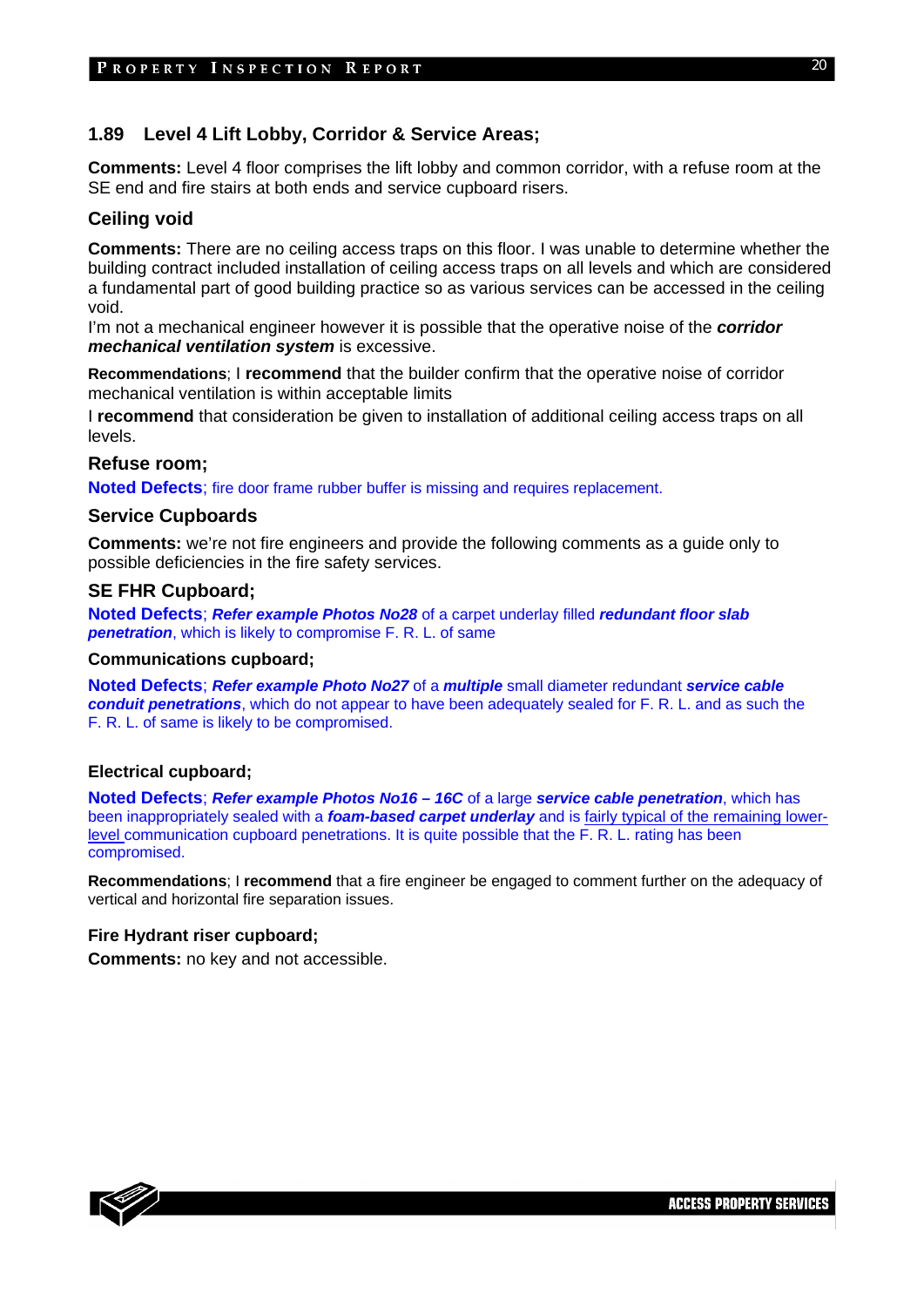# **1.90 Level 3 Lift Lobby, Corridor;**

**Comments:** Level 3 floor comprises the lift lobby and common corridor leading out onto level 3 carpark

# **Ceiling void**

**Comments:** There is No 1 off ceiling access trap on this floor, which I opened and inspected the ceiling void above.

#### **Miscellaneous issues;**

**Noted Defects**; *Refer example Photos No29 &29a* of carpet underlay filled *service cable penetration*, in the upper lift lobby enclosing wall, which is likely to compromise F. R. L. of same

*Refer Photo No30* of the seemingly inadequately sealed *service cable penetrations*, in the upper rear face of lift lobby enclosing wall, which is likely to compromise F. R. L. of same.

*Refer Photo No31* of A.S. *steel edged up stand* surrounding service cables and located within pedestrian access path to lift lobby and which could act as a **trip edge**.

**Recommendations**; I **recommend** that a fire engineer be engaged to comment further on the adequacy of vertical and horizontal fire separation issues.

I **recommend** that the noted potential trip edge be rectified and made safe.

## **Fire stair well Fire Door**

**Noted Defects**; the fire door frame does not incorporate any *rubber buffers* and therefore is not compliant with the minimum requirements of A.S. 1905.1—1997

**Recommendations**; I **recommend** that frame rubber buffers be installed so that the door complies with A.S. 1905.1 (1997) – Refer item **1.3** of this report.

# **1.91 Level 2 Main entry & Lift Lobby, Corridor;**

**Comments:** Level 2 floor comprises the buildings main entry, lift lobby, the building manager office and common corridor leading out onto level 2 carpark together with mailroom and a disabled public toilet.

# **Ceiling void**

**Comments:** There are no ceiling access traps located on this Level.

## **Main entry lobby;**

**Noted Defects**; *Refer Photo No32* of seemingly *moisture related damage* to the paint film and upper wall finish of *fire hose reel cupboard*, the cause of which I was unable to determine.

**Recommendations**; I **recommend** that the builder test and ensure that no further leakages are occurring within the fire hose reel cupboard

#### **Miscellaneous issues;**

**Noted Defects**; *Refer Photo No33 – 33B* of the seemingly inadequately sealed A/C *service cable penetrations*, in the upper rear face of building managers office enclosing wall, which is likely to compromise F. R. L. of same.

Mailroom entry fire doors hinges are missing a number of the screw fixings

**Recommendations**; I **recommend** that a fire engineer be engaged to comment further on the adequacy of vertical and horizontal fire separation issues.

I **recommend** that the noted missing hinge fixings of mailroom fire door be replaced.

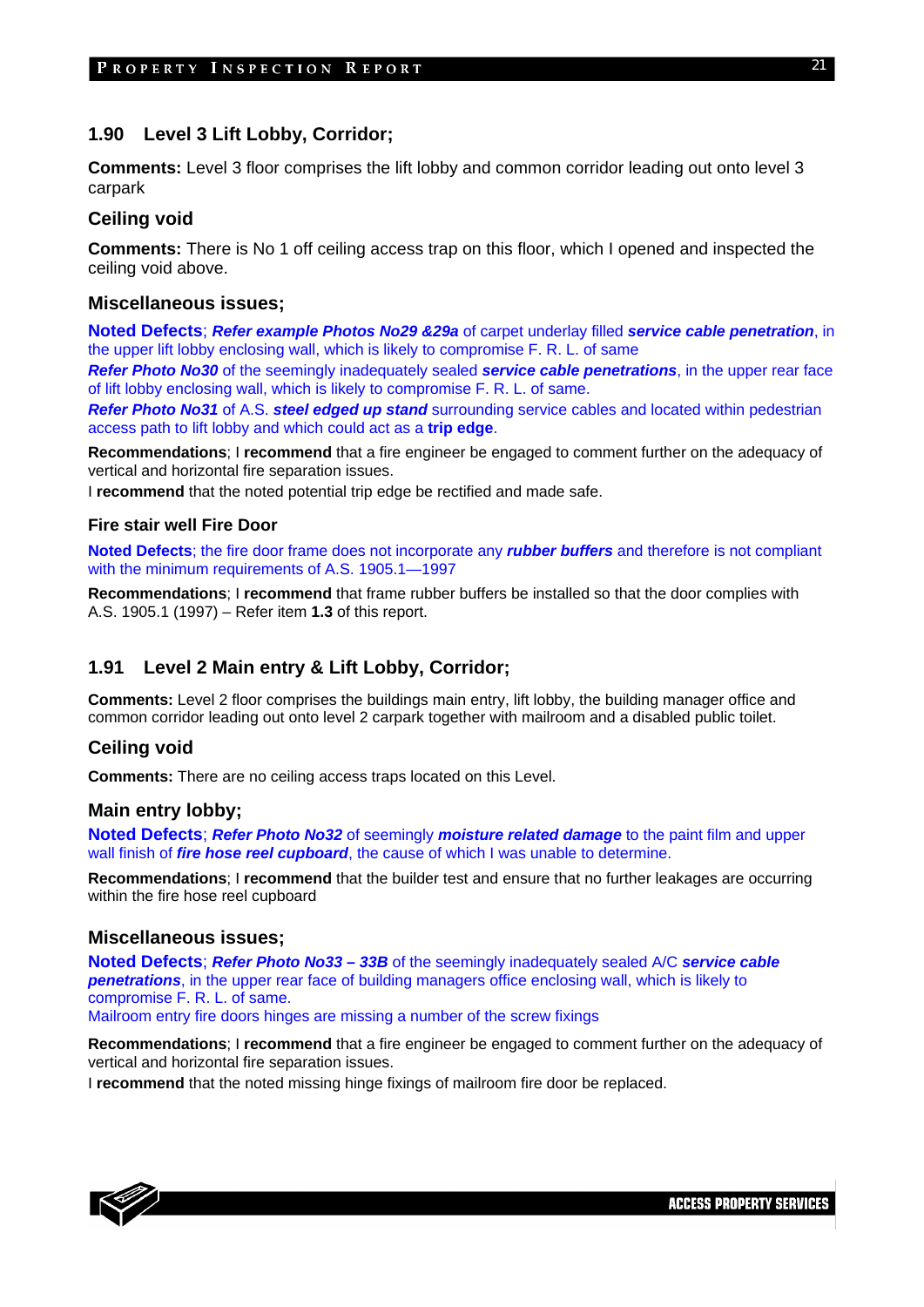# **1.0 Lvl 2 – Lvl 15 Lift Lobby & Corridors Photos**



**Photo No 1 (Level 15 leaks)** 



**Photo No 2 (Level 15 leak damage)** 

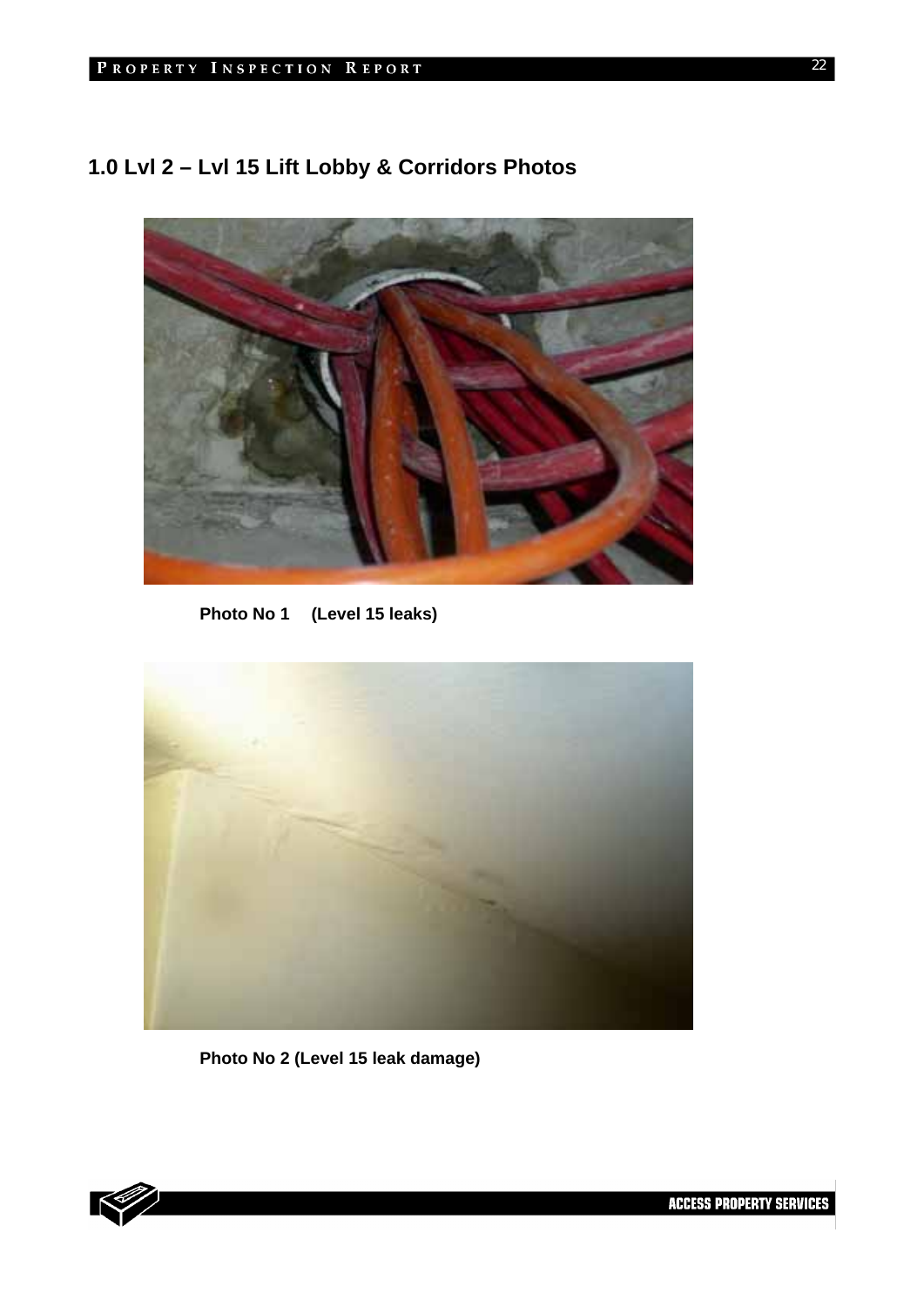



Photo No 3 **Photo No 4** 



Photo No 5 (Level 15 leaks) Photo No 5A







Photo No 6 **Photo No 7** 

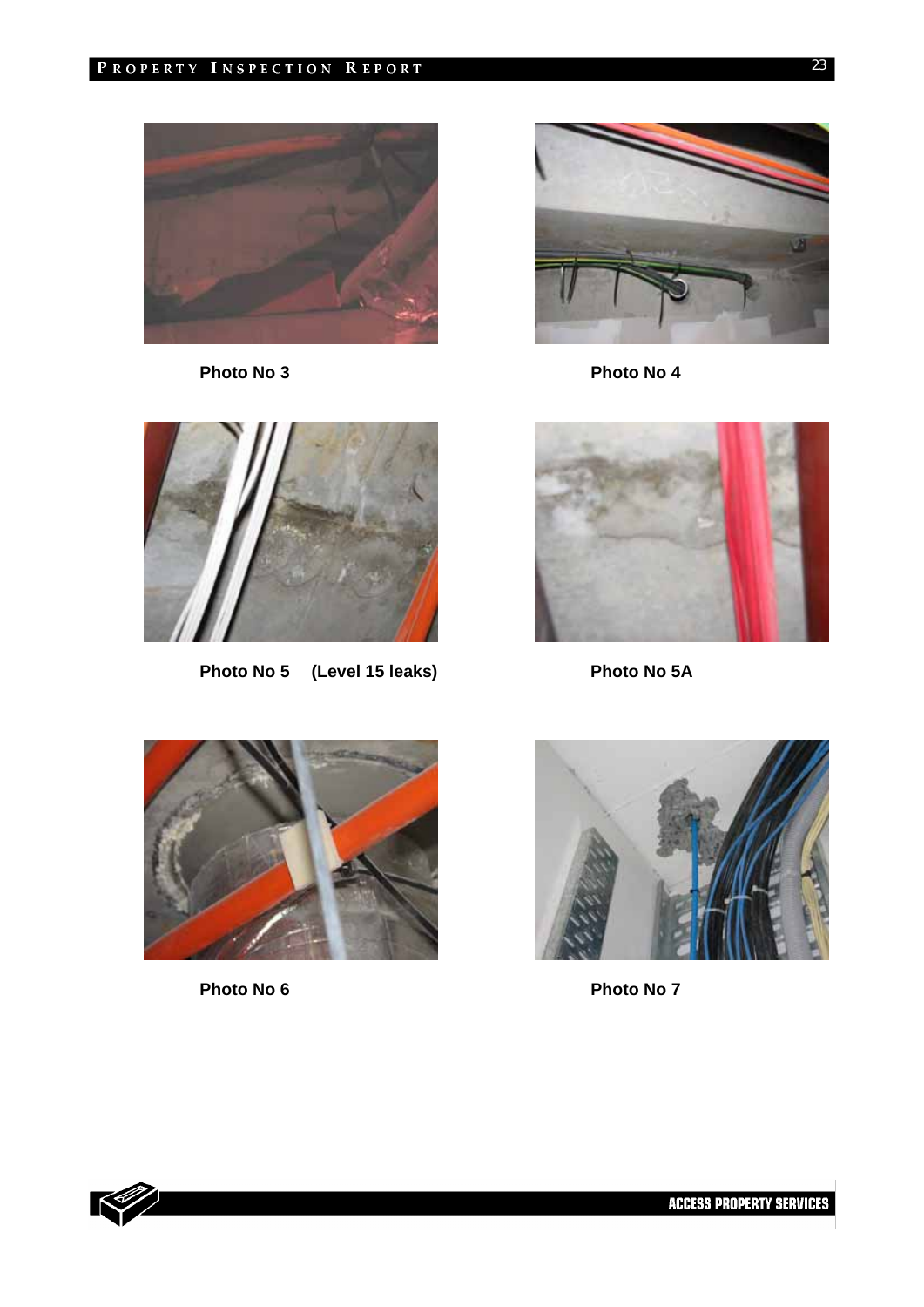



Photo No 8 **Photo No 9** 





**Photo No 10** Photo No 11



Photo No 12 Photo No 13



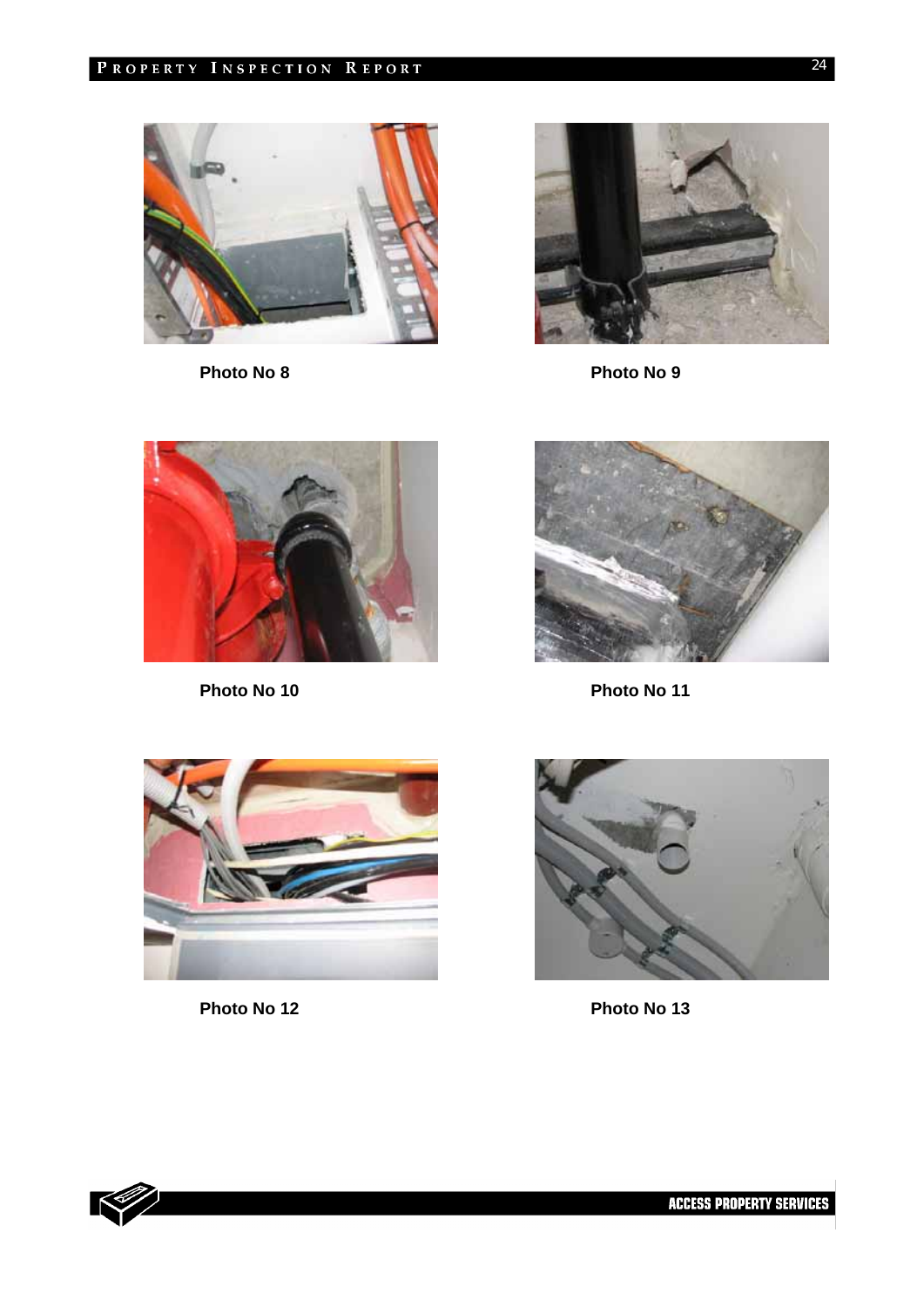

Photo No 14 Photo No 15







Photo No 16 (carpet underlay filled penetrations) Photo No 16A





Photo No 16B Photo No 16C

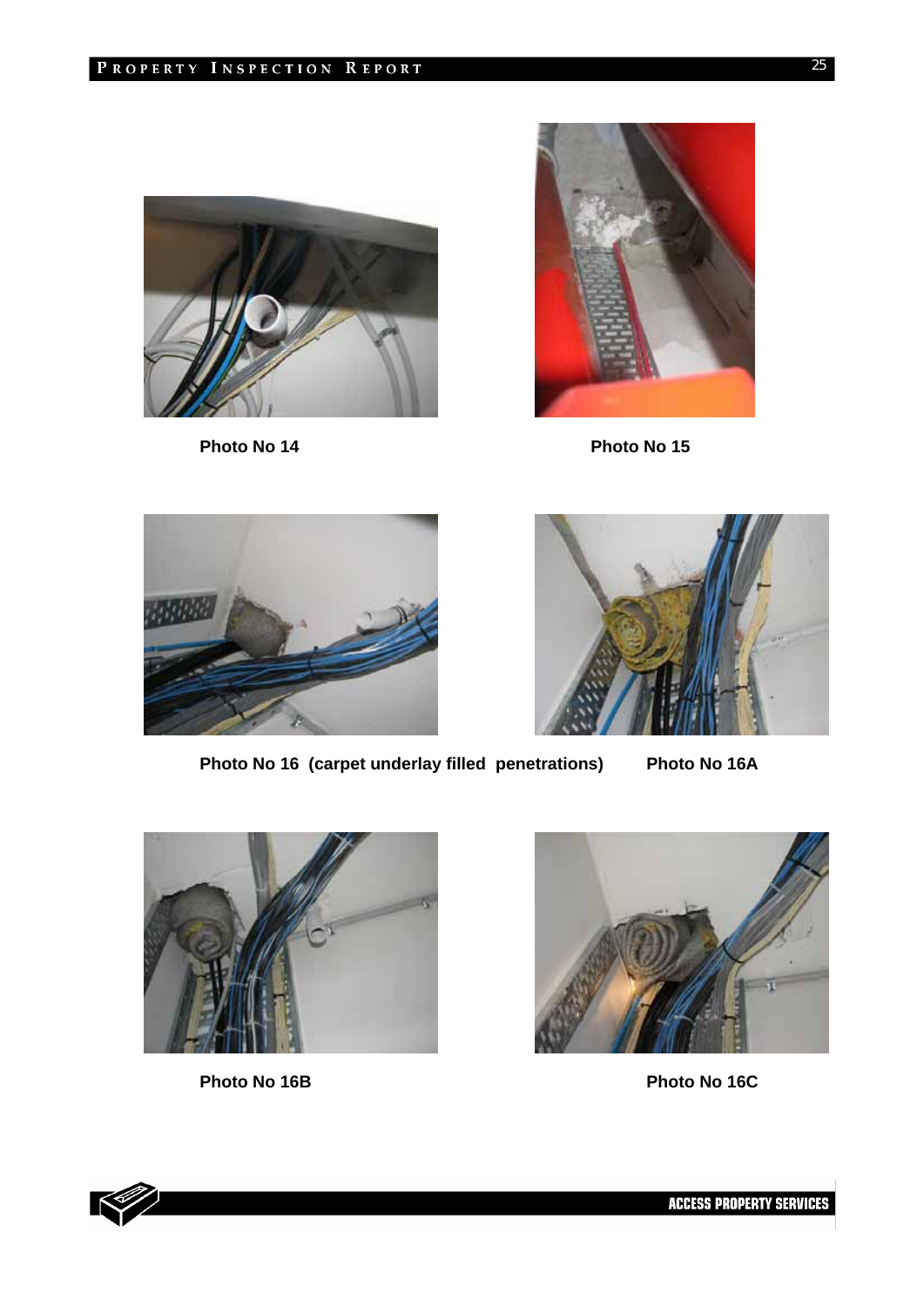

Photo No 17 Photo No 18





Photo No 19 (fire door base gap>10mm) Photo No 20







Photo No 21 Photo No 22

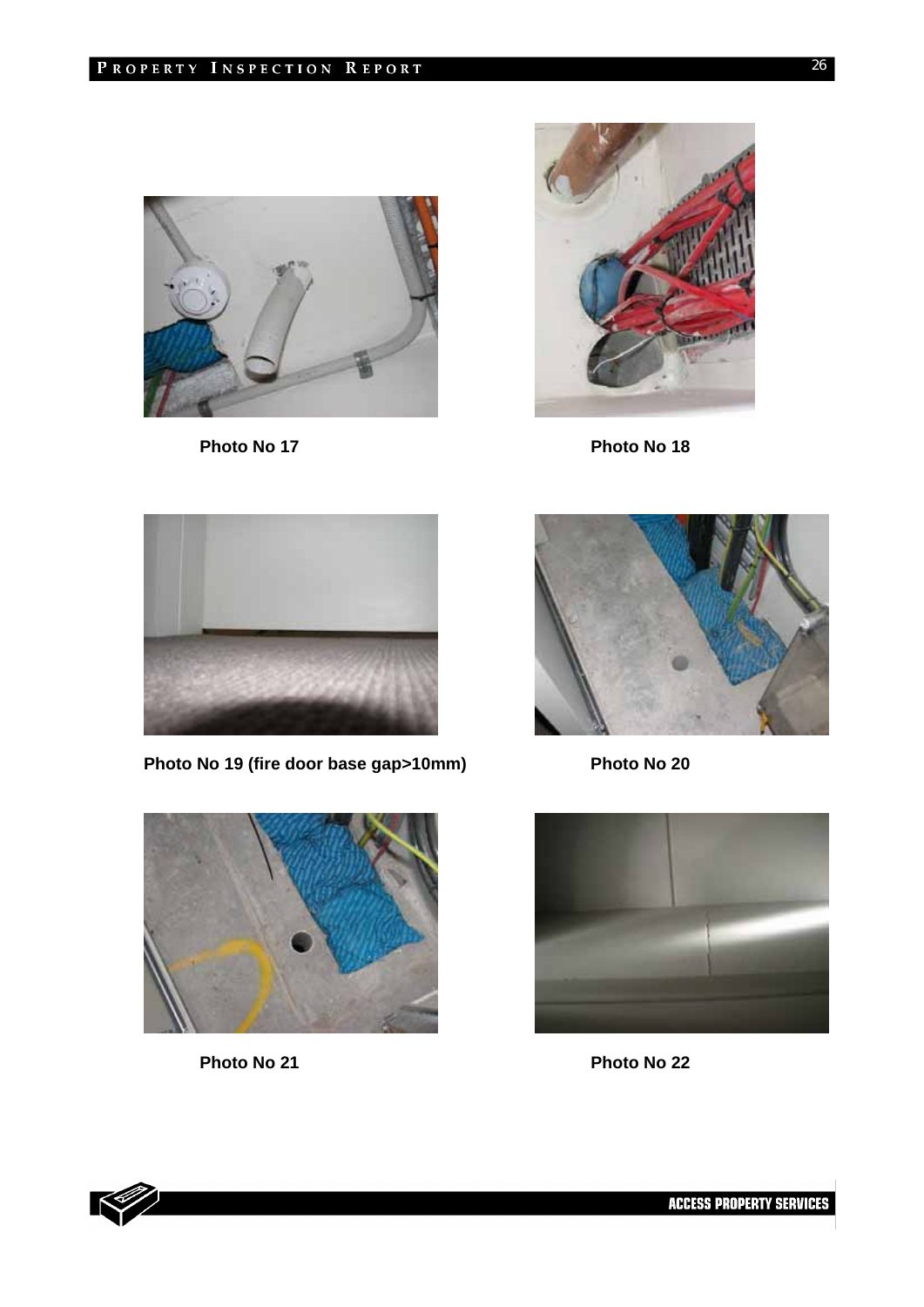



Photo No 23 **Photo No 24** 





Photo No 25 **Photo No 26** 



Photo No 27 Photo No 28



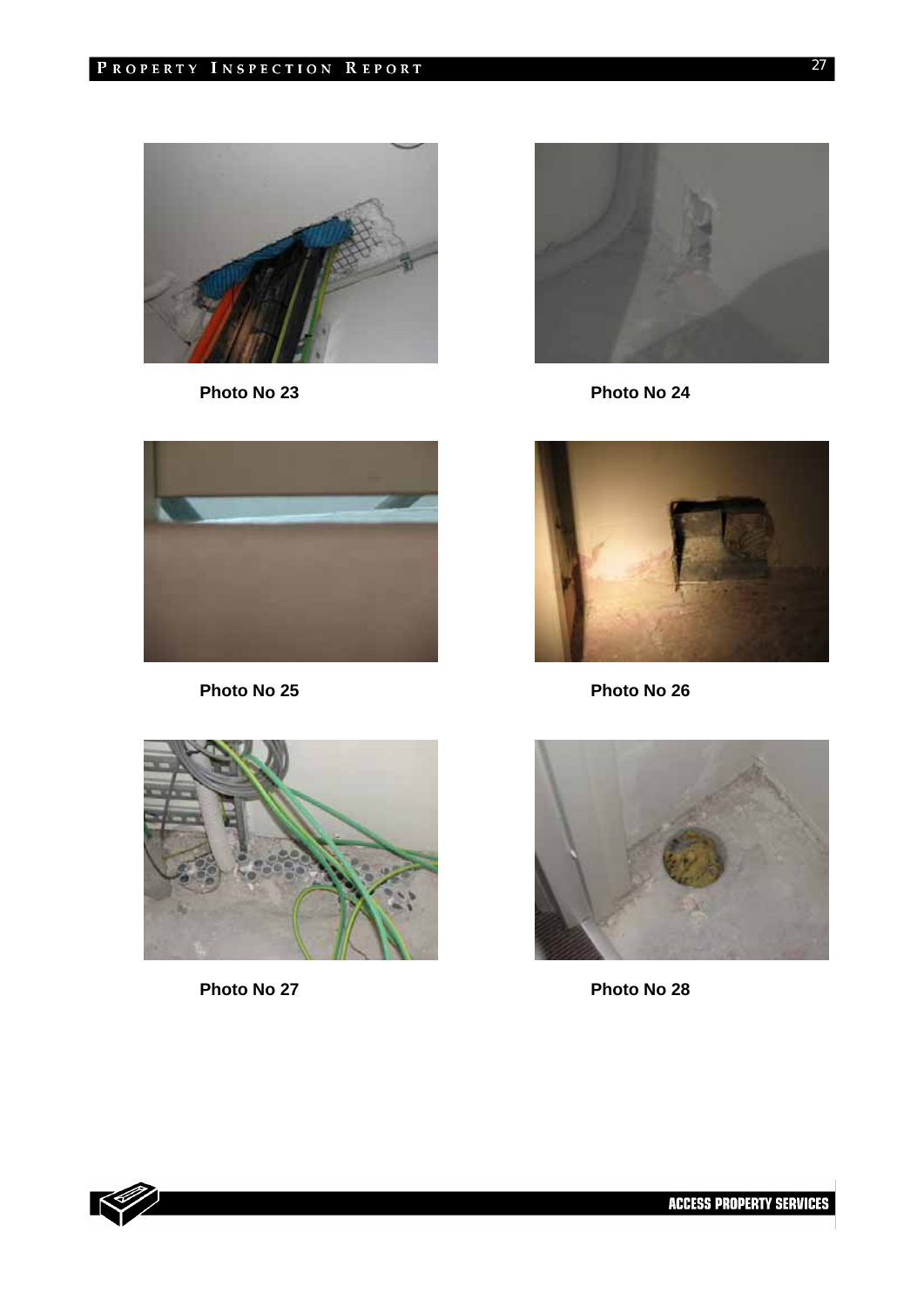



Photo No 29 **Photo No 29A** (Level 3)



Photo No 30 **Photo No 31** 







Photo No 32 **Photo No 33** 

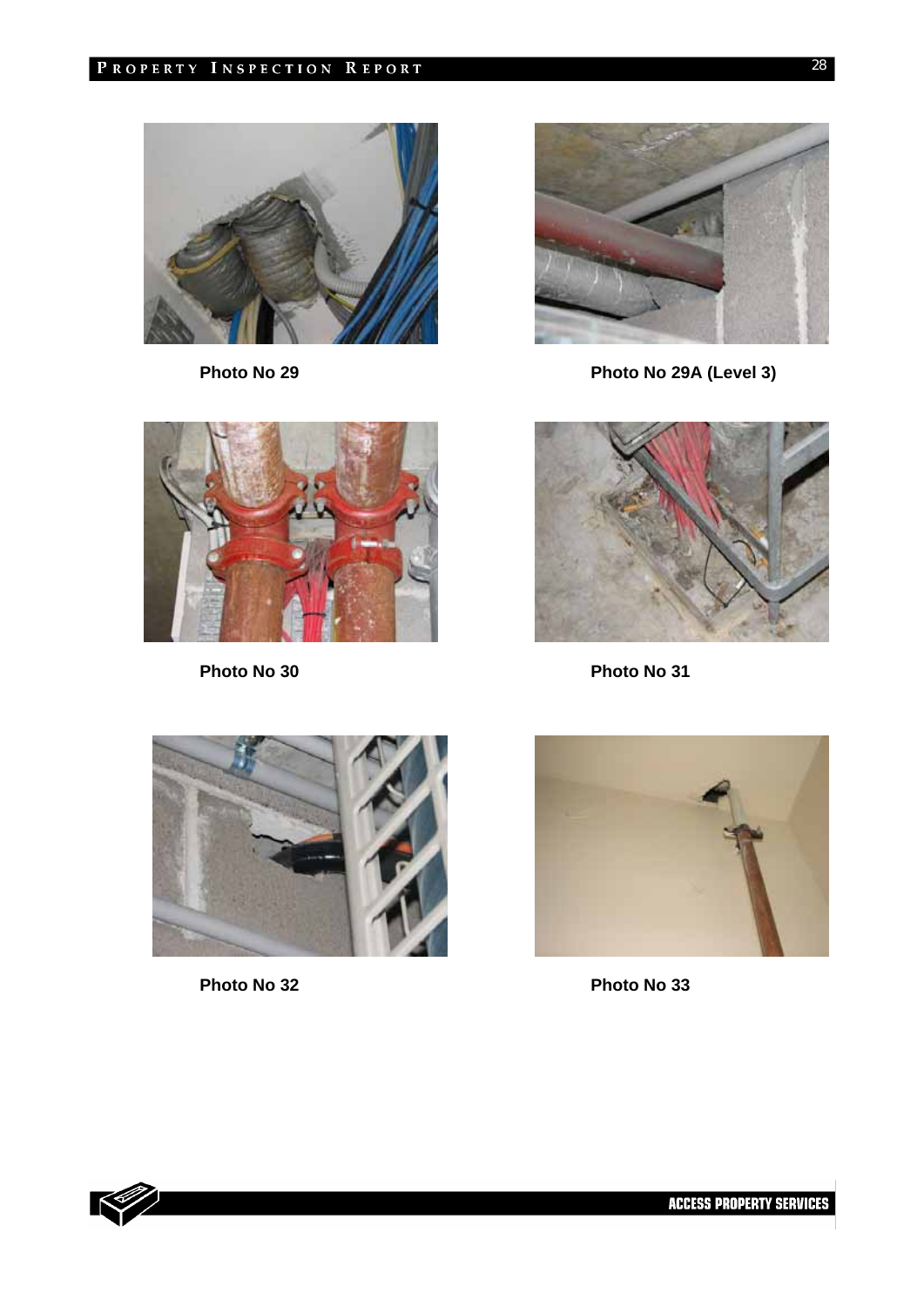



**Photo No 33A Photo No 33B** 

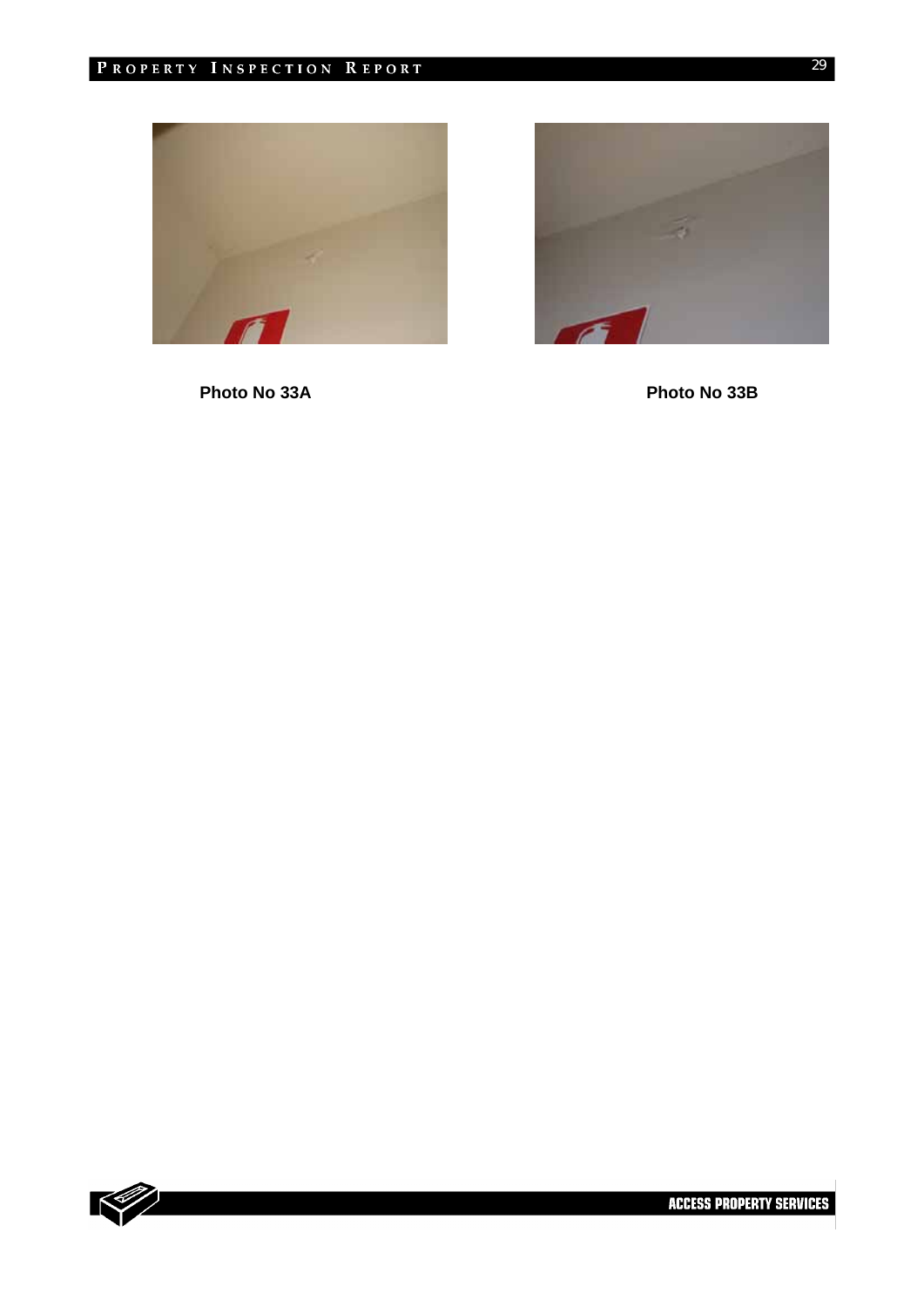# **2.0 Level 2 Car Park & Associated Areas**

#### **2.1 Comments:**

**Contract Comments;** The vendor supplied *contract document No 65* (prepared by Caverstock Group P/L) **Refer Annexure No 1 states the following contract inclusions** 

Item 39; "RCC have allowed for all finishes to car parks external and internal as per documents" Item 40; "RCC have allowed to drain low spots Level 2 and Level 3 slab and ramp Level 2" .

Item 41; "RCC have allowed to waterproof new slabs and area when (should read where) builder disturbs level 3 (patch only – no warranty -maintain for defects period)"".

Item 42; "RCC have allowed to top Level 2 slab where required" .

Prior to my inspection I was advised by the previous building manager that leakages are occurring down into some commercial spaces beneath Level 2. I did not inspect any of the commercial spaces.

At the time of my inspection 20.7.06 of this level, overnight showers had occurred, no rain was occurring during my inspection.

Level 2 carpark incorporates a number of open and exposed concrete car parking areas and some protected areas beneath Level 3 concrete slab and also beneath metal roof structures. The carpark slab incorporates a considerable number of 200 mm diameter grated drains and it was apparent that the time of my inspection that there was *inadequate falls* in numerous areas of the carpark slab as considerable ponding was occurring.

The builder has installed a waterproof membrane at the junction of carpark slab and some carpark perimeter walls particularly at the SW end of Level 2 *Refer example Photo No 34* however the carpark slab in essence has not been waterproofed.

I was unable to gain access into any of the storerooms and a number of plant rooms and therefore they were not inspected.

**Noted Defects**; *Refer Photos No35 – 35a* of evidence of *current free water leakages* occurring through the concrete slab soffit at abutment level 3 concrete slab soffit and concrete column within the visitor car parking area on both sides of this column—*Refer Photo No 35b*.

*Refer Photo No36* of evidence of *prior falling damp related calcification stalactite* on the slab soffit adjacent to the carpark entry to this level and which is indicative of long-term related falling damp.

*Refer Photo No37* of a roof *down pipe* at NW end of carpark space *No 709* which has not been secured to the wall and does not extend down into the grated drain, resulting in excess water splashing over lower wall\slab joints which are not waterproofed and outside drain area.

Overnight showers had occurred and there was evidence of *considerable ponding and pooling* of water on various areas of the carpark slab including at junction of carpark slab and external upper wall of Woolworths.

Example locations of ponding are at the end of carpark space *110*, adjacent to be *A/C plant* at the *rear of Woolworths* where it appears there is inadequate surface drainage provision, adjacent to car space *501*, adjacent to a *fire hydrant riser* where the pooled water is causing this pipe to rust – *Refer example Photos No38, 38a,38b,38c*.

In my professional opinion such pooling and ponding of water is likely to lead to seepage down through the essentially non waterproofed slab into other areas.

*Refer Photo No39* of the *unpainted* and highly damp external walls of a structure located beneath pool pump room, which in my professional opinion requires to be coated with a weatherproof protective coating.

I have not cited the contract documents and cannot verify whether the builder has complied with *contract document No 65* Item 39; "RCC have allowed for all finishes to car parks external and internal as per documents" for this incomplete work.

*Refer Photo No40* of differential movement cracking and *damp and drummy render*, in the external wall adjacent to pool pump room.

*Refer Photos No41& 41A* of differential movement cracking and *damp related efflorescence in the* in an external *planter wall* at junction with pool structure, SE side, which is indicative of a f*ailed waterproof membrane*.



30

**ACCESS PROPERTY SERVICES**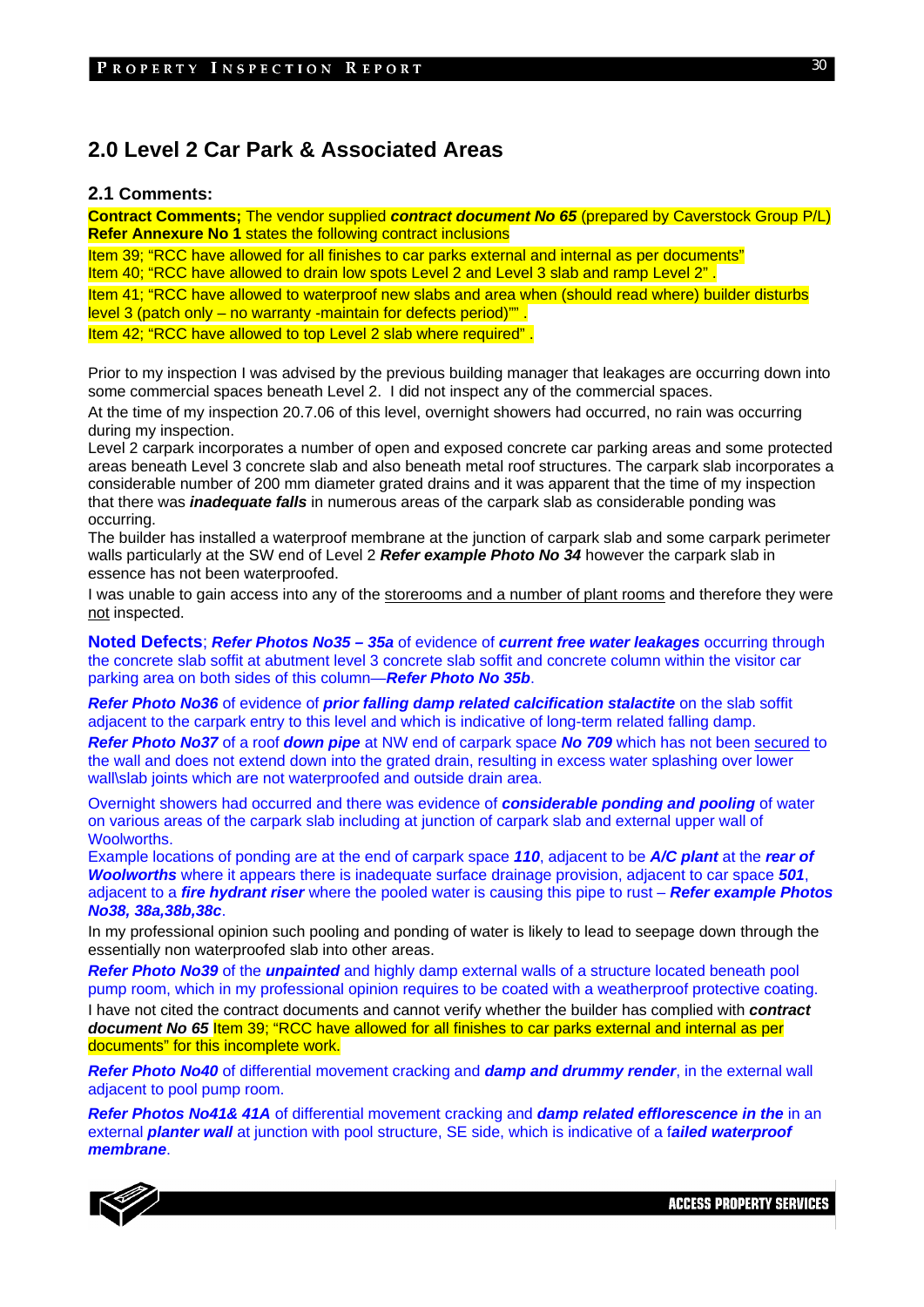#### PROPERTY INSPECTION REPORT

*Refer Photo No42* of differential movement cracking and *damp related efflorescence* in the in external SW slab edge render beneath core holed *tennis court fence post*, which is indicative of water entry. I note that the tennis court posts are externally fixed on the NW side.

*Refer Photo No43* of *damp related paint film deterioration* in the in external NW slab edge render beneath an externally mounted *tennis court fence post*, which is indicative of water entry.

*Refer Photo No44* of *damp related paint film deterioration* and minor cracking in the external face NW side of concrete balustrade beneath *Level 3 walkway handrail*, which is indicative of water entry.

*Refer Photo No45* of early evidence of *moisture penetration\entry into the fire stair well* at Level 1and which in part appeared to be caused by pooling of surface water against at the junction of stairwell walls and Level 2 carpark slab.

*Refer Photo No46* of early evidence of *moisture penetration\damp* in the *external face of Level 3 SW carpark slab* at the junction of seemingly new and old slabs, which in part appeared to be caused by pooling of surface water against this wall on Level 3.

*Refer Photo No47* of high *moisture gain* in the wall slab\ junction directly behind a *SE down pipe (*rear of visitor car parking space), which appears to be indicative of a failed flashing above.

Builder to check flashing and rectify if defective.

*Refer Photo No47A* of *permanently pooled* water and partial waterproof membrane, under this down pipe noting that there is occurring due to inadequate drainage falls to the adjacent grated drain. Builder to create adequate falls to the adjoining grated drain.

*Refer Photos No48 & 48A* of *seepage related damp* around *No 2 off stormwater drainpipe penetrations* over carpark spaces No 1203 & 603 ) seemingly beneath BBQ terrace area and which in my professional opinion are occurring due to a waterproof membrane failure.

*Refer Photo No49* of seeming *seepage* at the base of a *stormwater pipe* adjoining *carpark space No410*, which could be due to leakages at the pipe penetration in the slab soffit.

*Refer Photo No50* of *seepage* related calcification stalactite (dripping) in the slab soffit over *car space No 1402.*

*Refer Photo No51* of a large unsealed slab soffit penetration in the *Mains electrical room*, which is likely to compromise F. R. L. of same. The gap under the electrical room *fire doors* is greater than 10 mm and the doors are unlikely to be compliant for the reasons as previously stated.

#### **APS Observations and Contract Comments;**

In my professional opinion I do not consider that the builder has substantially complied with the contract inclusion requirements with regard to adequately topping Level 2 slab so as to drain low spots and prevent ponding, as many areas of this slab have low spots and or ponding, which in my opinion may also be contributing to falling damp.

I was unable to accurately identify the new and old Level 2 slabs however in my professional opinion it is unlikely that the builder has completely waterproofed all-new slabs on this level, given the very limited area that has been treated.

**Recommendations**; High moisture gain within concrete slab structure is likely to lead to moisture related *concrete spalling* some evidence of which is apparent on external upper floor concrete slabs as referred to under the External Elevations section of this report.

I **recommend** that the builder rectify carpark slab falls such that ponding does not occur and to facilitate complete and adequate drainage to the various grated drains.

I **recommend** builder to rectify various moisture related damp entry (in any new slab areas) and rectify all noted waterproof membrane failures.

I **recommend** builder to provide written verification that all new Level 2 slab/s have been fully waterproofed and also provide written warranty for same.

Even with adequate topping of the Level 2 carpark slab/s and/or additional waterproofing in line with the minimum contract requirements, it is unlikely that all falling damp defects will be rectified, particularly in the pre-existing concrete slab's.

As such I **recommend** on conclusion of the builder providing the minimum Level 2 contract requirements that the Owners Corporation should then move to have Level 2 slab dye flood tested in its totality so that any further leakages are accurately identified and a suitable scope of remedial works determined and which may involve additional waterproof membranes.

I **recommend** that vendor check contract documents to determine whether builder is responsible for paint finishing the incomplete render walls as noted in *Photo No 39*.

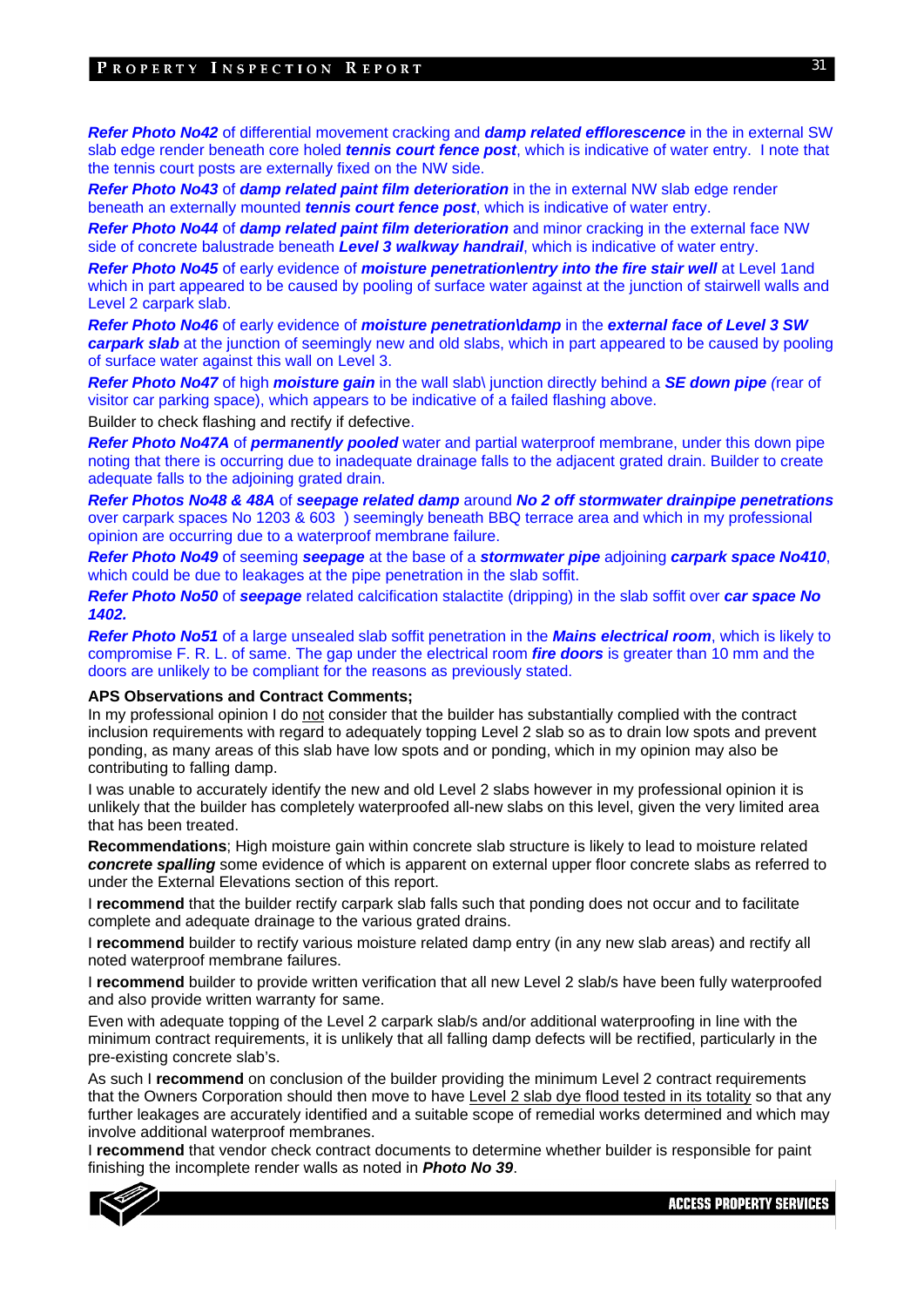# **2.0 Level 2 Carpark Photos**





Photo No 34 **Photo No 35** 



Photo No 35 A Photo No 35 A



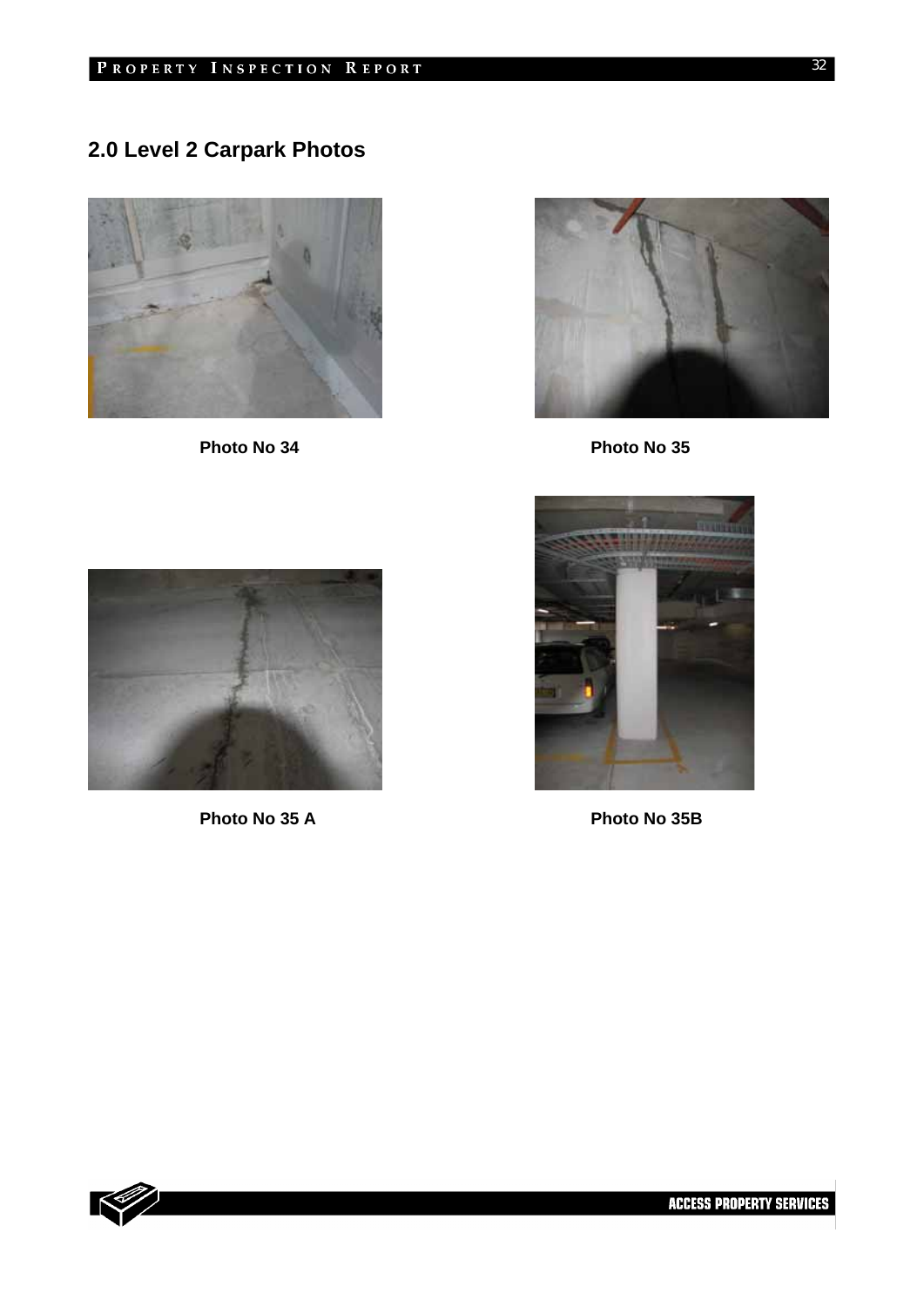



Photo No 36 **Photo No 37** 



Photo No 38 (carp park pooling) Photo No 38A





K



Photo No 38B Photo No 38C



**ACCESS PROPERTY SERVICES**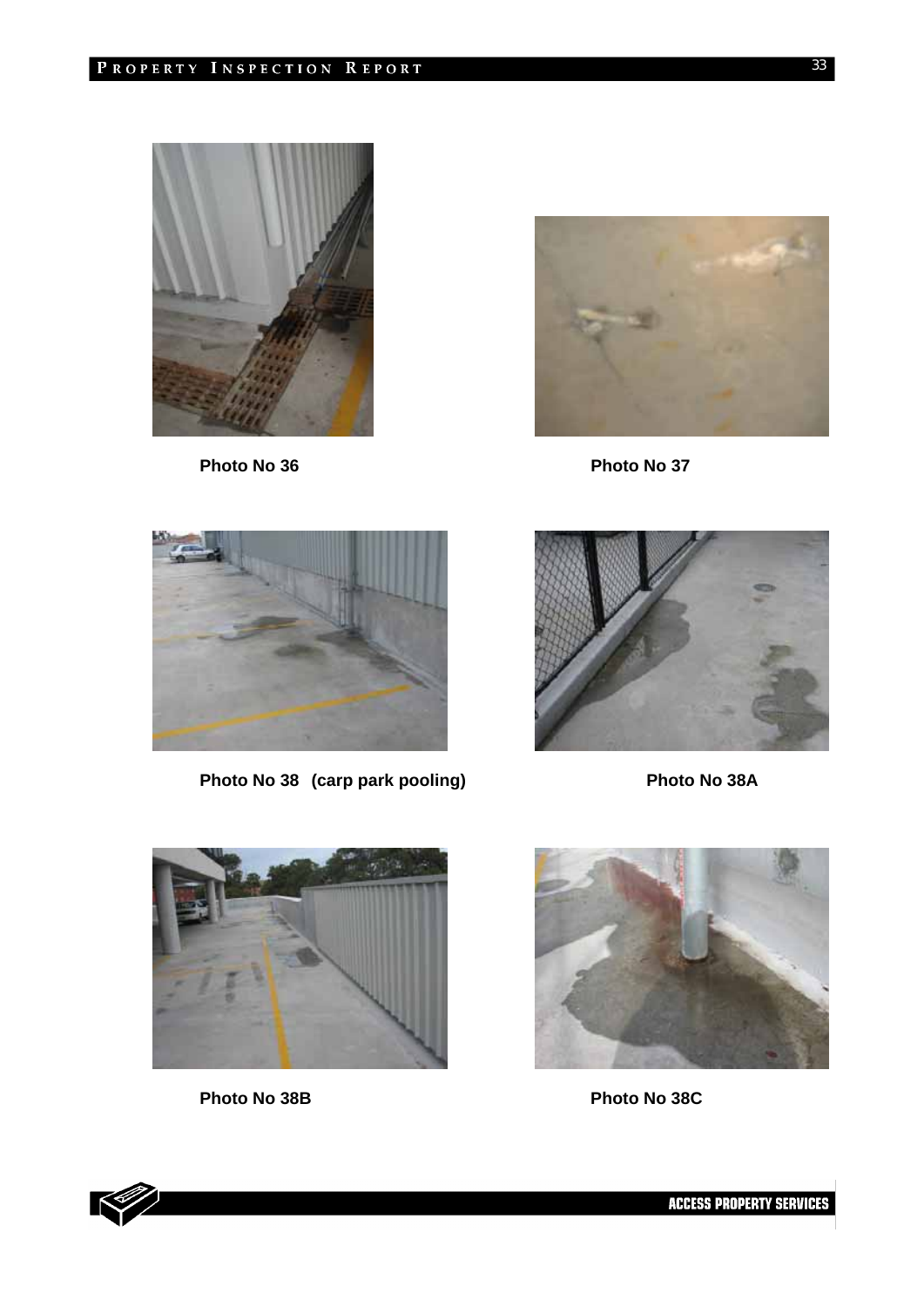



Photo No 39 **Photo No 40** 







Photo No 41 **Photo No 41A** 









**ACCESS PROPERTY SERVICES**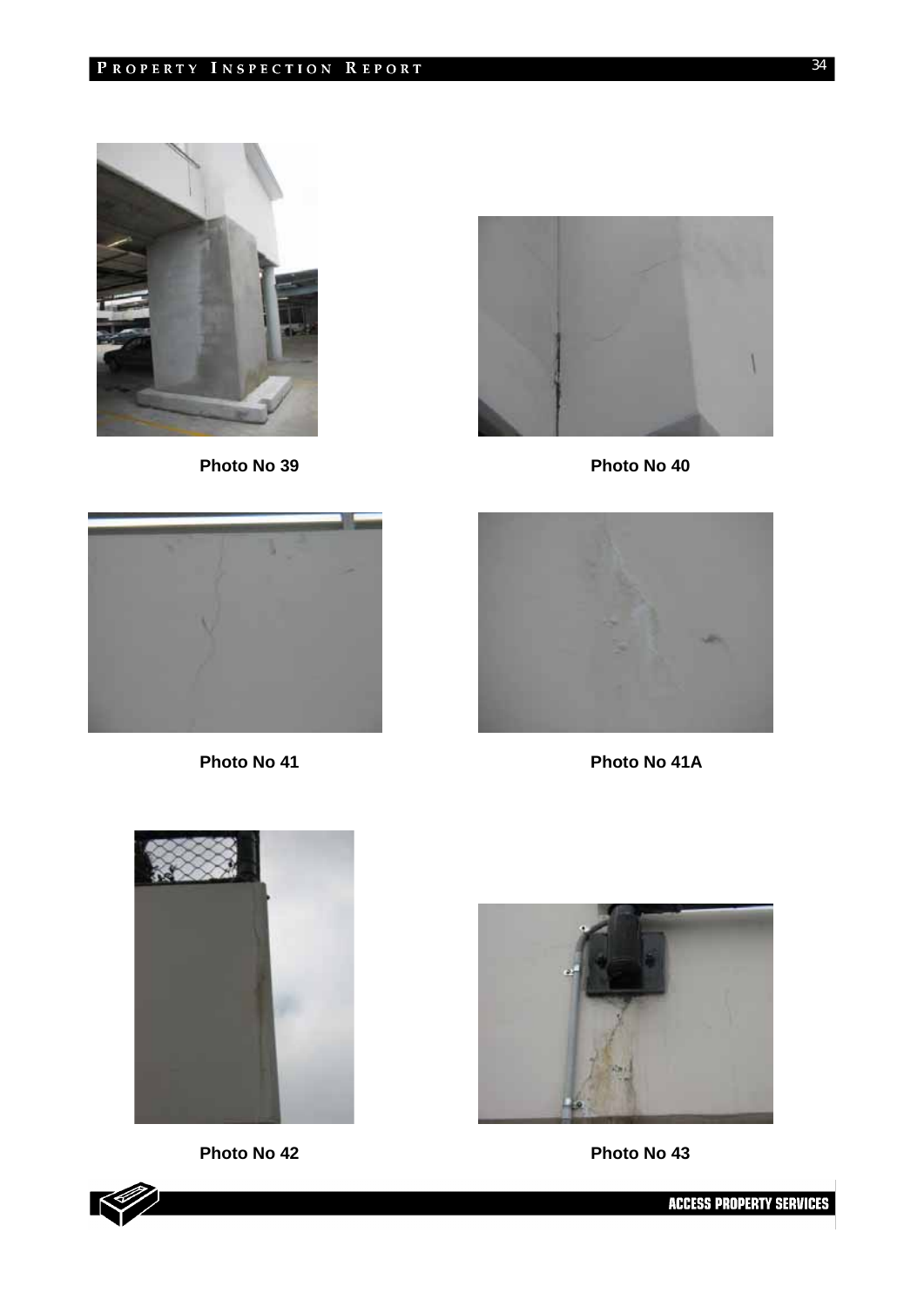# PROPERTY INSPECTION REPORT



Photo No 44 **Photo No 45** 







Photo No 46 **Photo No 47** 



Photo No 47A Photo No 47A





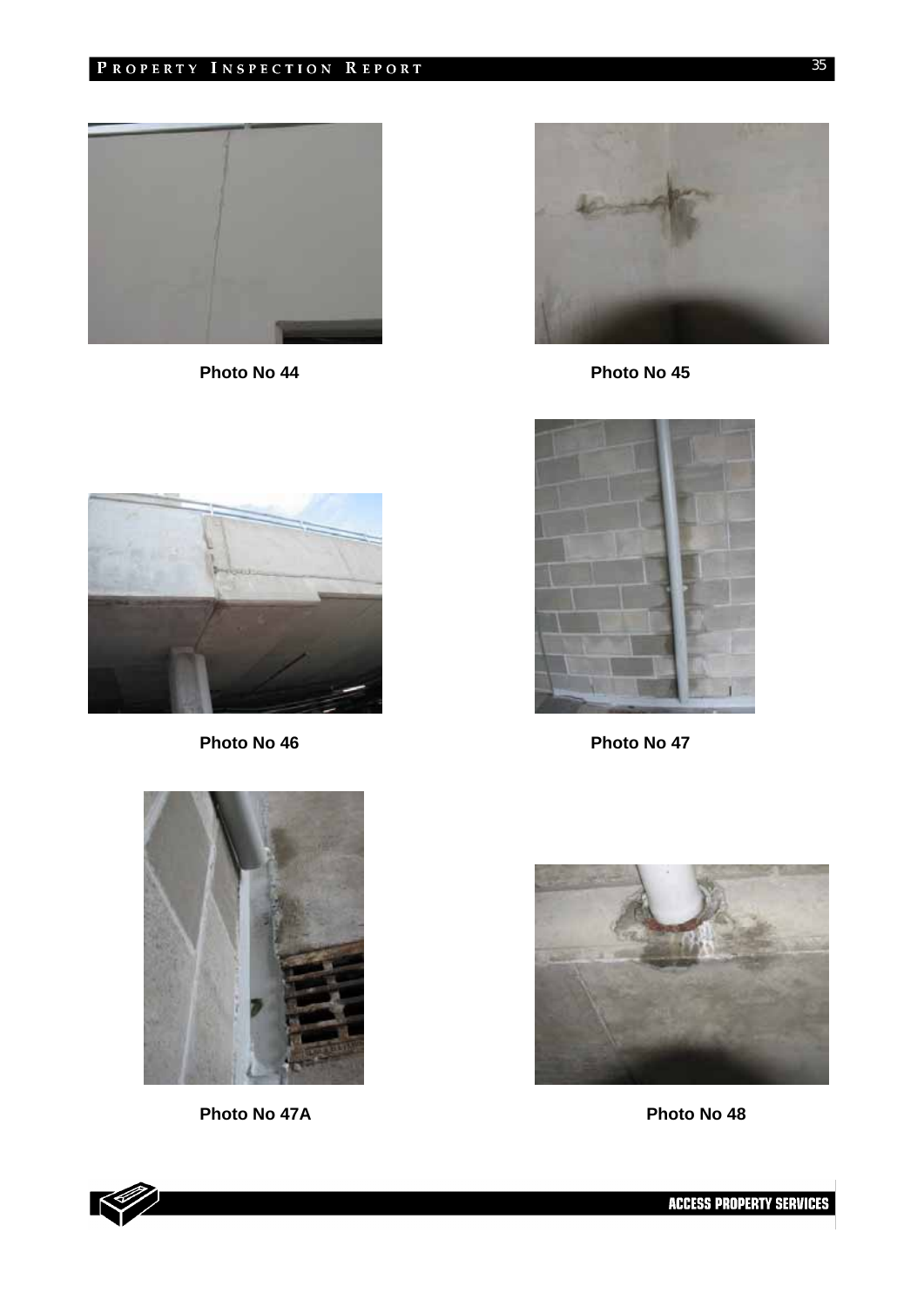# PROPERTY INSPECTION REPORT



**Photo No 48A Photo No 49** 







Photo No 50 **Photo No 51** 

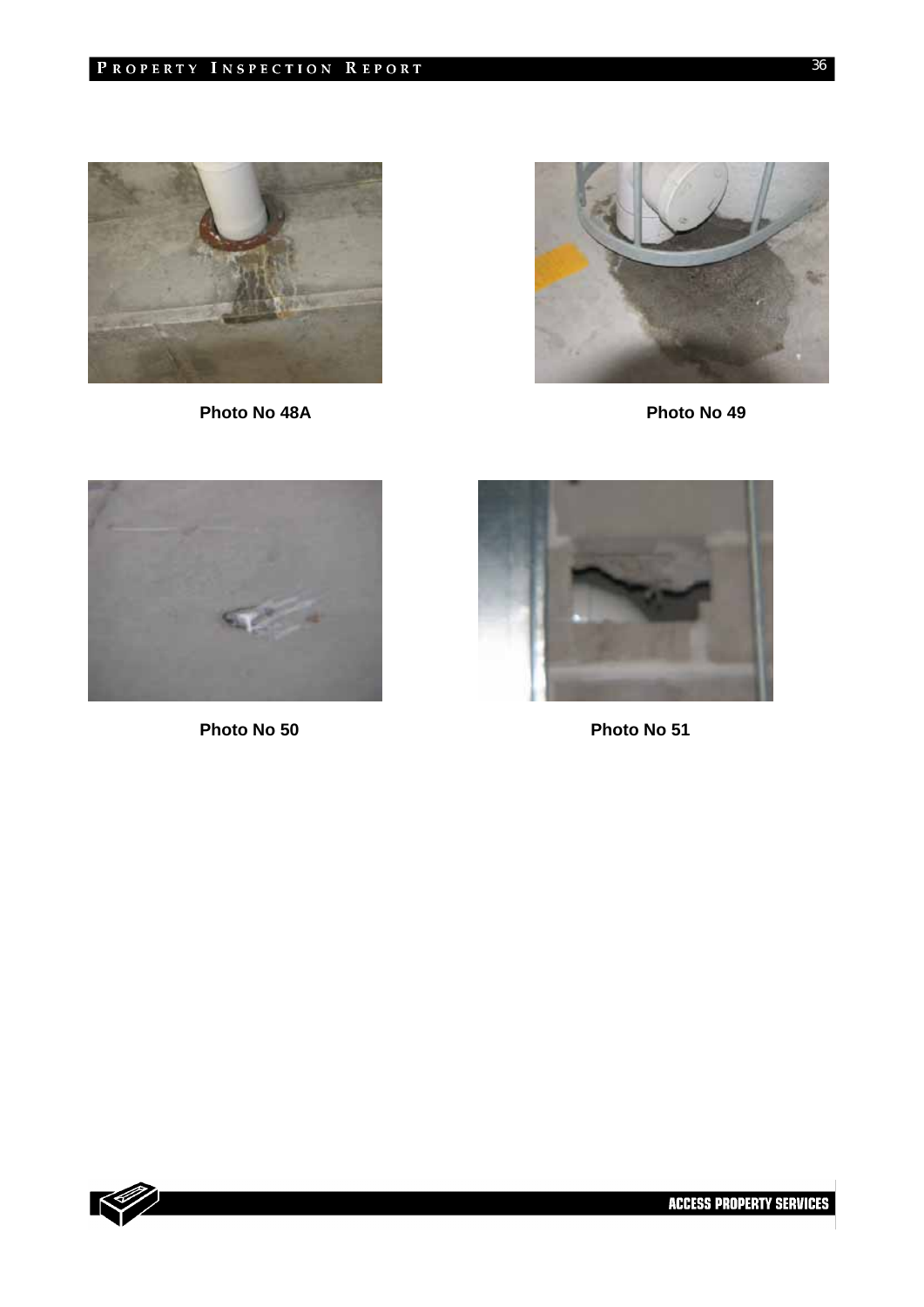# **3.0 Level 3 Car Park, Gym Pool & Associated Areas**

#### **3.1 Comments:**

**Contract Comments;** The vendor supplied *contract document No 65* (prepared by Caverstock Group P/L) **Refer Annexure No 1 states the following contract inclusions;** 

Item 40; "RCC have allowed to drain low spots Level 2 and Level 3 slab and ramp Level 2" .

Item 41; "RCC have allowed to waterproof new slabs and area when (should read where) builder disturbs level 3 (patch only – no warranty -maintain for defects period)" .

Item 42; "RCC have allowed to top Level 2 slab where required" .

At the time of my inspection 20.7.06 of this level, overnight showers had occurred, no rain was occurring during my inspection.

Level 3 carpark incorporates a number of open and exposed concrete car parking areas and some protected areas beneath Level 4 concrete slab and also beneath metal roof structures.

The carpark slab incorporates a considerable number of 200 mm diameter grated drains and it was apparent that the time of my inspection that there was *inadequate falls* in numerous areas of the carpark slab as considerable ponding was occurring.

The builder has installed a waterproof membrane at the junction of carpark slab and some carpark perimeter walls particularly at the western corner of Level 3 *Refer example Photo No52* and some areas of this slab have had a trafficable waterproof membrane installed however the majority of the carpark slab has not been waterproofed.

I was unable to gain access into any of the storerooms and a number of plant rooms and therefore they were not inspected. I was unable to gain access onto the gymnasium pool plant room roof.

I'm not expert in the assessment of pool structures, pool pumping & filtration systems and as such I have not inspected nor reported on same.

#### **Noted Defects**;

**Walkway and barbecue area***; Refer example Photos No52 & 52a* showing evidence of early *rusting* to both the tops and/or bottoms of a number of the *painted steel pergola support pos***ts** of both the *walkway* and *BBQ area*. Builder is to check all posts for similar rusting.

*Refer Photo No53* showing evidence of c*racked delaminated concrete* atop a column abounding Woolworths store, which could be permitting falling damp.

*Refer Photos No 54* showing evidence of *calcification staining* in the lower tiled *stairs* abounding BBQ terrace, which is as a result of lime leaching from the tile bed and which is not generally considered a defect unless the contract had specified the additional 'Caltite' within the tile cement bed.

Such calcium staining can be removed by the application of the C. L. R chemical stain remover and is most likely an Owners Corporation maintenance issue.

*Refer Photo No55* showing evidence of *significant horizontal cracking* with associated delaminated render and which is permitting *moisture entry* in the external *Pool Plant Rm wall.* 

*Refer Photo No56* showing evidence of *hairline cracking* and minor delaminated render, which is permitting *moisture entry* in the external *Pool SW wall.* 

**Gymnasium**; fire stair wall lower door frame has a missing *rubber buffer* – replace.

Both the *female and male W.C mechanical exhaust fan systems* were *inoperative* at the time of my inspection – builder to rectify.

**Recommendations**; I **recommend** the builder rust paint treat and adequately coat all exposed edges of the steel pergola framing and provide associated warranty for protective finish

I **recommend** builder should rectify all cracked drummy render and seal paint to match existing finishes.

I **recommend** the builder rectify all defective mechanical ventilation.

I **recommend** builder to rectify various moisture related damp entry (in any new slab areas) and flood test and rectify all noted waterproof membrane failures.

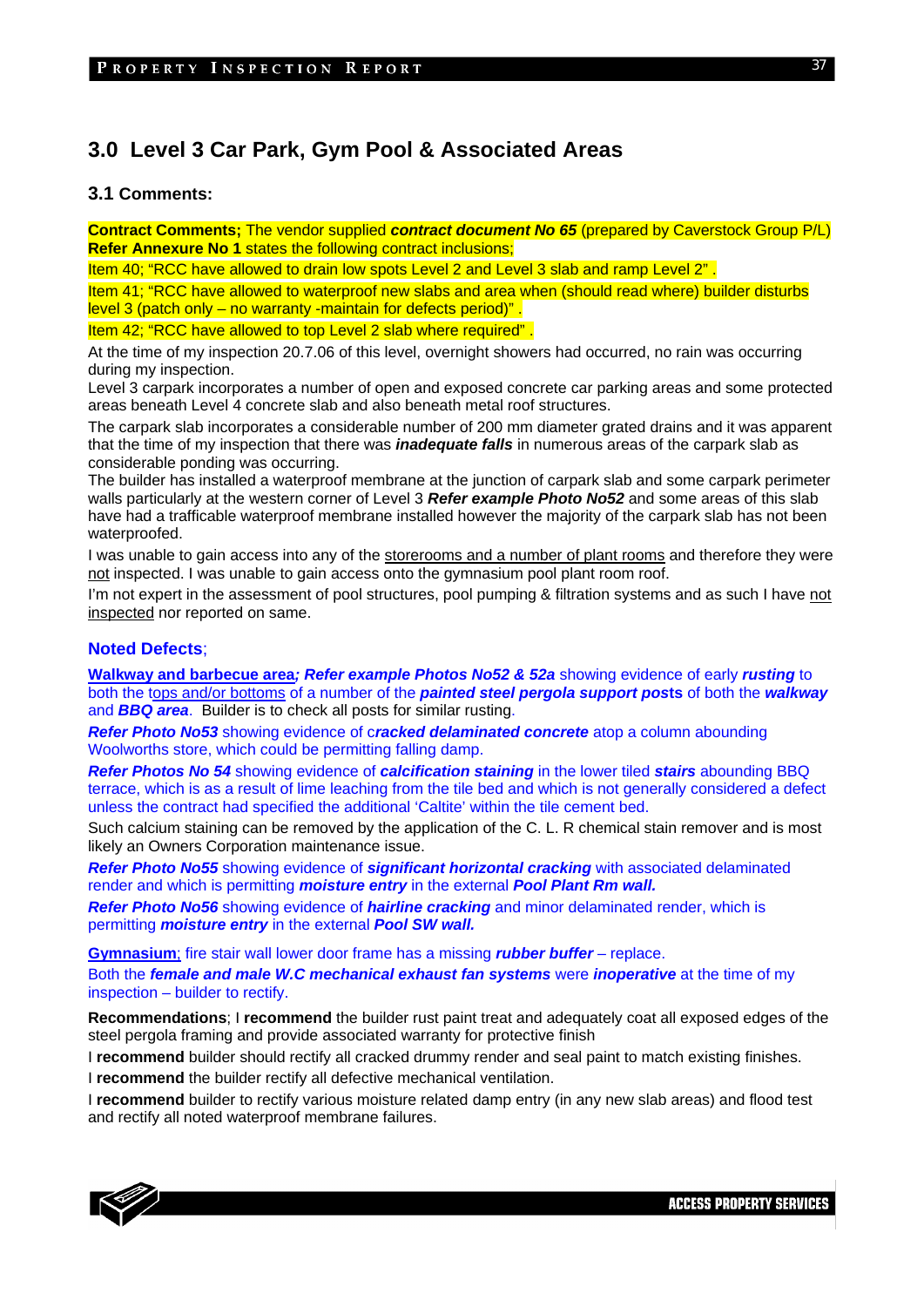#### PROPERTY INSPECTION REPORT

**Level 3 carpark**; Overnight showers had occurred and there was evidence of *considerable ponding and pooling* of water on various areas of the carpark slab including at junction of carpark slab and SW carpark balustrade wall over Woolworths.

Example *locations of ponding* are at the SW carpark balustrade wall over Woolworths (i.e. negative falls), adjacent to grated drain of car space *907*, within car space *1004* and against the *adjoining stairwell door,* against the NW external wall within car space *1107* (and no waterproof membrane provision is provided), at the rear of car space *1504,* within car space *909* heavy ponding within car space *404,* at concrete *curbing adjacent to carwash area*– *Refer example Photos No57, 57a, 57b, 57c 57da, 57e, 57f*, *57g & 57h. Refer example Photo No58 of* sealant filled prior *cracking* within a section of carpark slab that has been previously topped (near car space *805*) together with *high moisture gain*

*Refer Photo No59* of evidence of *falling damp on the upper rear wall of car space No 1007*  slab soffit adjacent to the carpark entry to this level and which is indicative of long-term related falling damp. *Refer Photo No60* of evidence of *falling damp on the upper external NW wall of car space No 1107*  slab soffit beneath level 4, which is indicative of a failed waterproof membrane.

In my professional opinion such pooling and ponding of water is likely to lead to seepage down through the essentially non waterproofed slab into other areas.

In my professional opinion it is necessary for such pooling to be prevented in the first instance and could be achieved by topping the slab so that adequate falls are created to the various grated drains.

**N.W. fire stair well (Levels 3 down to 2)**; *Refer Photo No61-61B* of evidence of *falling damp on the upper external NW wall,* which is located beneath *Level 4 planters – Refer example Photo No62.*  It is quite possible that this noted damp is associated with planter waterproof membrane failure.

*Refer Photo No63* of a large *unsealed slab soffit penetration* in the slab soffit of *car space adjacent to plant* room, which is likely to compromise F. R. L. of same.

*Refer Photo No64* of an inadequately sealed *A/C service pipe* slab soffit *penetration* in the slab soffit of car space *1502*, which is likely to compromise F. R. L. of same and requires an additional fire pillow.

#### **APS Observations and Contract Comments;**

In my professional opinion I do not consider that the builder has substantially complied with the contract inclusion requirements with regard to adequately topping Level 3 slab so as to drain low spots and prevent ponding, as many areas of this slab have low spots and/ or ponding, which in my opinion are contributing to falling damp.

I was unable to accurately identify the new and old Level 3 slabs however in my professional opinion it is unlikely that the builder has completely waterproofed all-new slabs on this level, given the limited area that has been treated.

**Recommendations**; High moisture gain within concrete slab structure is likely to lead to moisture related *concrete spalling* some evidence of which is apparent on external upper floor concrete slabs as referred to under the External Elevations section of this report.

I **recommend** that the builder rectify carpark slab falls such that ponding does not occur and to facilitate complete and adequate drainage to the various grated drains.

I **recommend** builder to rectify various moisture related damp entry (in any new slab areas) and flood test and rectify all noted waterproof membrane failures including planters and BBQ terrace

I **recommend** builder to provide written verification that all new Level 3 slab/s have been fully waterproofed and also provide written warranty for same.

Even with adequate topping of the Level 3 carpark slab/s and/or additional waterproofing in line with the minimum contract requirements, it is unlikely that all falling damp defects will be rectified, particularly in the pre-existing concrete slab's.

As such I **recommend** on conclusion of the builder providing the minimum Level 3 contract requirements that the Owners Corporation should then move to have Level 3 slab dye flood tested in its totality so that any further leakages are accurately identified and a suitable scope of remedial works determined and which may involve additional waterproof membranes.



**ACCESS PROPERTY SERVICES**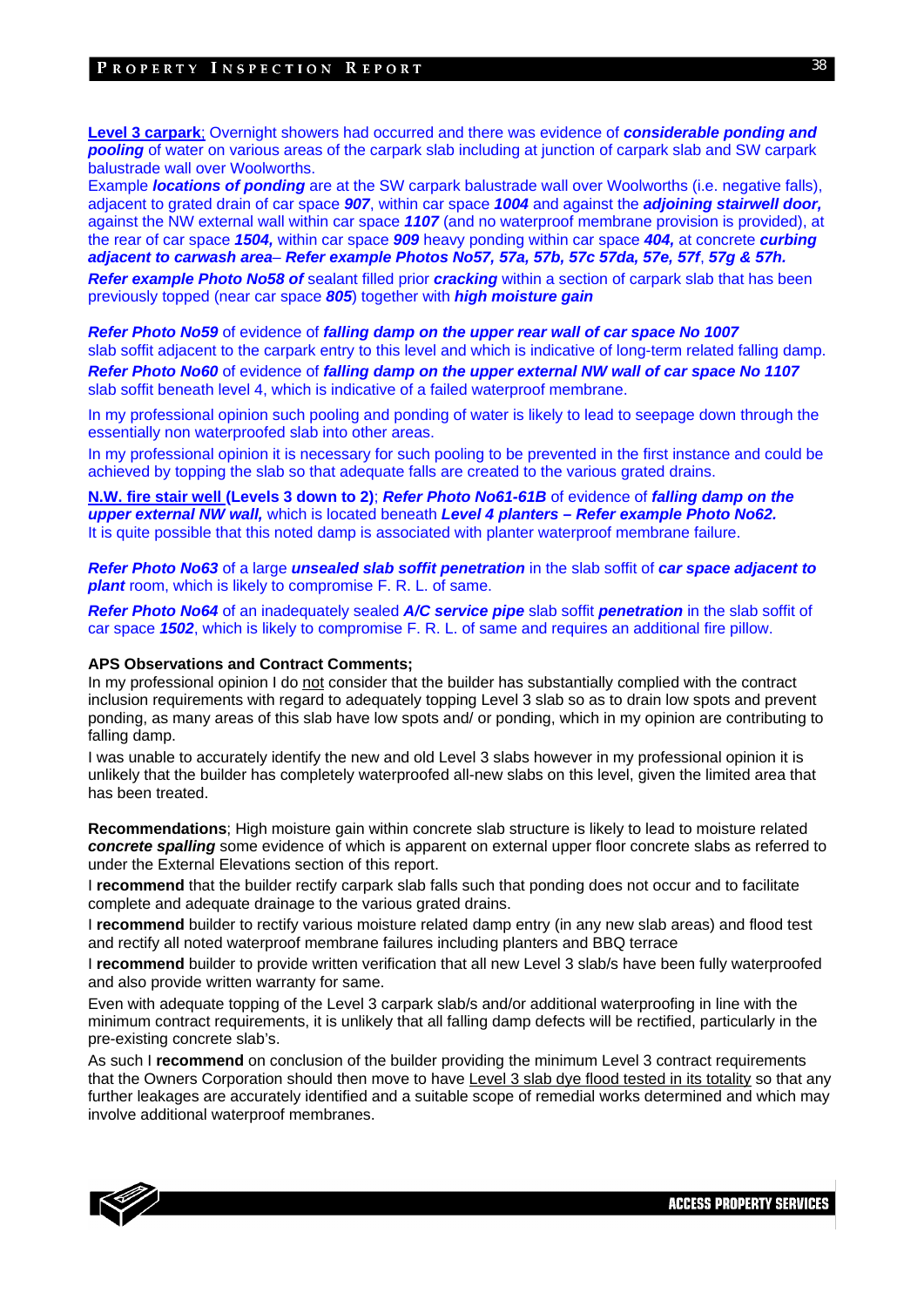# **3.0 Level 3 Carpark & Associated Area Photos**





**Photo No 52 Photo No 52A** 





Photo No 53 **Photo No 54** 





**Photo No 55 Photo No 56** 

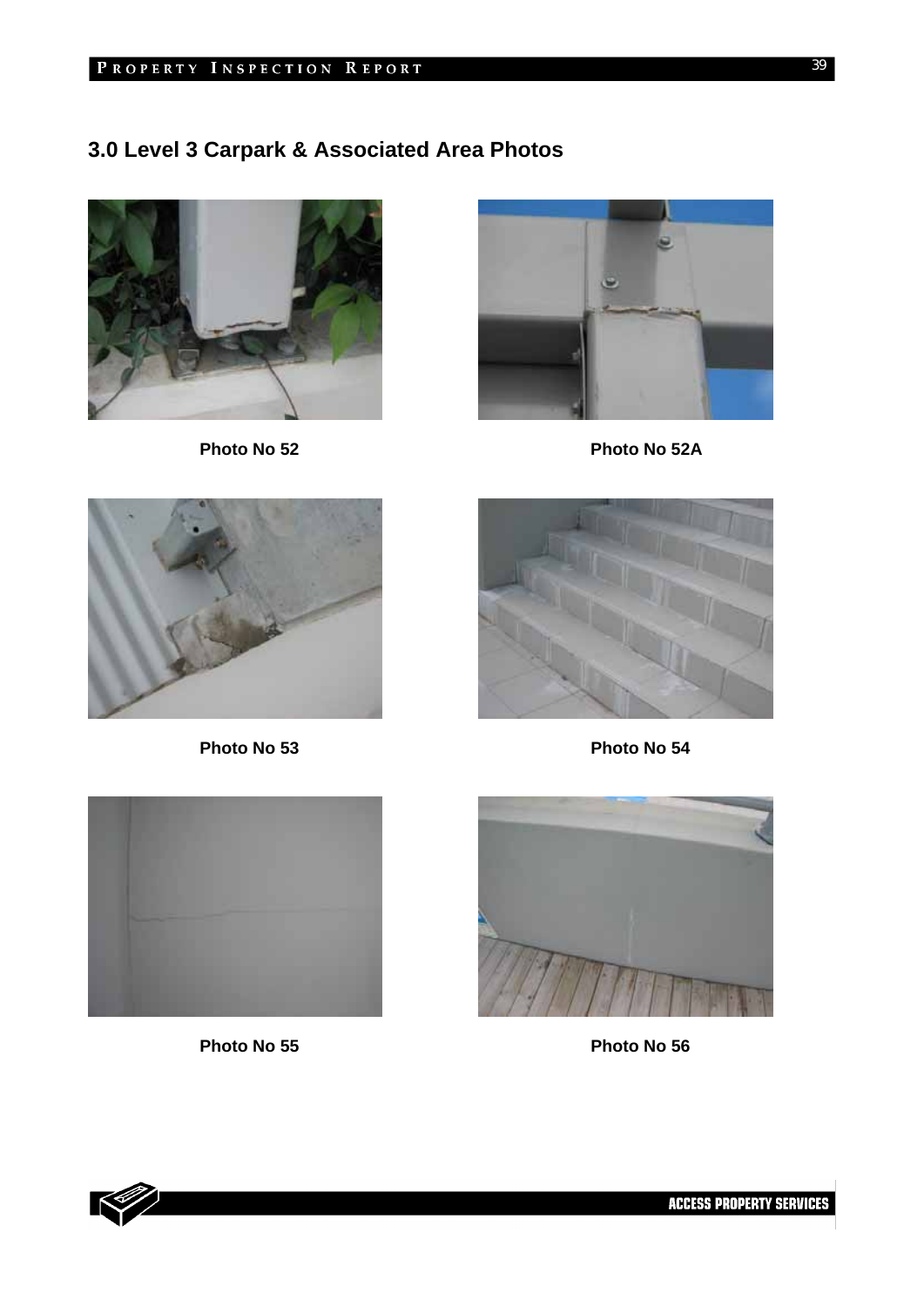# PROPERTY INSPECTION REPORT



Photo No 57 (Level 3 slab ponding) Photo No 57A







Photo No 57B Photo No 57C





**Photo No 57C Photo No 57E** 

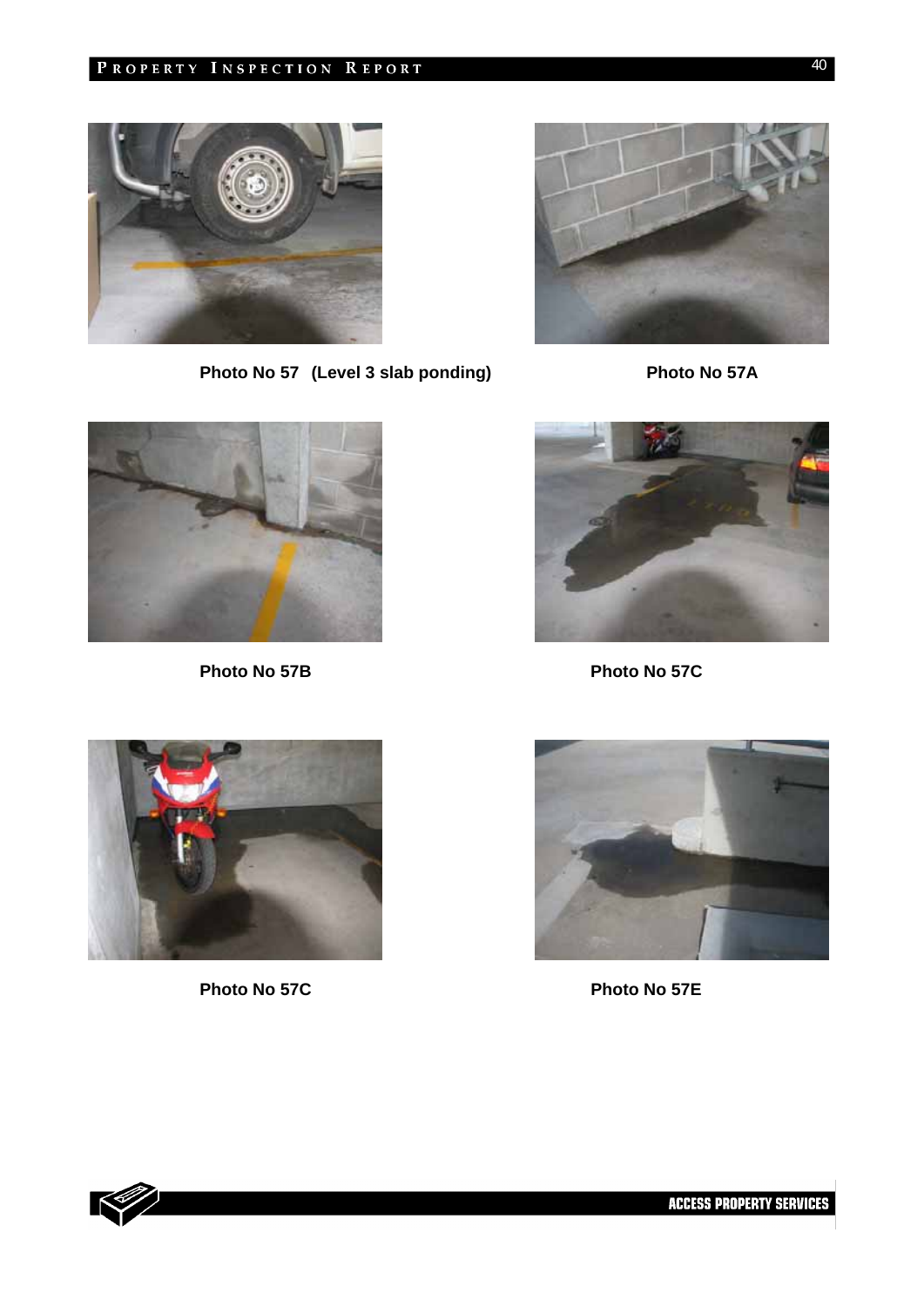



Photo No 57F Photo No 57G



**Photo No 57H** 



**Photo No 58** 

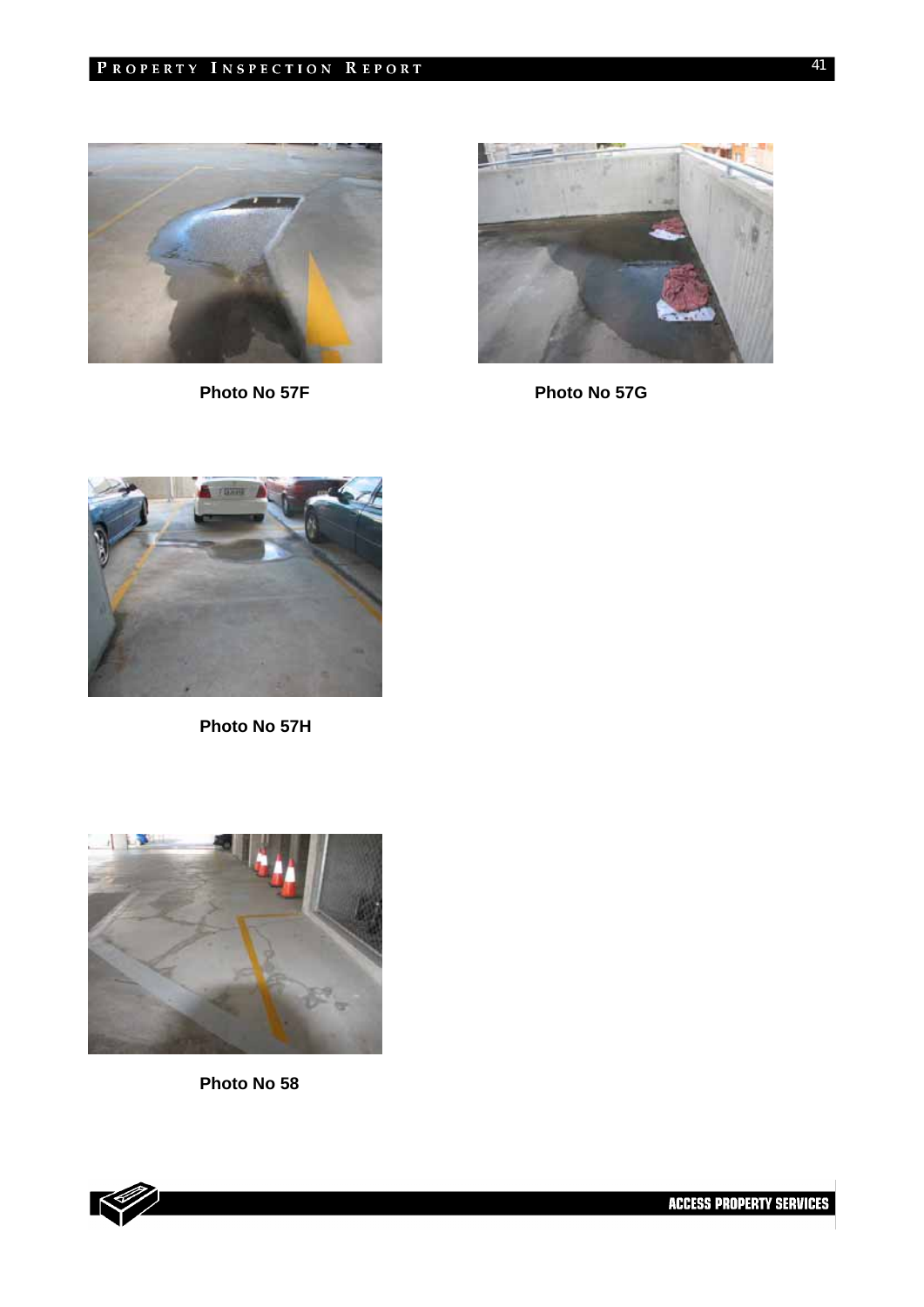



Photo No 59 (falling Level 4 carpark damp) Photo No 60



Photo No 61 (falling Level 3-2 Fire stair damp) Photo No 61A





Photo No 61B **Photo No 62** 



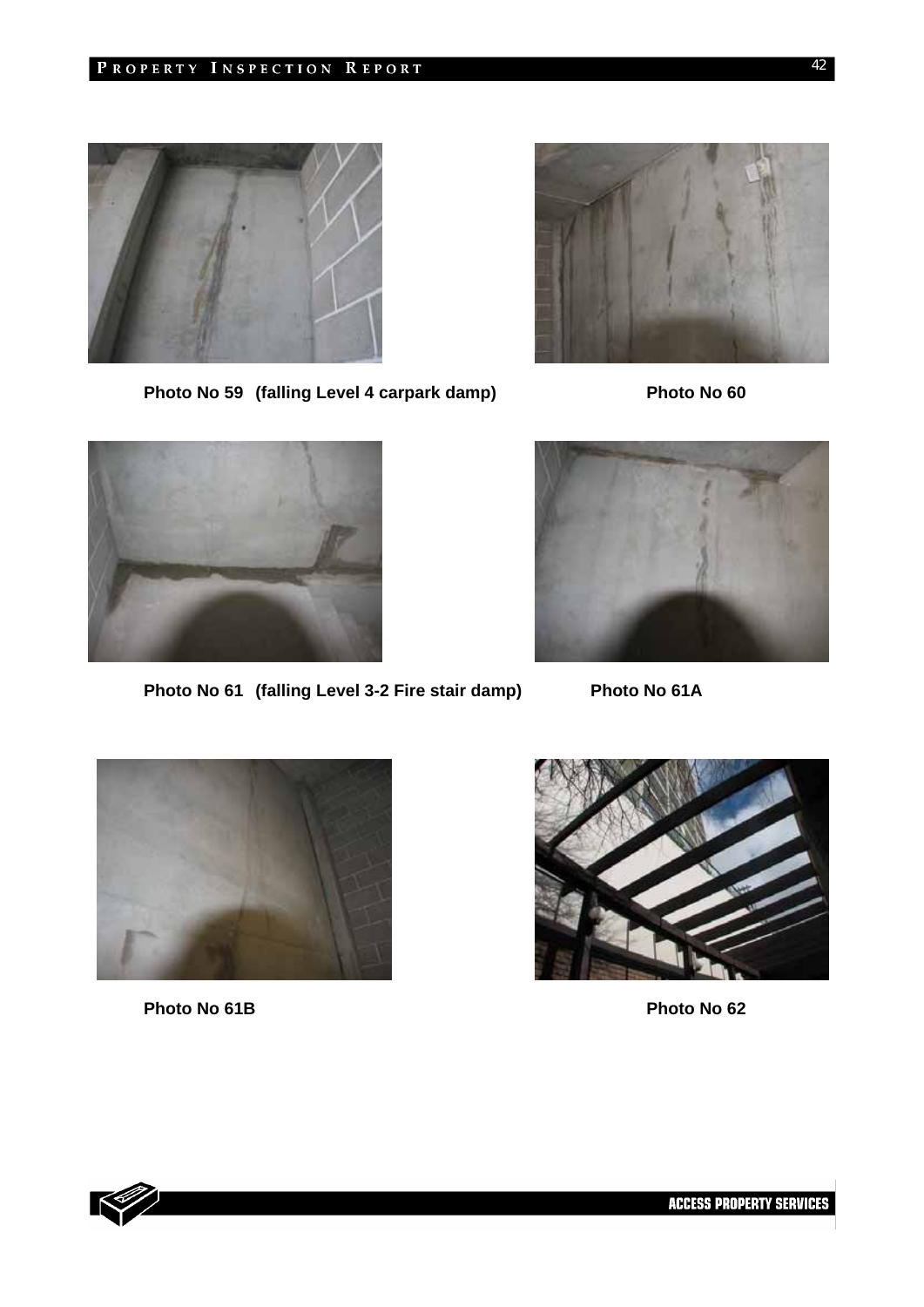



Photo No 63 **Photo No 64** 

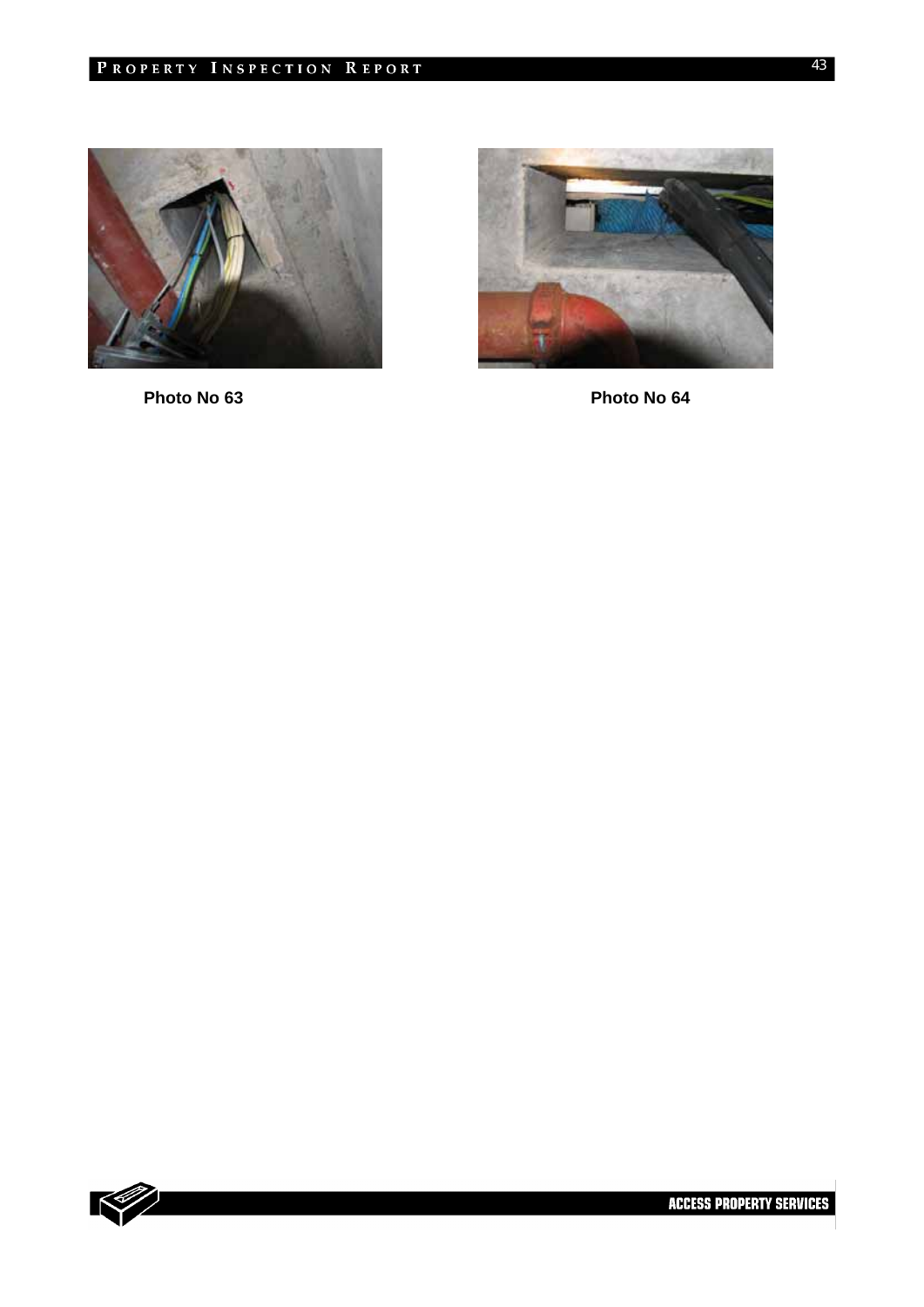# **4.0 External Elevations**

# **External Elevation Observations**

# **4.1 Comments:**

Using field glasses I inspected as many of the viewable External elevations from ground level and took photographs of the various areas I that I considered potentially problematic.

# **4.2 Rear SW elevation Elevation:**

*Noted Defects; Refer example Photo No85,* showing evidence of *concrete spalling* (via rust staining) on the slab soffit of various levels of concrete awnings at the *southern corner of the building*, which have had a high build the protective paint applied.

Such evidence of concrete spalling so early in the building life cycle is surprising and considered potentially highly problematic unless properly addressed.

# **4.3 Front NE elevation Elevation:**

*Noted Defects; Refer example Photo No85,* showing evidence of *concrete spalling* (via rust staining) on the slab soffit of various levels of concrete awnings at the *northern and eastern corners of the building*, which have had a high build the protective paint applied.

Such evidence of concrete spalling so early in the building life cycle is surprising and considered potentially highly problematic unless properly addressed

**Recommendations**; I **strongly recommend** a far more detailed and thorough inspection of these areas using a **swinging stage** be undertaken by the builder and project engineer, so that the extent and severity of concrete spalling and it's likely causes (for example moisture ingress and/or inadequate concrete cover) can be determined, prior to repair.

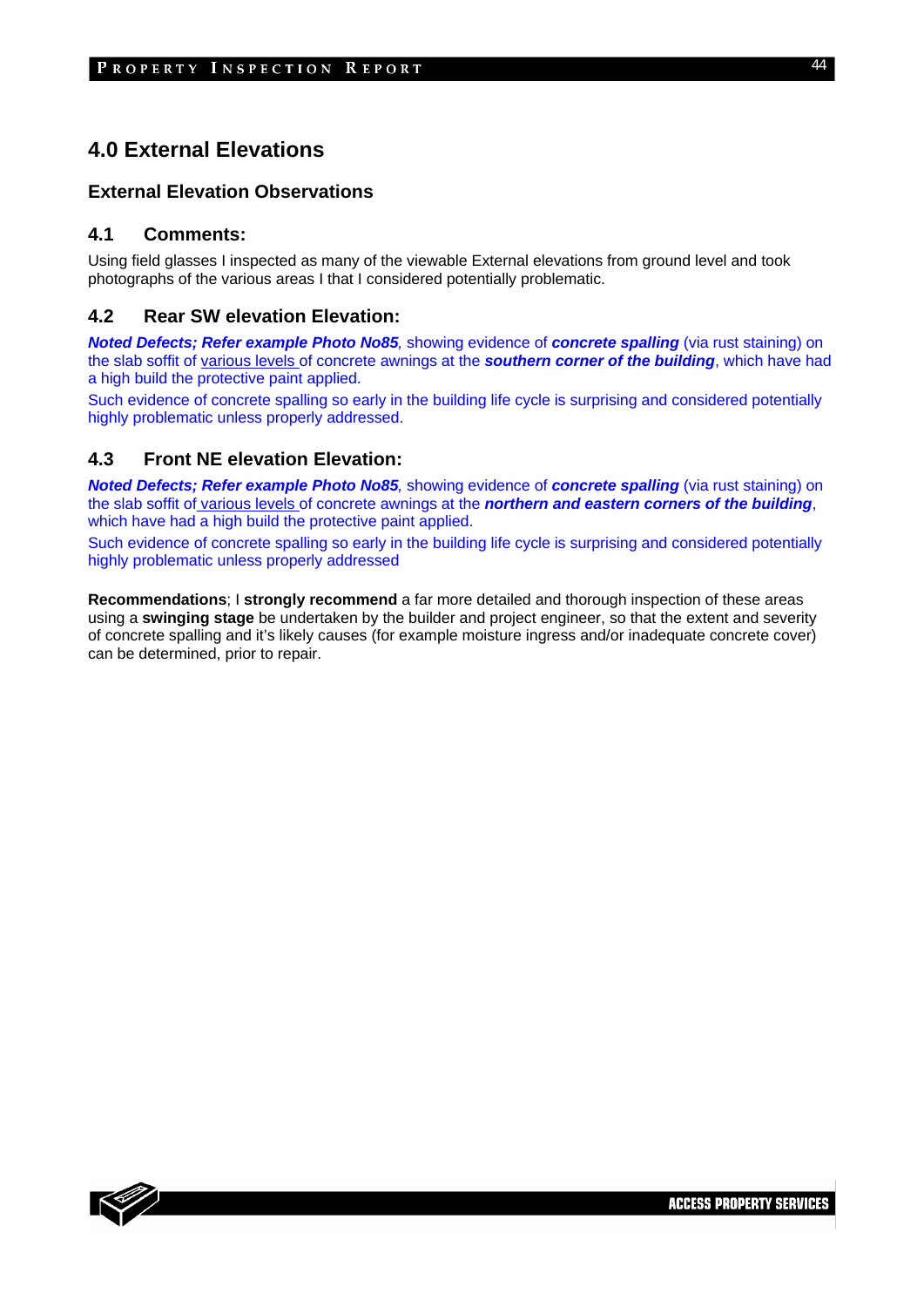# **4.0 External Elevation Photos**



Photo No 63 (Southern corner spalling) Photo No 63A









**Photo No 63C Photo No 63D** 



Photo No 63A **Photo No 63B** 



**ACCESS PROPERTY SERVICES**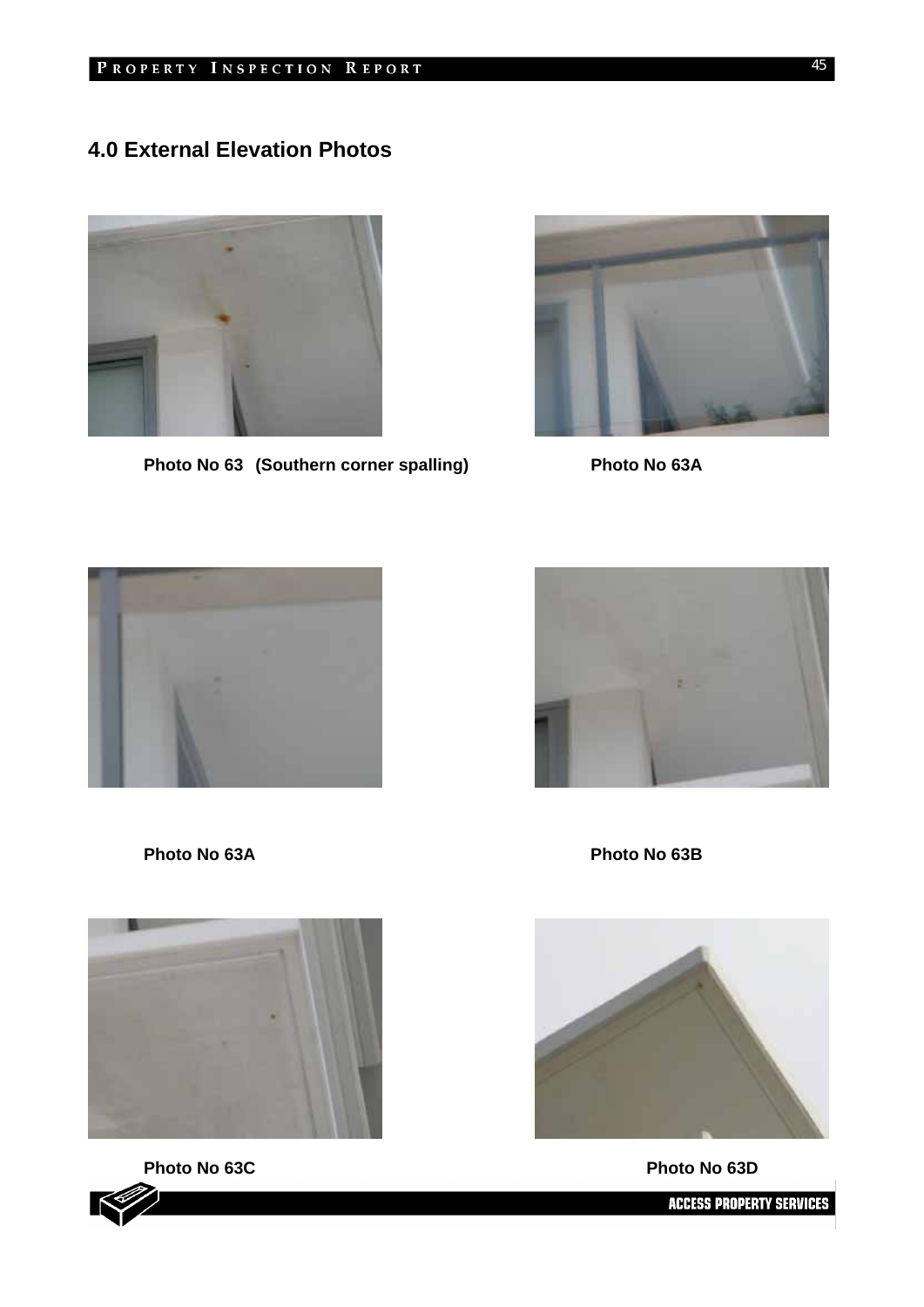

Photo No 64 (North & East corner spalling) Photo No 64A





**Photo No 64B Photo No 64C** 





Photo No 64D **Photo No 64E** 



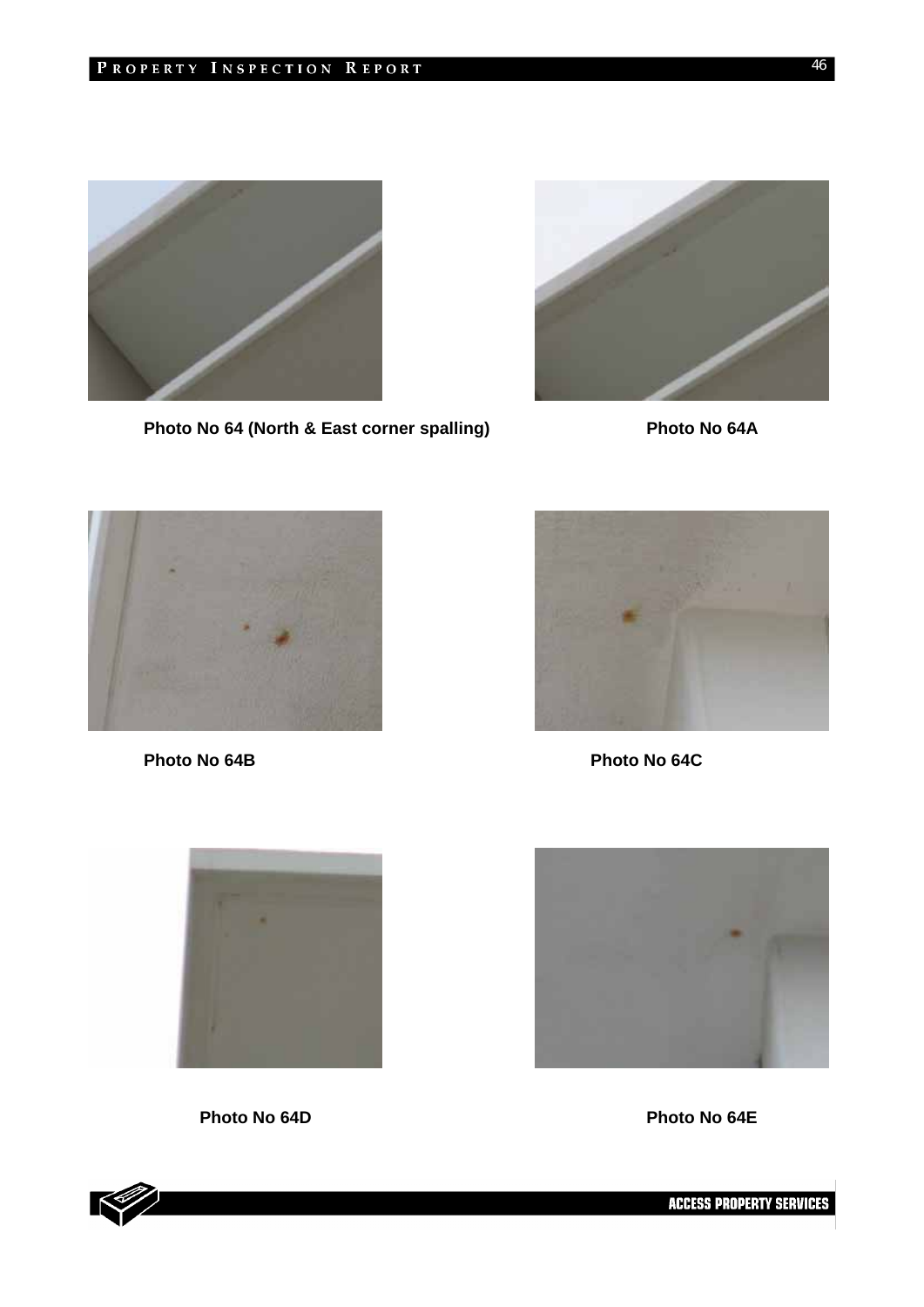



**Photo No 64F** Photo No 64G

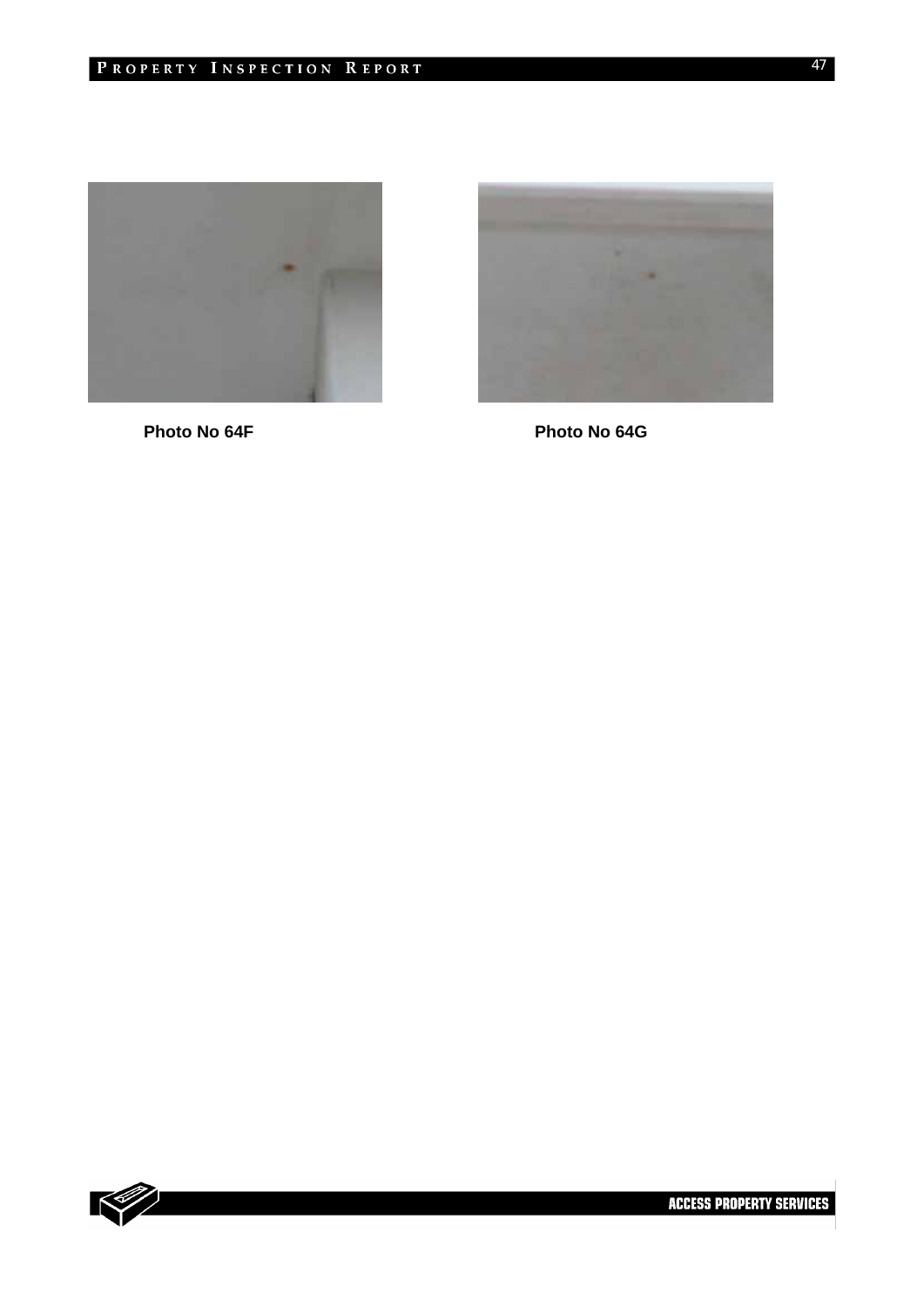# **5.0 Roof**

## **5.1 Comments:**

**Builder Supplied Warranty Document Comments**; *Refer Annexure No 2* for the following builders supplied waterproof membrane warranties, which I have referenced as part of this report and include;

\* *20 year Certificate of Guarantee* for Level 16 *trafficable roof membrane* being a back-to-back manufacturer / installation contractor warranty as provided by Hitchins Research laboratories and Dan Rae Building Services

\* *10 year Certificate of Guarantee* for internal wet areas, terraces and balconies as provided by Dan Rae Building Services

I note that my initial inspection fee proposal suggestion to dye flood test the roof was rejected by the Owners Corporation and I was specifically instructed (by the building manager) to provide a basic\ preliminary overview of the roof membrane for review by the Owners Corporation.

I note that without such flood testing I'm unable to precisely determine the various causes and leakages that may be apparent beneath this roof and therefore the liability of the various parties.

I inspected many of the accessible areas of the roof, which incorporates;

\* a *liquid applied water-based polyurethane membrane* roof (beneath large amounts of service equipment and a gantry platform and over both fire stair wells) and

a **color bond metal deck** roof.

During my inspection *very significant ponding* was evident on the flat membrane roof, at the *eastern, northern* and *part western corners*, which appeared to be due to lack of adequate roof drainage. *Refer example Photo No64H, 64I & 64J* 

In my professional opinion such ponding of water on a liquid applied membrane can often void the manufacturers Warranty which in this case is a 20 year warranty.

The prior building manager advised me that he was aware of at least No 16 off separate leakages down into Level 15 and that various Telco services, including a gantry walkway, various dedicated A/C services and perimeter steel privacy screens had been installed, subsequent to the roof membrane installation and which was organized and contracted out by the vendor. .

On the basis of this advice it is quite possible that there may be conflicting liabilities in relation to the roof membrane failure/s between the builder and the vendor.

Subsequent to my preliminary inspection it was apparent that the builder has returned and done some partial remedial works to the roof membrane in a variety of locations. *Refer example Photo No64K & 64L* As per my brief I have, for the purposes of this report**,** only identified a number of likely roof membrane

failure points and not who is necessarily liable.

# *Noted Defects;*

*Refer example Photos No 65A-660 of possible leakage points within the roof.* 

In my professional opinion some areas of the roof membrane application appear to have less than the minimum film build thickness applied.

*Refer Photo No66* showing *falling damp* down at least two *internal walls of the upper fire stair well*  leading to roof, located at flat concrete roof, which has at least one *telco cable tray* installed on top– *Refer example Photo No66A*, no *external slab edge drip groove* on the long the sides, some ponding *example Photo No66B* and potential moisture entry point via a *service pipe fixing/s* – *Refer example Photo No66C*.

*Refer Photo No67* of **rusting** to the roof access door frame and *Photo No67A* of moisture entry through the base of this door, which has occurred due to the lack of a step up and weatherproofing at base of door and also ponding of surface water in this area.

*Refer Photo No68* showing *ponding* of water in the *quad gutter* of metal deck roof, which is indicative of inadequate falls

**Recommendations**; I **recommend** that consideration be given to the **complete reinstatement of the roof membrane** inclusive of additional drainage particularly at the eastern and western corners and inclusive of pocket pitch type treatment of all roof penetrations.

I **recommend** that a suitable waterproof hob upstand be installed beneath the roof access door. I **recommend** that adequate falls be incorporated into the noted quad gutter.



48

**ACCESS PROPERTY SERVICES**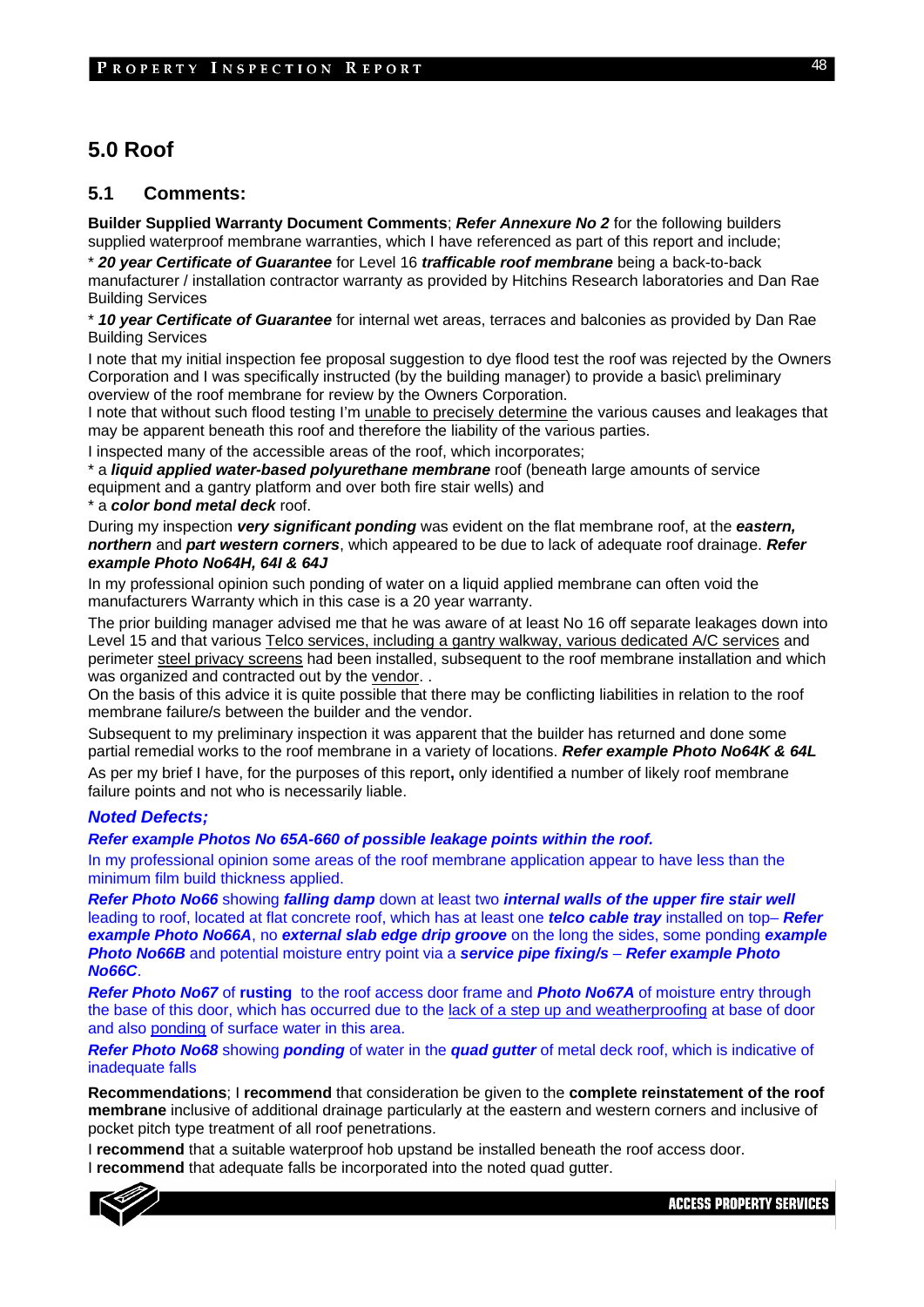# **5.0 Roof Level Photos**



Photo No 64H **Photo No 64I** 





Photo No 64J **Photo No 64K** 



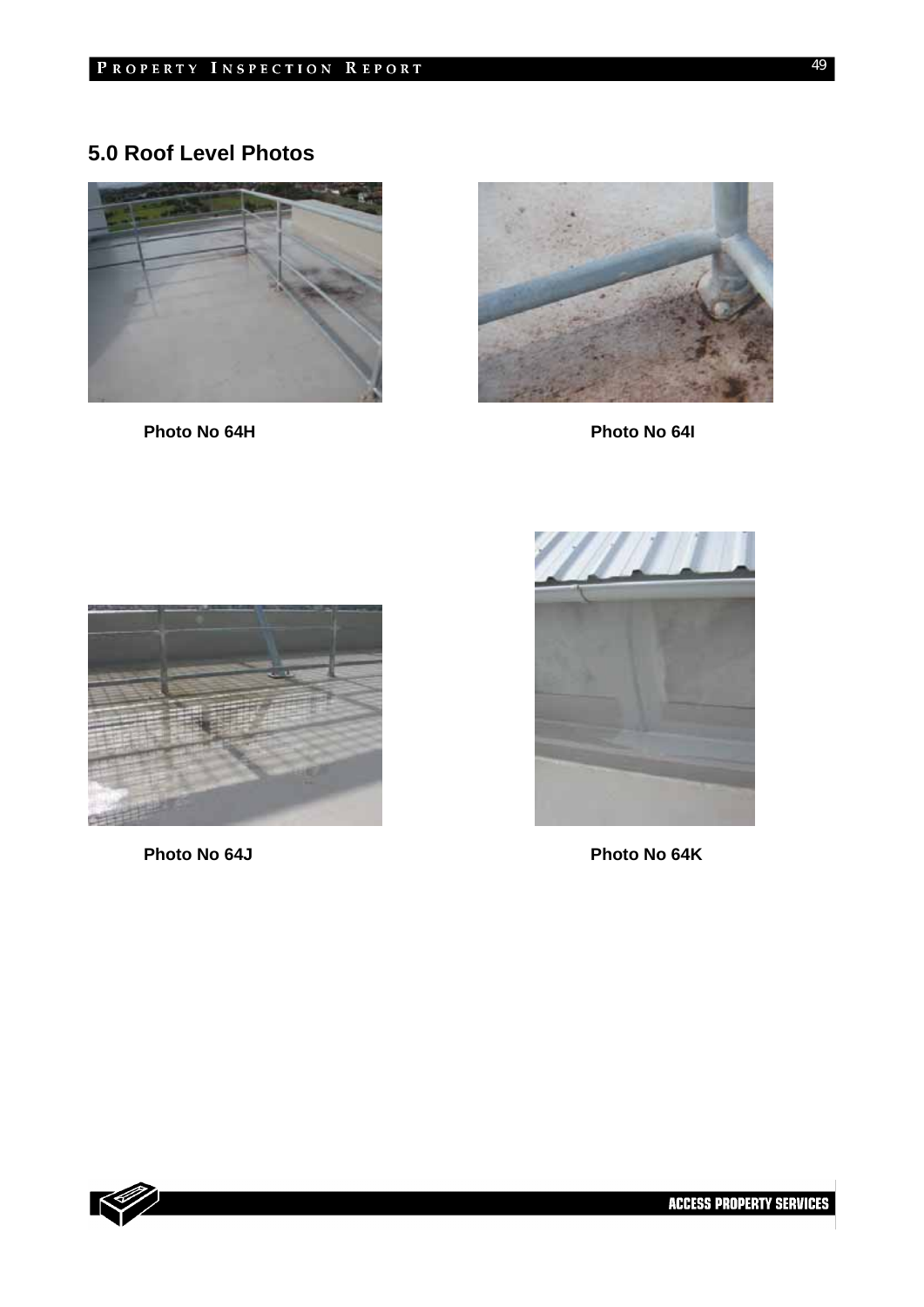

**Photo No 64L** 



Photo No 65 (potential roof leakage points) Photo No 65A





Photo No 65B Photo No 65C





**ACCESS PROPERTY SERVICES**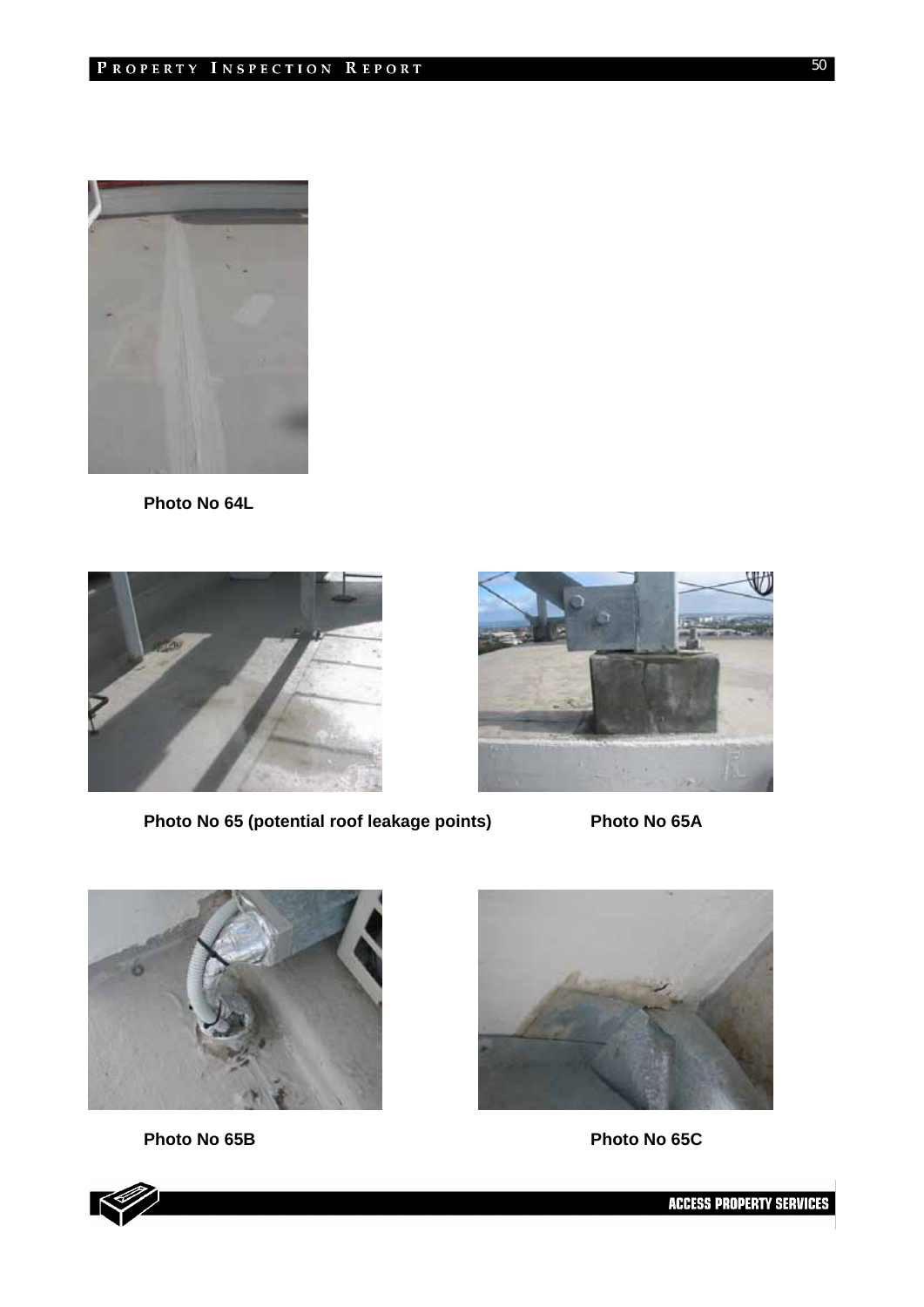





**Photo No 65H Photo No 65I** 



Photo No 65D **Photo No 65E** 



Photo No 65F Photo No 65G



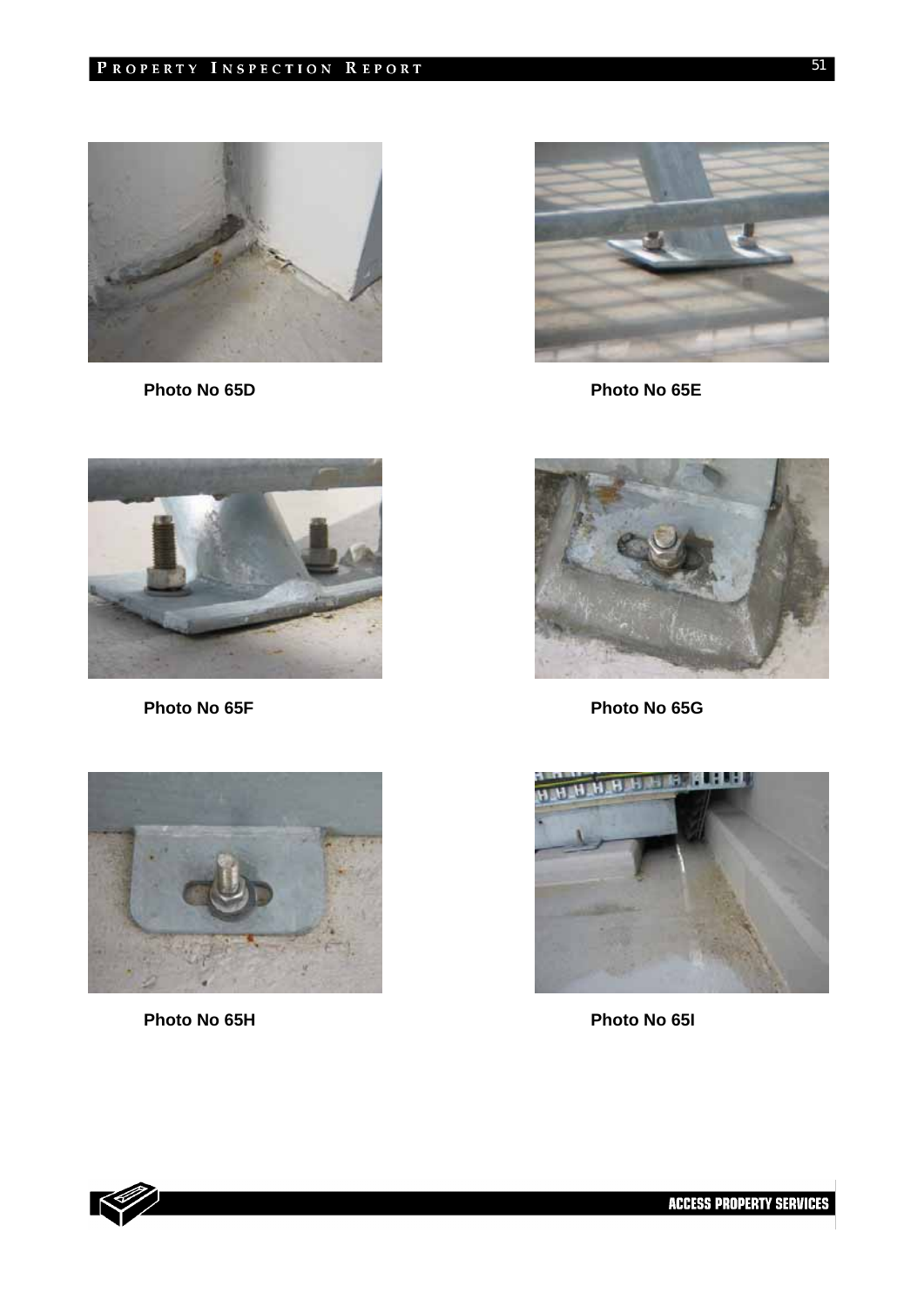



Photo No 65J Photo No 65K





Photo No 65L **Photo No 65M** 



**Photo No 65N Photo No 65O** 



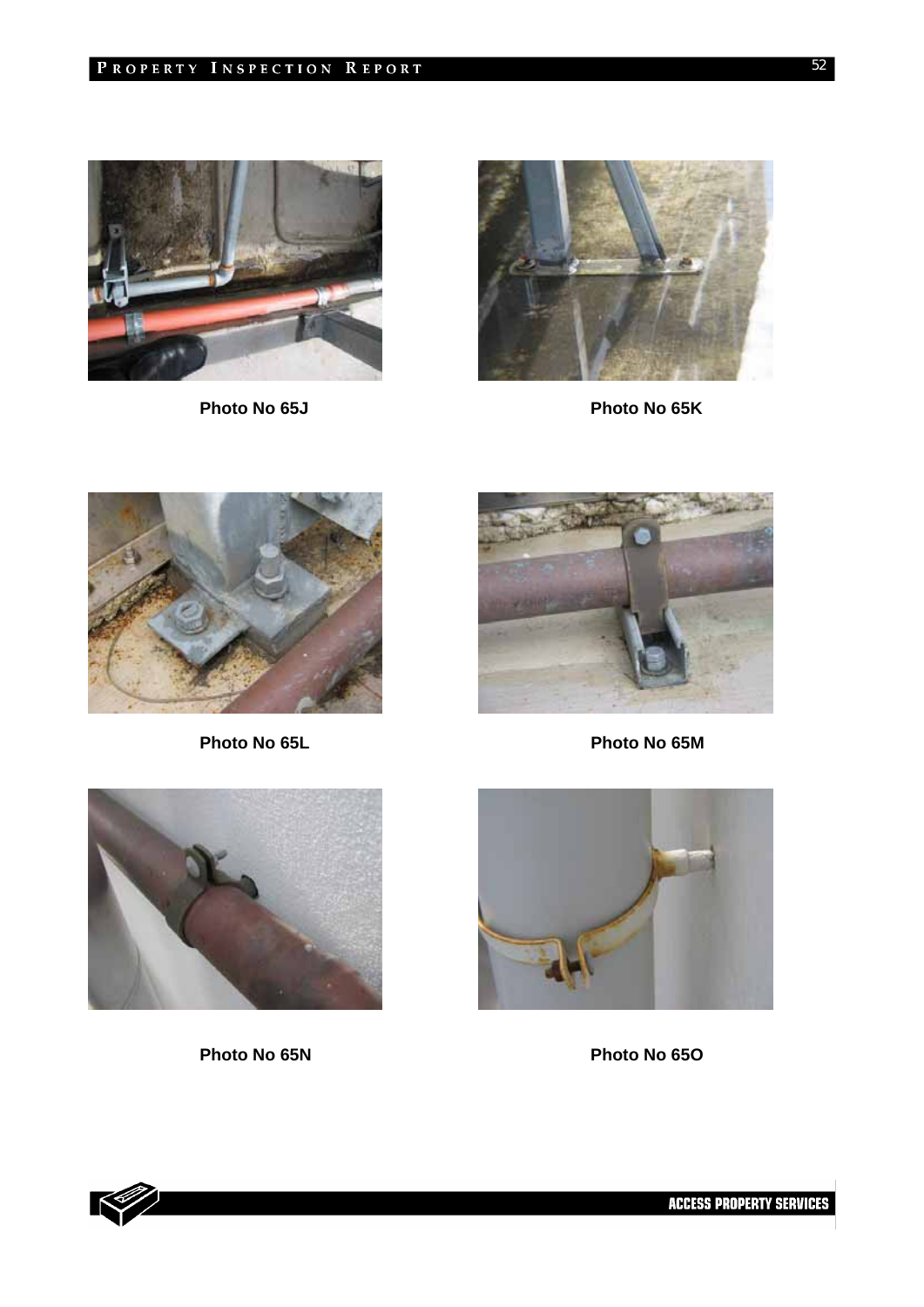

**Photo No 66 (Falling Damp Fire Stair)** 



**Photo No 66A Photo No 66B** 





Photo No 66C **Photo No 66A** 

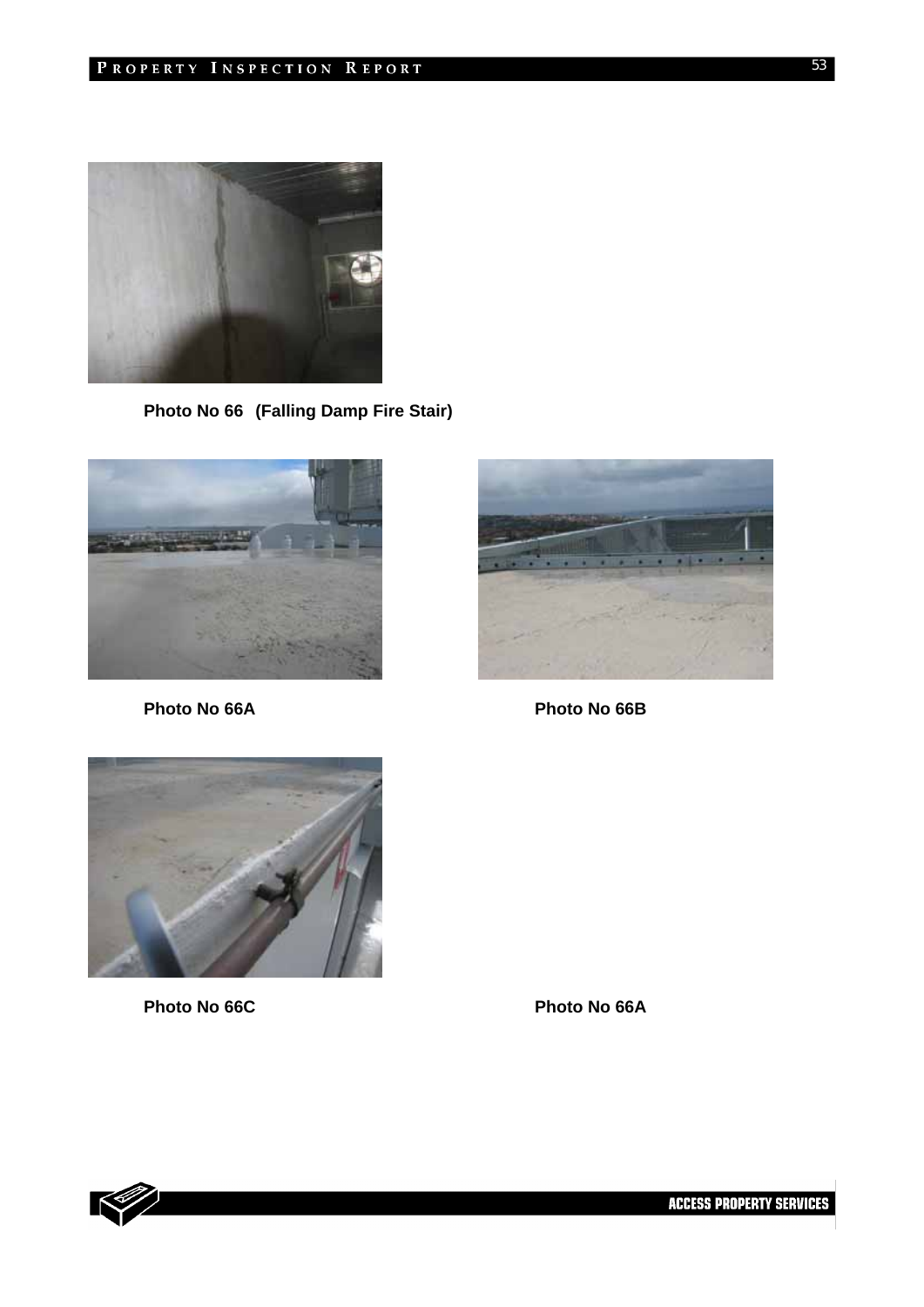



Photo No 67 **Photo No 67 A** 



**Photo No 67**